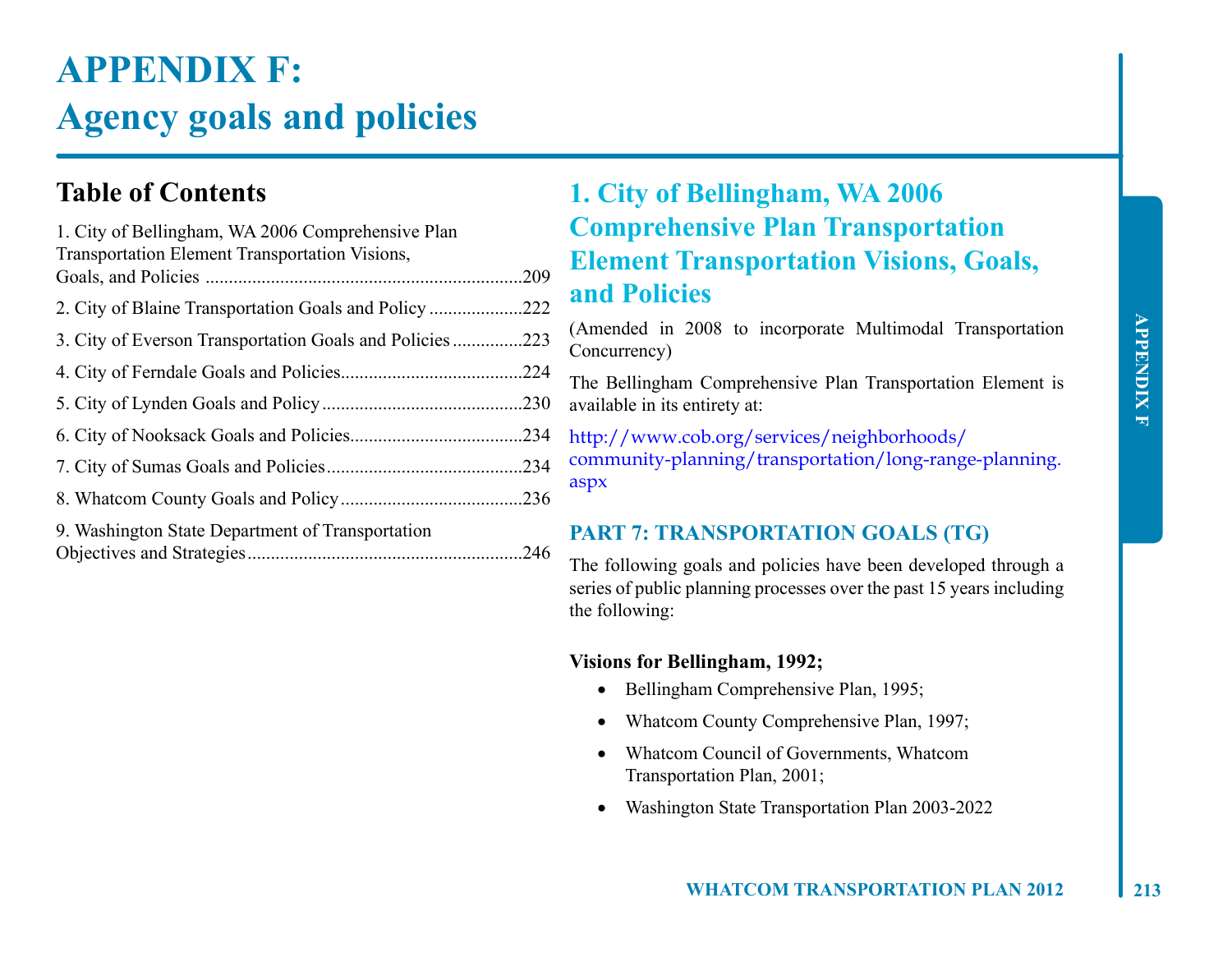- Plan, 2004;
- Community Forum on Growth Management; 2004; and
- Transportation Concurrency Methodology Revision; 2008.

## **Transportation Visions for Bellingham**

**TV-1** Bellingham's transportation network is consistent with its position as a cultural and economic center, with particular emphasis on fixed or light rail access connecting Seattle, Bellingham and Vancouver, ferry service to the San Juan Islands, British Columbia and Alaska, and continued use of our waterfront for water transportation.

**TV-2** Development patterns that encourage walking, biking and transit use are fostered through incentives and zoning regulations, including provisions for developments which allow people to live within walking distance of shopping and employment. These provisions may encourage small scale neighborhood centers as well as cottage industry or home occupations.

**TV-3** Both pedestrian and bicycle facilities connect living, working, education, and recreational areas throughout the town. New development is designed to be pedestrian friendly. Walking is made easier by requirements for street trees and separated sidewalks on all new or reconstructed arterials except where existing mature vegetation or terrain suggest otherwise. Bicycling as a form of recreation and bicycling as a form of transportation flourishes, using facilities that are well lit and are built and maintained to allow year-round, all-weather use, and allow safe on and off-street travel.

**TV-4** Bellingham continues to recognize the need for an efficient arterial system which minimizes through traffic on local residential streets. Transportation grant applications and local transportation funding priorities address multi- modal transportation

• Whatcom Transportation Authority, Six-Year Strategic improvements on City arterials, the Interstate 5 overpasses, and across the Interstate between Samish and West Bakerview.

> **TV-5** Bellingham reduces noise pollution and increases air quality by reducing its reliance on the automobile and promoting walking, bicycling, and other modes of transportation.

> **TV-6** Pedestrians enjoy improvements downtown that reduce or eliminate cars on some streets or alleys and provide space for public gatherings, such as a public square.

> **TV-7** Multi-modal transportation linkages between downtown and the waterfront connect the Central Business District with the Bay and provide a safe walkways and bicycle paths along Whatcom Creek between the Bay and Lake Whatcom.

> **TV-8** A significant increase in the number of bicycle commutes into the central downtown area reduces the need for new parking spaces while decreasing the congestion, noise and pollution caused by motorized traffic. Lower levels of motor-driven traffic (and a lessened need for parking) frees up street areas for open green spaces, creative commercial activities and cultural events that are increasingly attracting people to the downtown and waterfront area.

> **TV-9** Whatcom Transportation Authority's Primary Transit Network and high-frequency route enhancements reflect Bellingham's commitment to adjust to changing transportation needs, utilizing public transportation to improve air quality, to decrease parking demand and to reduce reliance on the use of the automobile. Route enhancements may include enhanced service hours, shuttles from outlying areas to downtown and Bellis Fair, a downtown area bus providing both internal circulation and access to parking, and the use of innovative or historic vehicles in downtown and Fairhaven.

> **TV-10** Transit riders enjoy an increased sense of security on Whatcom Transportation Authority's Primary Transit Network.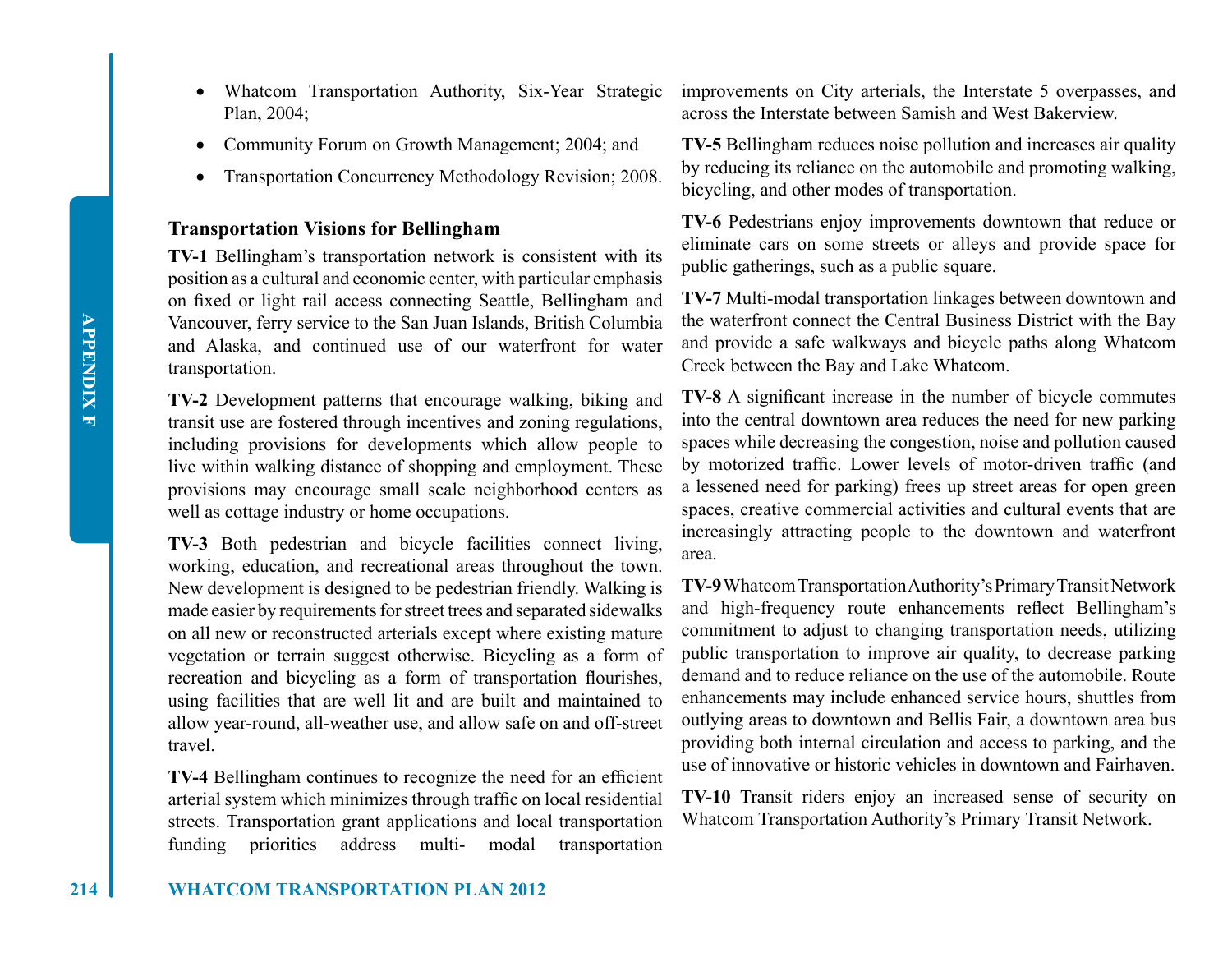## **General Transportation Goals**

**TG-1** Enhance the function, safety, and appearance of Bellingham's streets.

**TG-2** Encourage and provide for energy efficient means of transportation in Bellingham.

**TG-3** Establish on-going mechanisms to improve communication and develop coordinated approaches to common problems among governmental jurisdictions in Whatcom County and to ensure coordination and consistency among state, regional, and local transportation plans.

**TG-4** Raise the public's level of awareness about regional transportation issues, laws and regulations, and alternative transportation modes such as transit, rideshare, bicycling and walking to better achieve the goals of the comprehensive plan.

**TG-5** Coordinate city and county comprehensive plans to encourage land use types, mixes, and densities that promote balanced and effective transportation systems.

**TG-6** Provide a transportation system which minimizes environmental and social impacts and reduces reliance on fossil fuels.

**TG-7** Focus on improving traffic circulation and reduce demand for constructing costly system improvements designed to accommodate additional single occupancy vehicle trips.

**TG-8** Use Intelligent Transportation Systems (ITS) where appropriate to achieve Bellingham's transportation goals and increase the efficiency of the transportation system.

## **Streets and Ways**

**TG-9** Ensure a regional system of state highways and local arterial streets that is functional, well maintained and meets the demands of the future without unnecessarily disrupting individual neighborhoods.

**TG-10** Emphasize, accommodate, and provide facilities for multiple transportation modes on Bellingham streets wherever possible.

**TG-11** Consider Intelligent Transportation Systems (ITS) solutions that will increase Bellingham's arterial street capacity while reducing the need for new construction.

**TG-12** Provide safe and functional residential streets while retaining those elements of the right-of-way which are valued aspects of the character of the area.

## **Truck Routes**

**TG-13** Provide truck access to industrial and commercial areas while minimizing the negative impacts associated with truck routes through design standards and location. TG-14 Segregate residential and heavy industrial traffic to the greatest extent possible.

**TG-15** Use Intelligent Transportation Systems (ITS) that improve commercial vehicle mobility and provide safer, expedited travel through Bellingham and Whatcom County.

## **Multi-modal Connectivity**

**TG-16** Identify and commit to connecting 'missing links' within the land-based transportation network for all modes of transportation, including pedestrian, bicycle, transit, and motor vehicles.

**TG-17** Work with transportation providers and other jurisdictions to increase the efficiency and convenience of inter-modal transportation connections within the regional transportation network.

**TG-18** Identify and analyze low-cost opportunities to increase street connectivity to create better traffic circulation within neighborhoods and throughout the city.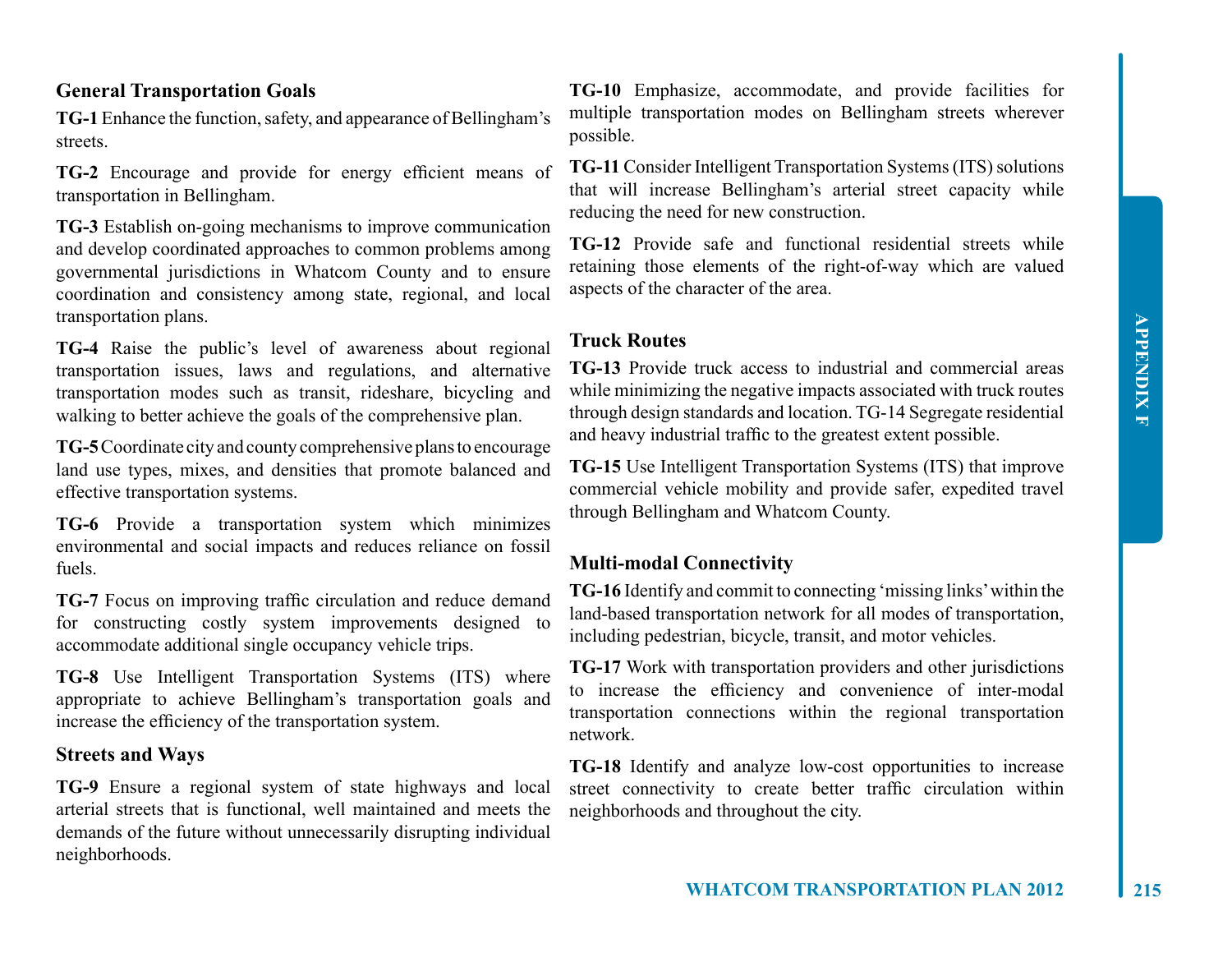## **Pedestrian and Bicycle Facilities**

**TG-19** Increase mode share of bicycle and pedestrian trips by providing a safe, well-connected, and convenient bicycle and pedestrian circulation network throughout the city.

**TG-20** Prioritize pedestrian and bicycle facility improvements over auto-oriented improvements within Urban Villages and areas targeted for infill development.

## **Public Transit**

**TG-21** Support the WTA 2004 Strategic Plan to focus transit resources in Bellingham, but also provide high quality, safe, convenient, accessible, cost-effective transit service throughout the urbanized area of Whatcom County as an attractive alternative to the single-occupancy vehicle.

**TG-22** Support WTA high-frequency transit service by allowing higher density development in designated Urban Villages in Bellingham and the Bellingham UGA.

**TG-23** When new development takes place, support WTA high-frequency transit service by encouraging transit-oriented development along and within ¼ mile of WTA's Primary Transit Network within Bellingham and the Bellingham UGA.

**TG-24** Support WTA efforts to meet the public transportation needs of all segments of the community.

**TG-25** Support WTA efforts to meet service standards to protect average transit service speed on arterials as identified in the WTA's 2004 Strategic Plan. TG-26 Support efforts to increase public transportation's market share of total travel along WTA Primary Transit Network corridors in Bellingham and Whatcom County.

**TG-27** Use Intelligent Transportation Systems (ITS) designed for improving transit services by providing more information at bus stops and on board buses, to enhance the safety of passengers and drivers, and to provide signal pre-emption for transit vehicles throughout Bellingham.

## **Alternative Transportation Mode Shift**

**TG-28** Set target goals to increase the mode share of pedestrian, bicycle, and transit trips and reduce automobile trips as a percentage of total trips, as listed below.

| Mode        | 2004  | 2010 | 2015  |       |
|-------------|-------|------|-------|-------|
| Automobile  | 87%   | 84%  | 80%   | 75%   |
| Transit Bus | $2\%$ | 3%   | $4\%$ | $6\%$ |
| Bicycle     | 3%    | 4%   | 5%    | $6\%$ |
| Pedestrian  | 8%    | 9%   | $1\%$ | 13%   |

(Note: 2004 data from FTA/Social Data Study)

**TG-29** Secure multi-jurisdiction (City, County, WTA, Port, WCOG, WWU, WSDOT, FTA) funding to conduct Social Data and "Individualized Marketing" surveys, including follow-up travel behavior intervention in 2010, or one-year prior to the next Bellingham Comprehensive Plan update, to track and monitor progress towards mode shift targets.

**TG-30** Bellingham reduces automobile trips on roadways and increases the efficiency of transportation facilities by developing and encouraging Transportation Demand Management (TDM) strategies to help achieve target goals for transportation mode shift, wherever possible.

**TG-31** Encourage public education and funding for bicycle safety enforcement.

**TG-32** Emphasize and commit to the implementation of infill and Urban Village land use strategies to create residential densities that will support safe, viable, and convenient opportunities to use transportation modes other than the private automobile.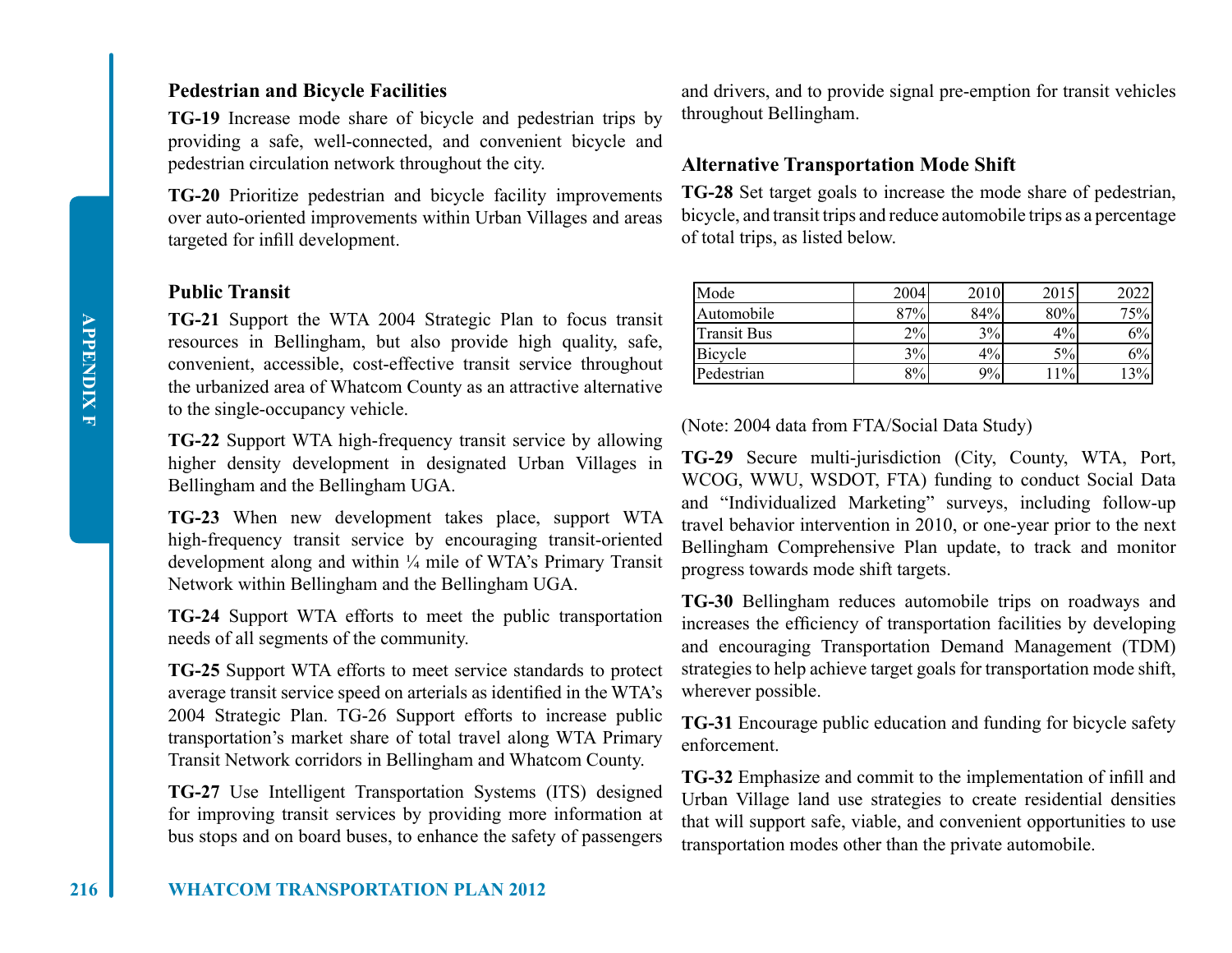## **Parking Supply Reductions**

**TG-32** Review parking requirements for major commercial and industrial uses for the purpose of reducing the supply of parking thereby providing a disincentive to automobile use.

**TG-33** Establish reduced parking requirements for transit-oriented development within master-planned Urban Villages and along and within ¼ mile of the WTA Primary Transit Network while ensuring that there will be minimal impacts to surrounding residential neighborhoods.

**TG-34** Encourage the "unbundling" (separate pricing) of parking spaces associated with residential development in Urban Villages to promote reduction in ownership of multiple automobiles.

**TG-35** Encourage the provision of car-sharing with new residential development within Urban Villages to reduce the residential parking demand.

**TG-36** Establish parking reduction allowances for residential units in Urban Villages and within  $\frac{1}{4}$  mile of the WTA Primary Transit Network that require each unit to receive WTA bus passes in perpetuity.

Lake Whatcom Watershed

**TG-37** Minimize impacts to Lake Whatcom water quality from transportation uses.

**TG-38** Encourage and support alternative transportation modes in the Lake Whatcom Watershed.

### **Railroads**

**TG-39** Emphasize the importance of economically competitive and high quality transportation services and foster the development of passenger and freight rail while minimizing the negative impacts of railroads within the Bellingham urbanized area.

## **Port of Bellingham**

**TG-40** Provide adequate facilities for the water and air transportation of passengers and goods, and provide safe, convenient linkages to the air and water transportation systems.

**TG-41** Include inter-county and international transportation links, such as airports, Amtrak, high speed rail, bus transit and ferries in comprehensive transportation planning in Whatcom County.

## **Hazardous Materials**

**TG-42** Insure the enforcement of existing regulations which protect the safety of the citizens from the potentially catastrophic effects of an accident involving the transportation of hazardous material.

## **PART 8: TRANSPORTATION POLICIES (TP)**

## **General Transportation Policies**

**TP-1** Consider revision of land use plans to allow densities and mixes of uses that reduce the number and length of vehicle trips and increase the opportunity to use public transportation and nonmotorized modes of travel.

**TP-2** Reinforce the link between land use and public transportation by encouraging transit-oriented development along and within  $\frac{1}{4}$ mile of WTA Primary Transit Network corridors and near urban villages, town centers, and neighborhood centers.

**TP-3** Ensure that proposed capacity improvements to transportation systems are designed to serve proposals that are contiguous to existing development, as a means to discourage "leap frog" development patterns.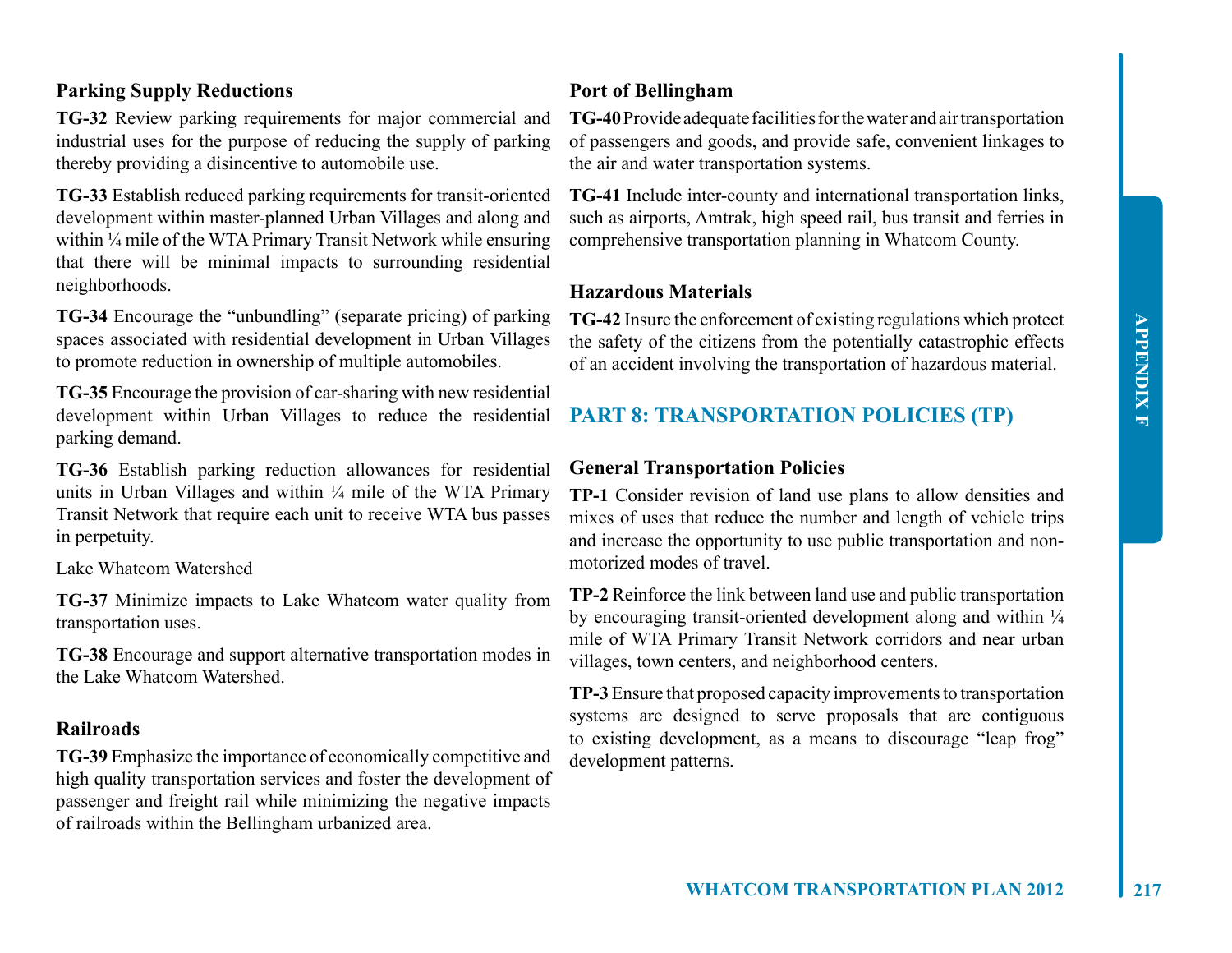**TP-4** Provide development incentives (such as increased density, increased square footage, and parking requirement reductions) for new development located within Urban Villages and along and within ¼ mile of WTA Primary Transit Network corridors when amenities for transit users, bicyclists and pedestrians are included, while minimizing impacts to surrounding residential neighborhoods.

**TP-5** Encourage land development proposals to utilize the full capacity of the existing multi-modal transportation system, especially transit and non-motorized modes.

**TP-6** Encourage public and private development proposals to enhance the street side environment to maximize comfort of the transit user and pedestrian.

**TP-7** Encourage subdivision and commercial/retail project design which facilitates cost effective transit and emergency service delivery.

**TP-8** Discourage transportation improvements, regardless of the financing mechanisms, that would trigger premature development -- that is, development which is inconsistent with applicable comprehensive plans and zoning.

**TP-9** Ensure that alternative transportation modes are included in comprehensive plans, subdivisions, and other land developments.

**TP-10** Support efforts to develop a mechanism for coordinating public transit service with school district bus service where reasonable in order to reduce trip duplication.

**TP-11** Establish Level of Service (LOS) standards for a range of multimodal transportation modes to identify deficiencies and need for improvements.

Bellingham's adopted LOS standard is "**Person Trips Available by Concurrency Service Area**" based on arterial and transit capacity for motorized modes and on the degree of network

completeness for pedestrian and bicycle modes, as listed below. The individual thresholds for each transportation mode available in each Concurrency Service Area are listed in Table 1. of BMC 13.70 Transportation Concurrency Management Ordinance.

## Motorized Transportation Modes

- • **Arterial Streets:** Peak Hour LOS Person Trips Available (PTA) during weekday p.m. peak hour based on data collected at designated Concurrency Measurement Points for each Concurrency Service Area;
- **Transit:** Determine seated capacity, measure ridership, and equate to person trips available via public transit service during weekday p.m. peak hour based on data collected at designated Concurrency Measurement Points for each Concurrency Service Area;

## Non-motorized Transportation Modes

- • **Bicycle:** Credit person trips according to degree of bicycle network completeness for designated system facilities/ routes for each Concurrency Service Area;
- **Pedestrian:** Credit person trips according to degree of pedestrian network completeness for designated system facilities/routes for each Concurrency Service Area; and
- • **Trails:** Credit person trips according to degree of bicycle and pedestrian network completeness, where trails serve a clear transportation function for a Concurrency Service Area.

**TP-12** To further support the Urban Village and infill strategy of the Land Use Element, the Bellingham City Council allowing some arterials to experience higher levels of vehicle traffic congestion during the weekday p.m. peak hour, as follows: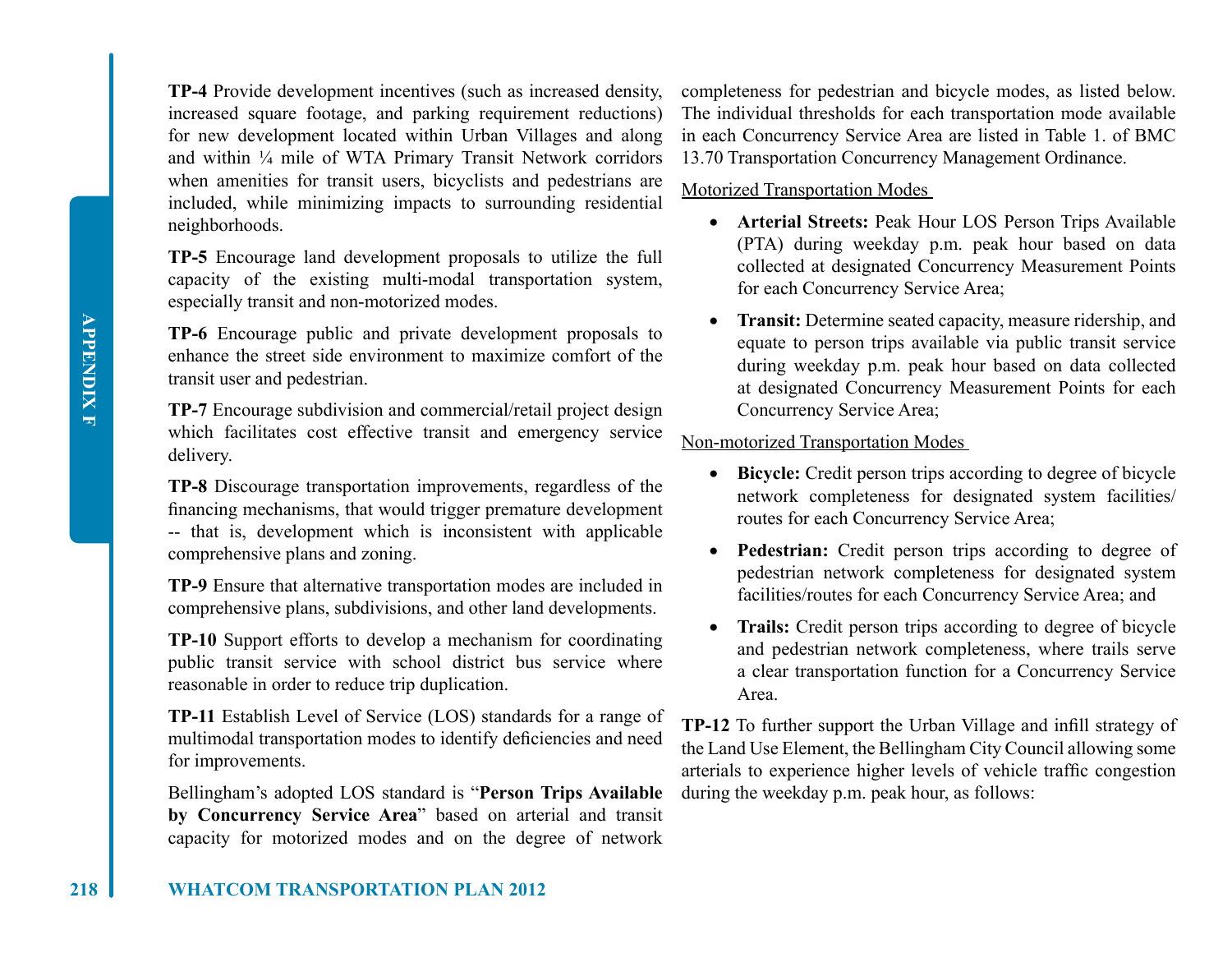- 1.) On local arterials within designated Urban Villages;
- 2.) On local arterials that enter/exit the City; and
- 3.) On local arterials where mitigation is not feasible.

**TP-13** Implement the Intelligent Transportation Systems to increase the capacity and safety of arterials and collectors in the City of Bellingham.

## **Finance**

**TP-14** Maintain the concurrency management system to ensure that adequate transportation facilities are available to serve new development. Develop a financing plan that identifies funding necessary to meet identified needs or requires reassessment of the development pattern and forecast if needs cannot be met.

**TP-15** Develop regionally consistent and equitable transportation impact fees by which land developers are assessed fair-share contributions for any transportation improvements, including but not limited to pedestrian facilities, bikeways, or roadways that are that are identified in the six-year Capital Improvement Financing Plan listed in the Capital Facilities Element.

**TP-16** Emphasize preservation and enhancement of the existing transportation system in funding transportation programs.

**TP-17** Transportation funding for public roads should be directed primarily toward multi-modal improvements that will enhance safety and circulation within and between urban villages, infill areas, schools, and employment centers within City limits.

**TP-18** Transportation funding for widening of public roads at the edges of the City should be minimized and peak hour traffic congestion should be allowed to increase at entry and exit points to the City to discourage single occupancy vehicle work commutes from rural residential areas to urban employment centers.

**TP-19** Evaluate whether Intelligent Transportation Systems may be more cost-effective in improving the transportation network before committing to the expenditure of public funds on more traditional transportation improvement projects.

## **Public Education**

**TP-20** Support efforts by WTA, City and County Bicycle and Pedestrian Advisory Committees, and the WCOG to develop an ongoing public education program for all transportation users in the urban area to learn about the rights of pedestrians and other forms of non-motorized transportation.

**TP-21** Coordinate efforts between Public Works, Planning and Community Development, and the Police Department to protect pedestrians and bicyclists on public streets.

**TP-22** Support pro-active marketing, advertising, and public education efforts by the WTA, WCOG, and City and County Bicycle Pedestrian Advisory Committees to encourage major employers and businesses to provide incentives for their employees to use transit, non-motorized transportation, or car-pooling/ridesharing to get to work rather than single-occupant private automobiles.

**TP-23** Work with the Bellingham School District to implement Transportation Education programs, designed to promote transit and non-motorized transportation modes as part of a regional demand management program.

#### **Lake Whatcom Watershed**

*The following policies are intended to protect the Lake Whatcom Watershed and drinking water quality for the residents of Bellingham.* 

**TP-24** Ensure all new residential streets are built to the Lake Whatcom road standard (Bellingham Municipal Code 13.04.075, or as amended).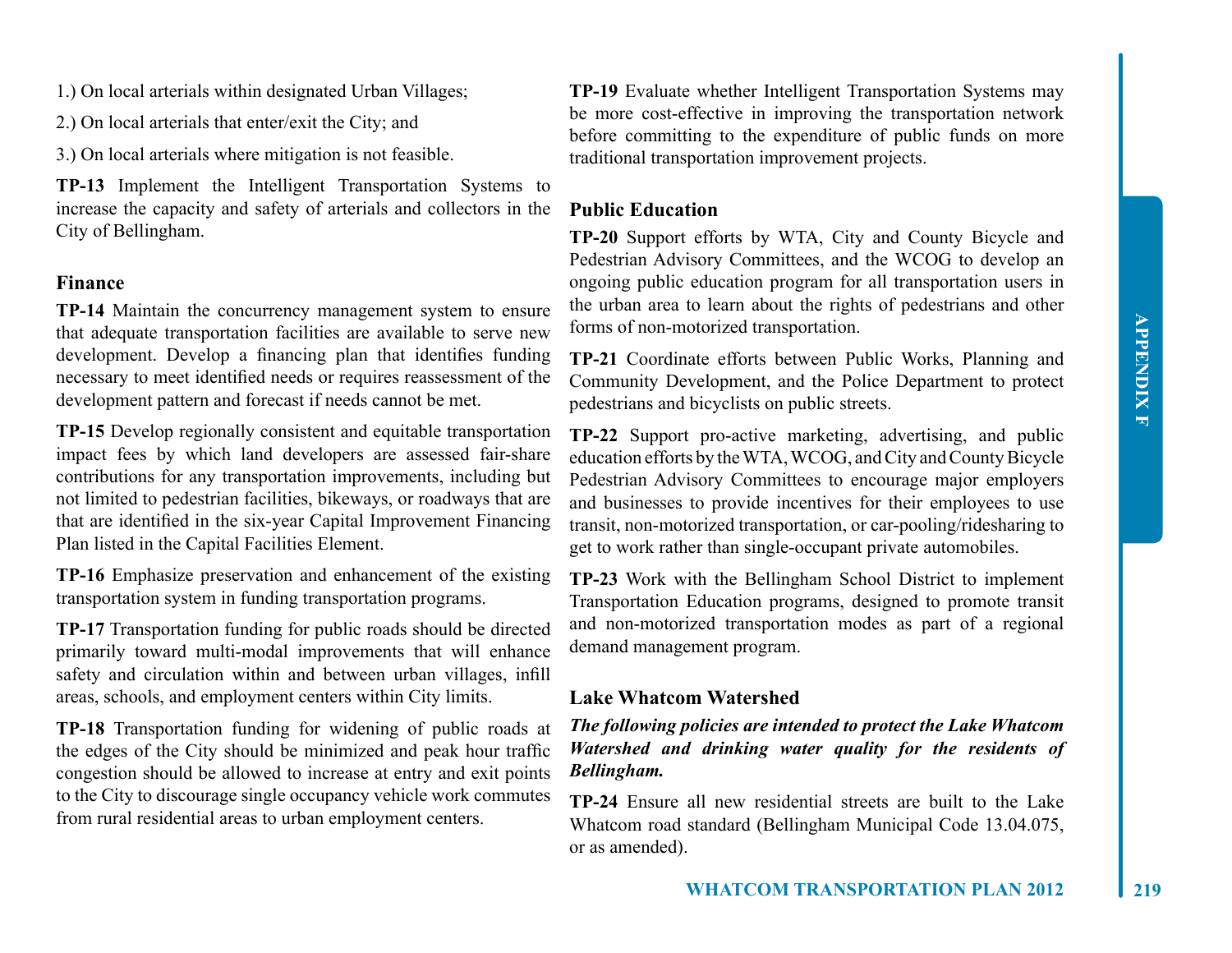**TP-25** Implement disincentives for through traffic using Lake Whatcom Boulevard and incentives for through traffic to use Lake Louise Road, especially as traffic counts increase due to development in Sudden Valley.

**TP-26** Design major transportation routes so they are not located adjacent to Lake Whatcom, and that wherever they are located, they have stormwater treatment that prevents water quality degradation in the lake

**TP-27** Implement stormwater management measures, including Low Impact Development when possible, for all new roads and road/right-of-way improvement projects.

**TP-28** Secure multi-jurisdictional funding (City, County, WTA, Lake Whatcom Water & Sewer District, and the Sudden Valley Association) to engage in effective public educational efforts to reduce vehicle trips within the Lake Whatcom Watershed.

**TP 29** Secure multi-jurisdictional funding (City, County, WTA, Lake Whatcom Water & Sewer District, and the Sudden Valley Association) to establish and subsidize a dedicated WTA highfrequency service (15-minute headways) between Sudden Valley, Geneva, and downtown Bellingham to reduce auto dependence.

**TP-30** Expand commute trip reduction efforts and strongly encourage employees working in Bellingham, but living within the Lake Whatcom Watershed to use transportation alternatives to the private automobile, such as bicycling, carpooling, public transit, and compressed work schedules.

## **Environment and Energy**

**TP-31** Improve air quality by reducing vehicle exhaust emissions by promoting: alternatives to the single occupant vehicle; use of cleaner fuels; and, improving the operating efficiency of the Port of Bellingham and major employers. transportation system.

**TP-32** Promote energy conservation by implementing transportation demand management policies and through the use of alternative fuels.

**TP-33** Evaluate new facilities for adverse noise impacts, minimize if feasible, and mitigate as possible.

**TP-34** Reduce the amount of impervious surfaces (e.g., streets, driveways) to the extent practicable to reduce total surface runoff, slow concentrations of pollutants and capture particulates.

**TP-35** Minimize and control levels of harmful pollutants generated by transportation related construction, operations, and maintenance activities from entering surface and groundwater resources.

**TP-36** Consider Intelligent Transportation Systems (ITS) that will decrease the need for new construction, decrease emissions by reducing delays and idling times, and enhance the transportation network in ways that minimize environmental impacts and reduction of open space.

## **Transportation Demand Management**

**TP-37** Develop programs to reduce single-occupancy vehicle use, vehicle miles traveled, trip length, and travel during peak periods. Encourage more major employers and developments to implement transportation management plans (including flexible work schedules) that reduce single occupancy vehicle use and travel during the peak periods.

**TP-38** Support efforts by the Whatcom Council of Governments in developing a Regional Transportation Demand Management program to encourage high occupancy vehicle and alternative transportation use, including incentives developed through coordinated efforts of WTA, City of Bellingham, Whatcom County,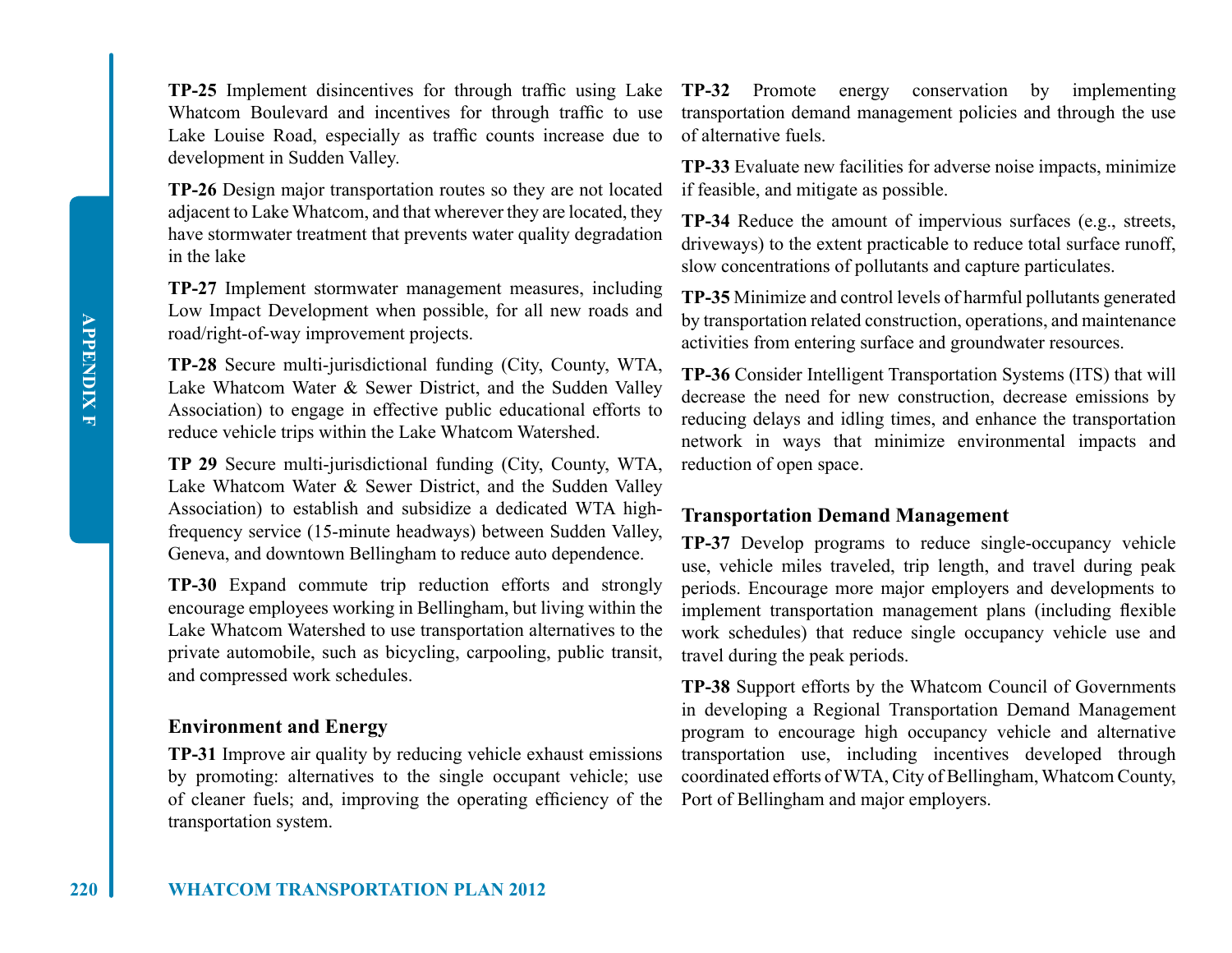**TP-39** Encourage use of non-automotive travel modes by developing parking management plans. Mechanisms to be considered include:

- An emphasis on short-term parking in retail areas;
- Market-based pricing of on-street parking meters to encourage short-term day time parking;
- Incentive-based pricing in garages to encourage long-term day time parking;
- Reduction of free or subsidized employee long-term parking availability;
- Re-evaluation of appropriate minimum and maximum parking ratios for development proposals; and
- Elimination of "free" public parking in Urban Villages.

**TP-40** Consider revisions to current zoning code requirements for the area adjacent to the CBD, Urban Villages, and major retail districts, as part of a parking management plan designed to reduce the minimum number of on-site parking spaces required for development and to increase preferential space and lower costs for car pool and van pool parking in private developments.

**TP-41** Consider imposing a maximum amount of number of parking spaces allowed within Urban Villages and along the WTA Primary Transit Network where high frequency transit service exists prior to or concurrent with development.

**TP-42** Support the location of safe new or expanded park-and-ride and car pool lots and support increased safety measures in existing park-and-ride and car pool lots.

**TP-43** Encourage the use of common parking facilities among compatible, adjacent land uses where feasible.

**TP-44** Provide preferential space and lower costs for car pool and van pool parking within the public right-of-way, and public facilities, where feasible. TP-45 Encourage major employers to provide dressing room, showers, and lockers to facilitate walking, jogging, and bicycling to work.

**TP-46** The City should develop and promote Transportation Demand Management strategies and programs for the purpose of reducing automobile trips generated rather than increasing roadway capacity.

**TP-47** Use Intelligent Transportation Systems (ITS) information management tools to inform the public of transportation options.

## **Highways and Arterials**

**TP-48** Establish Person Trips Available by Concurrency Service Area for motorized transportation modes at Concurrency Measurement Points on arterial streets during weekday peak hours. Identify those facilities that are currently operating below the adopted Peak Hour LOS and identify specific actions necessary to bring these facilities up to standard.

**TP-49** Identify system expansion projects necessary to meet peak LOS standards during the planning period and develop a financing plan to complete the necessary improvements.

**TP-50** Walking and bicycling facilities should be provided on all new, reconstructed, or retro-fitted arterial streets, where right-ofway allows.

**TP-51** Ensure that design and maintenance standards for arterials are consistent between jurisdictions.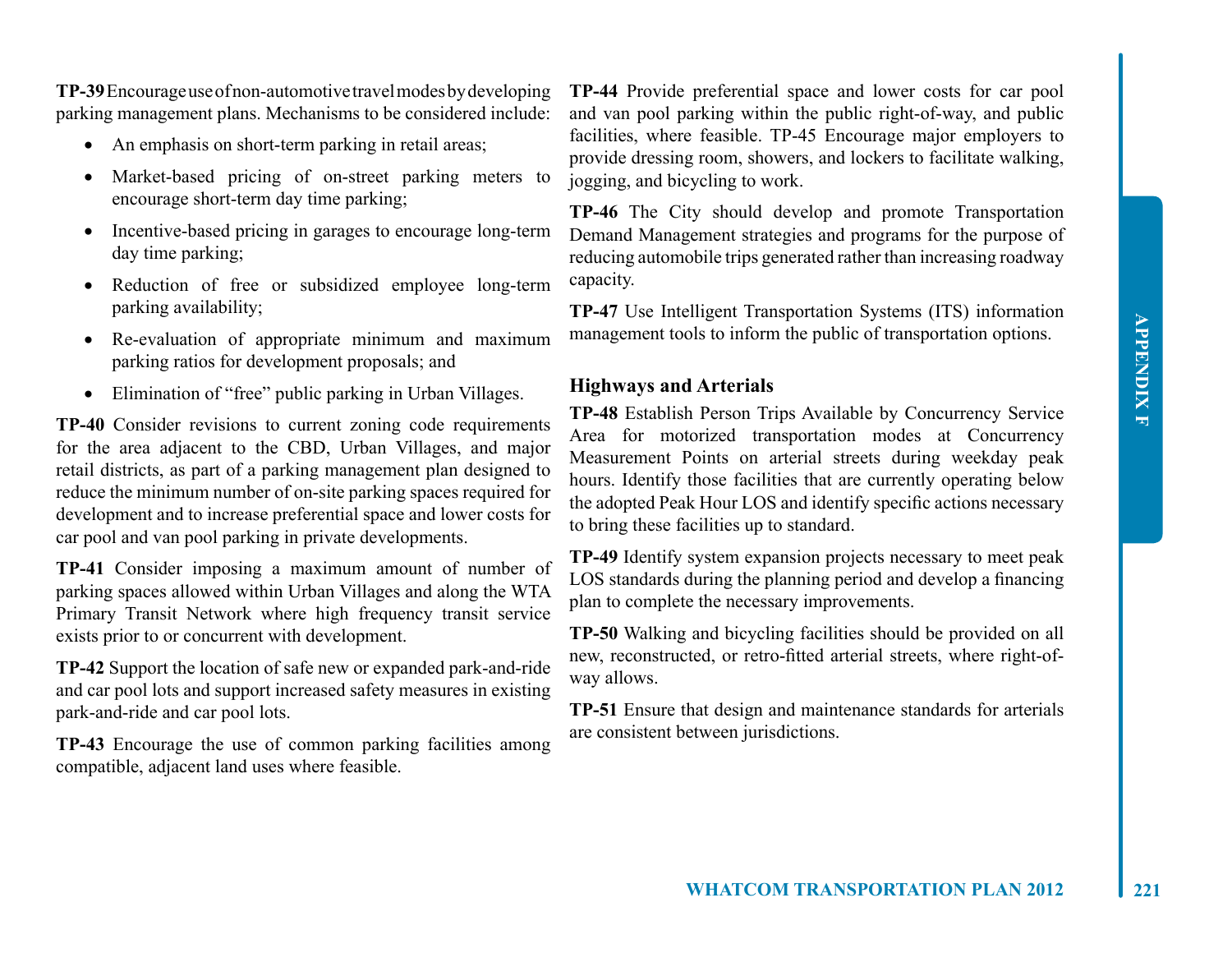**TP-52** Preserve the system of routes for long-distance, statewide travel by developing a regional policy that encourages the city and county to work with WSDOT to manage access to state highways. This policy will seek to minimize the number of access points to state highways to protect the safety, capacity and operating characteristics of these facilities.

**TP-53** Assess the need and feasibility for preferential treatment for transit vehicles, van pools, and car pools to improve competitive transit time, (for example: HOV and transit-only lanes).

**TP-54** New arterial corridors should follow topographic or land use patterns and minimize disruption to residential neighborhoods and the environment.

**TP-55** Encourage the proper setting of speed limits to minimize traffic impact on residential neighborhoods.

**TP-56** Preserve and maintain the existing arterial system to avoid costly reconstruction.

**TP-57** Before committing to capacity-adding construction, consider using Intelligent Transportation Systems (ITS) alongside traditional infrastructure improvements to enhance the capacity of the existing system.

## **Residential Streets**

**TP-58** Residential street standards are to be used as a guide in the development process. The actual width of the right-of-way and pavement shall be reviewed on a case by case basis as per BMC 13.04. Right-of-way and pavement width shall be the minimum necessary to provide for the safe use of vehicles, public transit, bicycles, and pedestrians.

**TP-59** The City should develop "Skinny Street," "Alley," and "Lane" standards for use in Traditional Neighborhood Design subdivisions, Cottage Housing developments, and Planned Unit Development projects.

**TP-60** Discourage cul-de-sacs where topography allows and encourage well-connected streets in new and existing neighborhoods.

## **Non-motorized Transportation**

**TP-61** Give high priority to developing and maintaining nonmotorized transportation facilities that lessen impacts on the environment and reduce energy consumption, such as the bicycle and pedestrian trails network.

**TP-62** Identify site specific off-street bicycle/pedestrian facilities in the Parks and Open Space Element and in the Capital Improvement Program; on-street facilities should be incorporated into roadway improvement plans.

**TP-63** Include adequate (e.g., to or exceeding WSDOT standards) facilities for safe and convenient bicycle and pedestrian travel in all roadway improvement projects where warranted and/or feasible.

**TP-64** Utilize appropriate urban design elements to promote a pedestrian environment in areas of heavy pedestrian usage (e.g., commercial, governmental, business and medical centers, and transit centers).

**TP-65** Provide safe, convenient and protected bicycle parking at activity centers such as commercial areas, institutions, parking garages, park-and-ride facilities and transit terminals.

**TP-66** Develop appropriate bicycle treatments on those arterial streets designated as bicycle routes.

**TP-67** Develop compatible bicycle/pedestrian facility standards between the City and County, including consistent maintenance standards and agreements.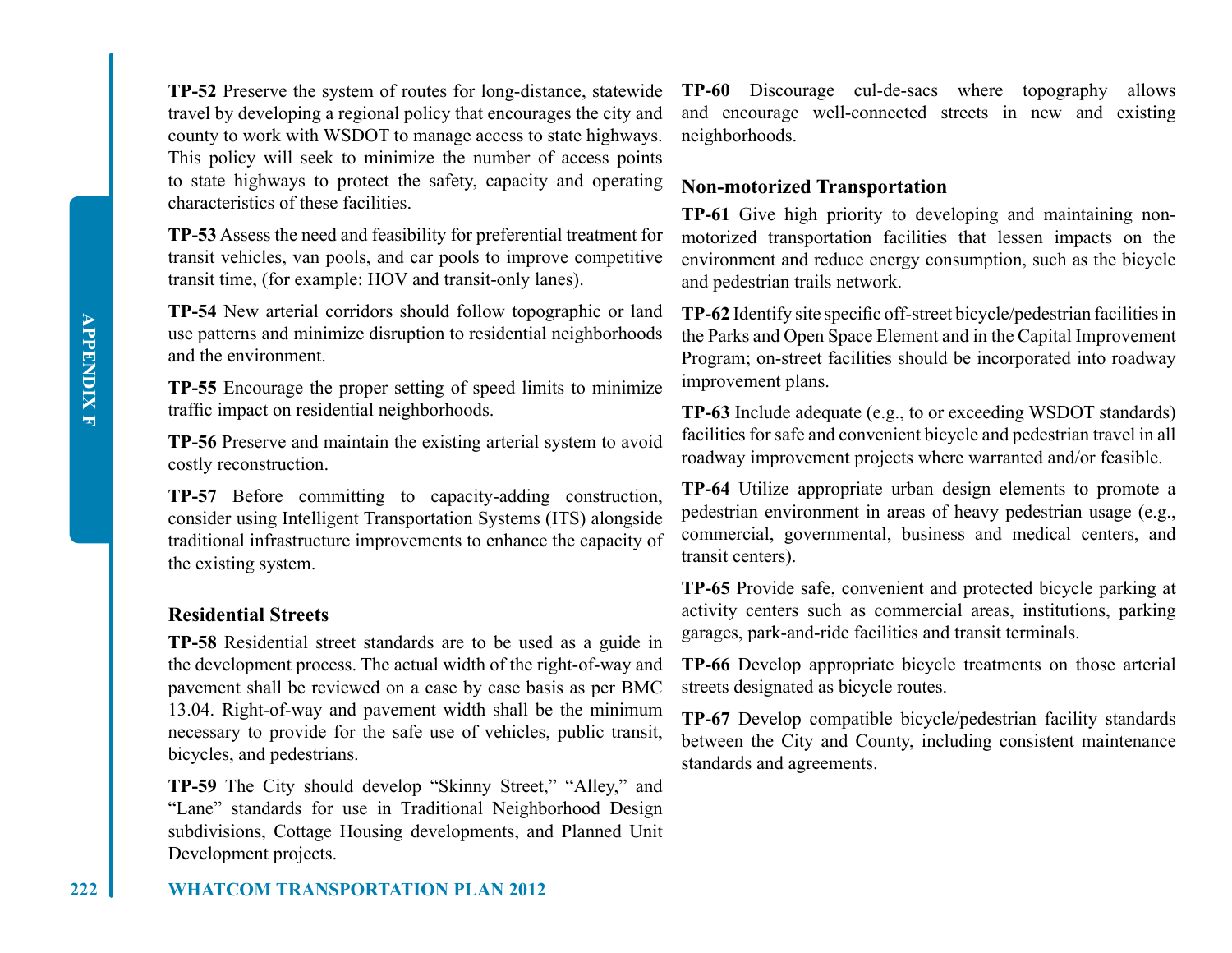**TP-68** Maintain a street sweeping program including interagency agreements on sharing services as needed to ensure that all shoulders, bicycle routes, and designated bike lanes are swept clear of sand, glass, and debris at least twice a year.

**TP-69** Maintain bicycle and pedestrian facility surfaces for comfort and safety.

**TP-70** Existing trail facilities should be retrofitted and new trails designed in accordance with the 1990 Americans With Disabilities Act (ADA).

**TP-71** Coordinate development plans and route classifications with Whatcom County for Bellingham Urban Growth Area roads and trails which will increasingly serve as bicycling and foot travel facilities for City residents.

**TP-72** Continue to pursue the repair and construction of sidewalks and pedestrian ways, with an emphasis on areas with greater pedestrian use. Some of those areas of the City which deserve priority for sidewalk work include:

- Sidewalks which serve as routes to City schools and parks.
- Neighborhoods adjacent to Western Washington University and the CBD.
- Urban villages, neighborhood centers, and infill areas
- The more densely populated areas, especially developing multi-residential areas.
- Along and within  $\frac{1}{4}$  mile of WTA Primary Transit Corridors

**TP-73** Pedestrian circulation plans shall be required for commercial and large multi-family projects. Pedestrian facilities shall connect commercial and multi-family buildings with the abutting street(s) to encourage pedestrian/transit use.

**TP-74** Require the construction of sidewalks or walkways with multiple residential, commercial or industrial development, where pedestrian facilities are appropriate, prior to issuance of occupancy permit.

**TP-75** The following measures should be taken to insure safe, convenient and pleasant pedestrian facilities on city rights-of-way:

1. The pedestrian "walk" phases of signalized intersections should provide adequate crossing time for safe pedestrian crossing.

2. Sidewalks should, wherever right-of-way, topography, existing vegetation, grade and alignment allow, be separated from the street by a planting strip, rain gardens, or other low impact development techniques, especially where the curb lane is or will become a moving traffic lane.

3. Sidewalks should be a minimum of five feet wide and a minimum of eight feet in the central business district, urban villages, and neighborhood centers.

4. Where brick pavers are used on sidewalks, they should be installed and maintained to ensure safe walking conditions for pedestrians.

5. Asphalt overlays should not be permitted on sidewalks in the central business district.

**TP-76** Where feasible, pedestrian and bicycle facilities should be constructed with pervious materials and/or installation.

**TP-77** Marked crosswalks should be installed in the following circumstances:

1. Intersections in the Central Business District and Urban Villages.

2. Intersections controlled by traffic signals.

3. School route crossings.

4. Locations with high pedestrian volume, where warranted.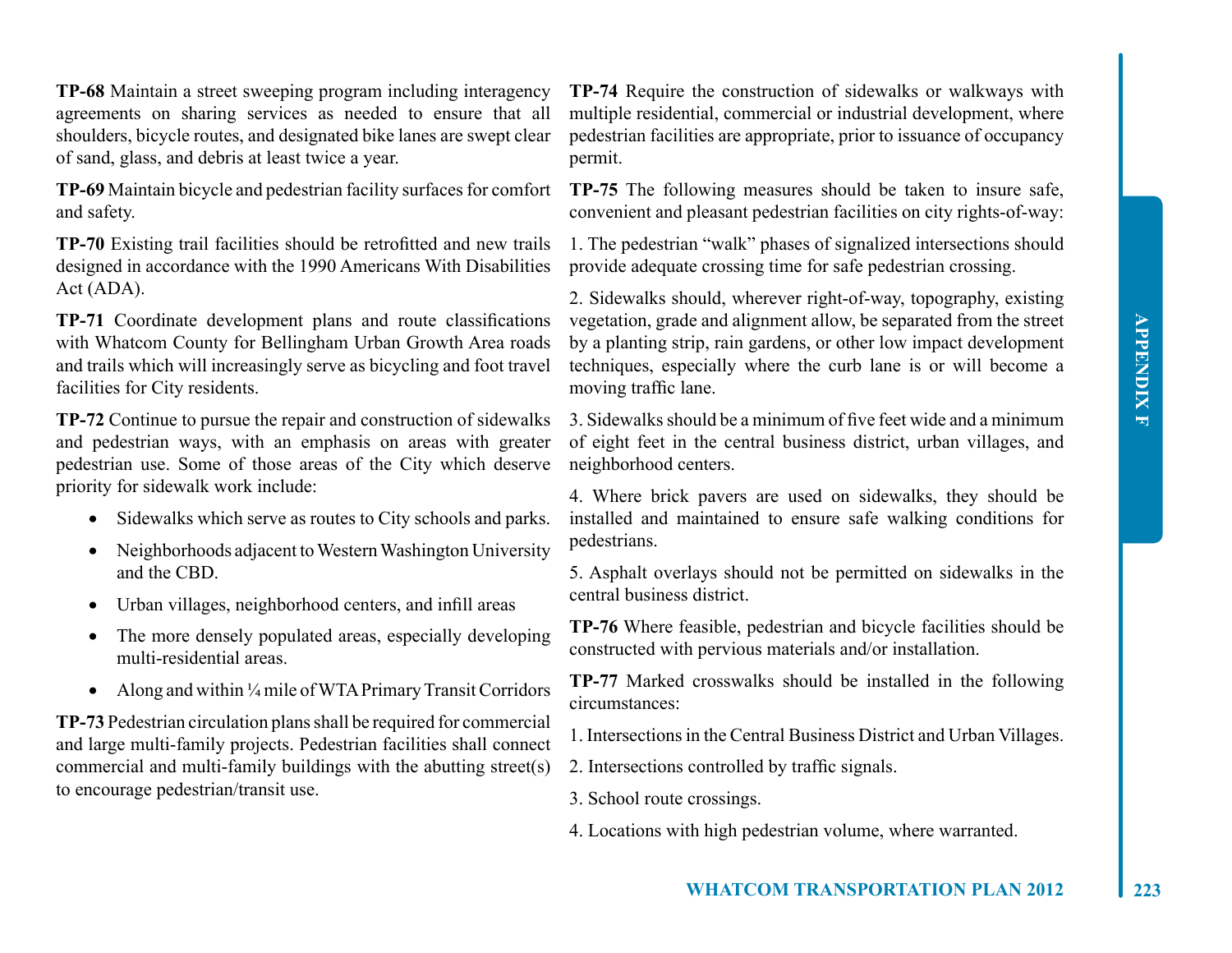**224 WHATCOM TRANSPORTATION PLAN 2012**

**TP-78** Where appropriate, improve pedestrian crossing safety where trails, footpaths, or pedestrian routes must traverse busy streets.

## **Public Transit Service**

**TP-79** Emphasize capital and transportation system management investments that improve the reliability, safety, and attractiveness of the public transportation system.

**TP-80** Support the public transportation system serving the needs of elderly, disabled, youth, low-income individuals and other persons with transportation disadvantages, in accordance with adopted standards.

**TP-81** Support the public transportation system providing viable options for persons preferring public transportation as an alternative to the private automobile.

**TP-82** Support the expansion of direct, high quality, cost-effective, public transportation service connecting residential neighborhoods and commerce, employment and other activity centers, in accordance with adopted standards.

**TP-83** Assess the need for expanded regional service which connects Bellingham with activity centers of regional significance.

**TP-84** Assess the need for cross-town service which connects major activity centers without the need to transfer in the CBD and express and/or limited stop service on routes with high commuter use.

**TP-85** Assure continued preparedness of the public system for emergencies, including inclement weather and fuel shortages.

**TP-86** Explore and utilize, where feasible and cost effective, existing and emerging technologies for alternative fuels and fuel efficiency measures for transit vehicles.

**TP-87** Support multi-modal trips by providing secure bicycle storage facilities, park and ride lots, other transit facilities, and allowing for the transporting of bicycles on public transit vehicles.

**TP-88** Integrate the public transit system with other modes of transportation including auto, bicycle, and pedestrian travel with intercity bus, rail, ferries and airline facilities.

**TP-89** Explore alternative means of expanding public transportation services such as the use of accessible private ground transportation services and shared ride taxi service.

**TP-90** Provide convenient auto and bicycle access to park-and-ride facilities on regional routes where warranted and cost-effective; examine the need for fringe area parking facilities on cross-town routes.

**TP-91** Encourage the WTA to develop employer-subsidized transit pass programs in conjunction with major employers.

**TP-92** Encourage employers to establish employee benefits for ridesharing and transit.

**TP-93** Work with other agencies to investigate the potential for expanding WTA's high-frequency bus service and other forms of high capacity transit such as light rail transit.

**TP-94** Use Intelligent Transportation Systems (ITS) to provide more information to transit travelers, enhance passenger and driver safety, and expedite transit travel.

## **Public Transit Service for Senior Citizens and Citizens with Disabilities**

**TP-95** Support the WTA to provide accessible public transit service levels, both accessible fixed route and demand responsive service which, at a minimum, comply with or exceed the ADA Act of 1990 and FTA requirements and standards, including new guidelines and standards that will be developed.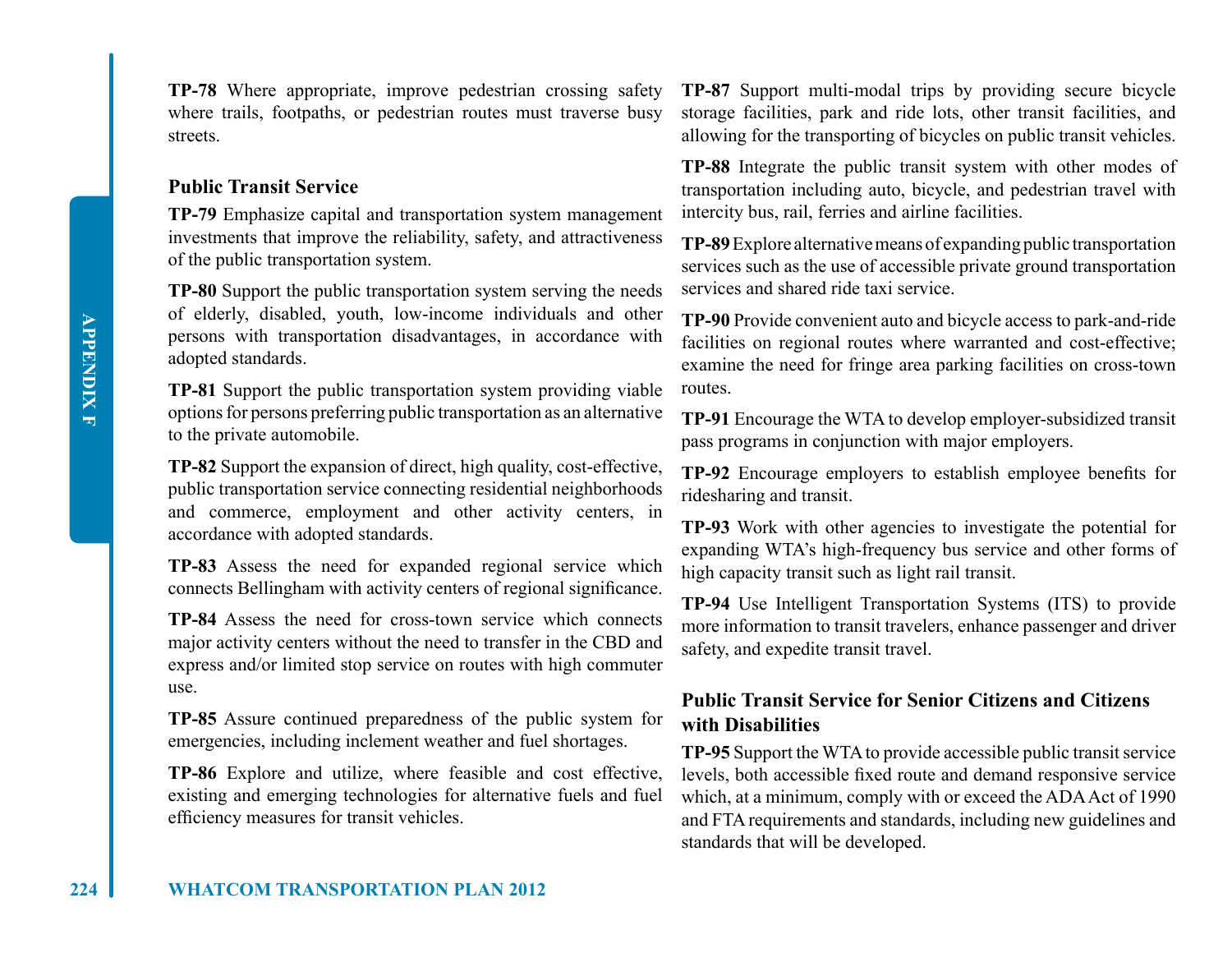**TP-96** Identify key areas and streets that require upgrading in order to provide accessible routes of travel where needed and warranted.

**TP-97** Support establishment of a formal mechanism for policy, service and facilities planning and service delivery among all agencies who are involved with specialized transportation and accessible routes of travel.

**TP-98** Support establishment of an intergovernmental formal public education and outreach process to promote public awareness of service for seniors and citizens with disabilities and address service availability, training of users, potential users and service providers.

**TP-99** Encourage the WTA to continue to provide demand responsive service to individuals unable to access and use fixed route transit service, at a minimum, as required by the ADA Act.

**TP-100** Provide pedestrian amenities that are appropriate for elderly and disabled citizens (e.g., larger signs for visually impaired, benches, etc.) according to the ADA Act.

## **Rail and Freight Transportation**

**TP-101** Encourage the preservation of rail rights-of-way in accordance with federal standards for maintenance and engineering.

**TP-102** Support state and regional planning efforts to develop and improve passenger and freight rail transport in the region.

**TP-103** Railroad access should be maintained to those industrial areas in the city which require it.

**TP-104** Wherever it is shown to be feasible, use of duplicative rail lines should be consolidated.

**TP-105** If and when they become available for other than railroad use, the City of Bellingham has an interest in acquiring vacant railroad properties for the purposes of passenger rail, light rail, etc.

**TP-106** Maintenance and preservation of the former Burlington Northern Santa Fe passenger terminal building, listed in the national register of historic places, should be strongly encouraged.

**TP-107** The City should work with Burlington Northern Santa Fe to seek ways to limit the noise and other impacts of the current switching facility on adjacent residential areas and aggressively pursue the relocation of the Burlington Northern Santa Fe switchyard to a non-residential location.

**TP-108** The City should encourage railroads to place a high priority on maintaining their tracks where they intersect with city streets and should work with the city Public Works Director to determine priorities for those repairs.

**TP-109** The City should work with Burlington Northern Santa Fe to provide safe and accessible pedestrian and bicycle crossings at trail, street, intersection, and other established pedestrian crossings.

**TP-110** Wherever possible, when rail lines are constructed along city streets, they should be offset on the right-of-way so they are next to, rather than in the street.

**TP-111** Any proposal which would significantly increase the number of rail cars moving through Bellingham should route that rail traffic on lines which are not adjacent to urban residential areas.

**TP-112** Provide a recognized route system for trucks to provide truck assess to commercial and industrial land uses. Trucks are to use established routes except when a specific trip purpose cannot be reasonably served by this system.

**TP-113** Restrict truck access if gross weight will adversely impact structural integrity of a street.

**TP-114** Restrict truck access if truck activity adversely impacts a residential or commercial street.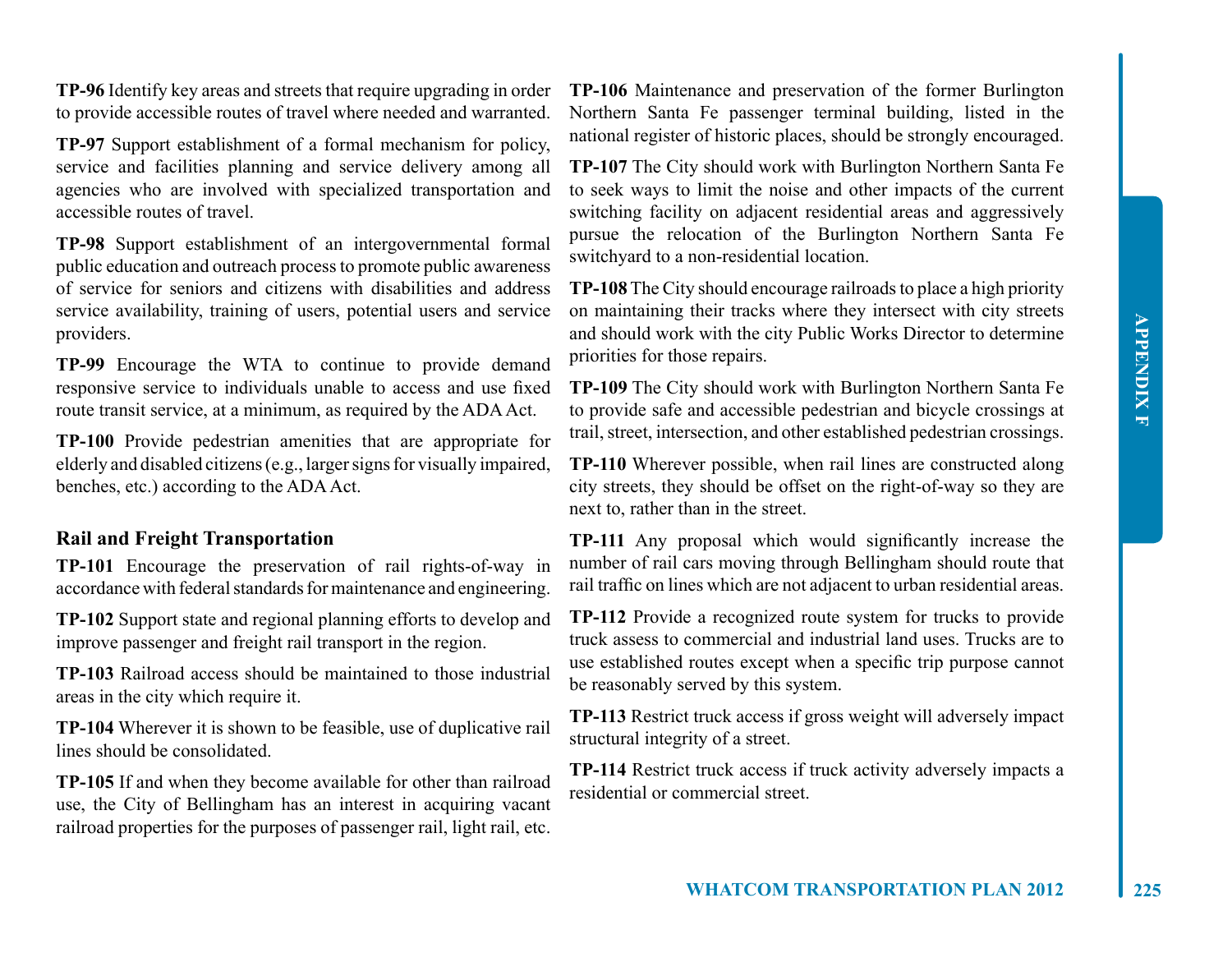movement of goods.

**TP-116** Interstate freeway exits to the city's designated truck routes should be clearly signed indicating truck routes and their destinations.

**TP-117** Such travel off the system for trucks, including travel to terminals or garages, should be limited to the shortest route between the destination and the nearest entrance to or exit from the truck route.

## **Hazardous Materials**

**TP-118** All trucks transporting hazardous materials should be restricted to designated routes. Any variance to these restrictions should be allowed only when authorized by a permit that is issued by the Police and Fire departments.

**TP-119** Without a special permit, trucks transporting hazardous materials should only be allowed on Interstate 5, and the following two routes:

1. From the Interstate 5-Guide Meridian interchange south on Meridian Street to Squalicum Parkway to Roeder Avenue to the various industrial areas.

2. From the Interstate 5-Old Fairhaven Parkway interchange to Donovan to 10th to Harris to the various industrial areas.

**TP-120** Switching of rail cars carrying hazardous materials should be relocated outside the urbanized areas and outside the City of Bellingham. Burlington Northern Santa Fe and the appropriate federal regulatory authorities should seriously consider rerouting all rail cars carrying hazardous material around Bellingham.

**TP-115** Encourage the location of a transfer facility to transport **TP-121** Until such time as the switchyard is relocated the City goods by container freight on rail systems for long distance should work with Burlington Northern Santa Fe to reduce accident risks at their switchyard.

> **TP-122** Consider using Intelligent Transportation Systems (ITS) packages that track the movement of hazardous materials and assist in the management of hazardous commercial goods.

## **Port of Bellingham**

**TP-123** Minimize noise impacts on Bellingham and the northern Urban Growth Area in any plans and improvements to accommodate increased air traffic.

**TP-124** The City should work with the Port of Bellingham to develop multi-modal facilities, including small boat launches, providing for safe accessible access to and from Port properties, adjacent areas, and Bellingham Bay.

**TP-125** The City should work with the Port of Bellingham and the United States Coast Guard to institute measures to ensure the safety of boaters on Bellingham Bay.

## **2. City of Blaine Transportation Goals and Policy**

**GOAL 1***:* Promote convenient, accessible, safe and environmentally responsible multi-modal transportation for residents, employers and employees, visitors and commerce.

## **POLICIES:**

**1.1** Transportation concurrency evaluation shall include provision of pedestrian and bicycle facilities along arterial roadways.

**1.2** The City shall encourage development and maintenance of healthy community lifestyles by adopting, updating and implementing a comprehensive nonmotorized trails plan.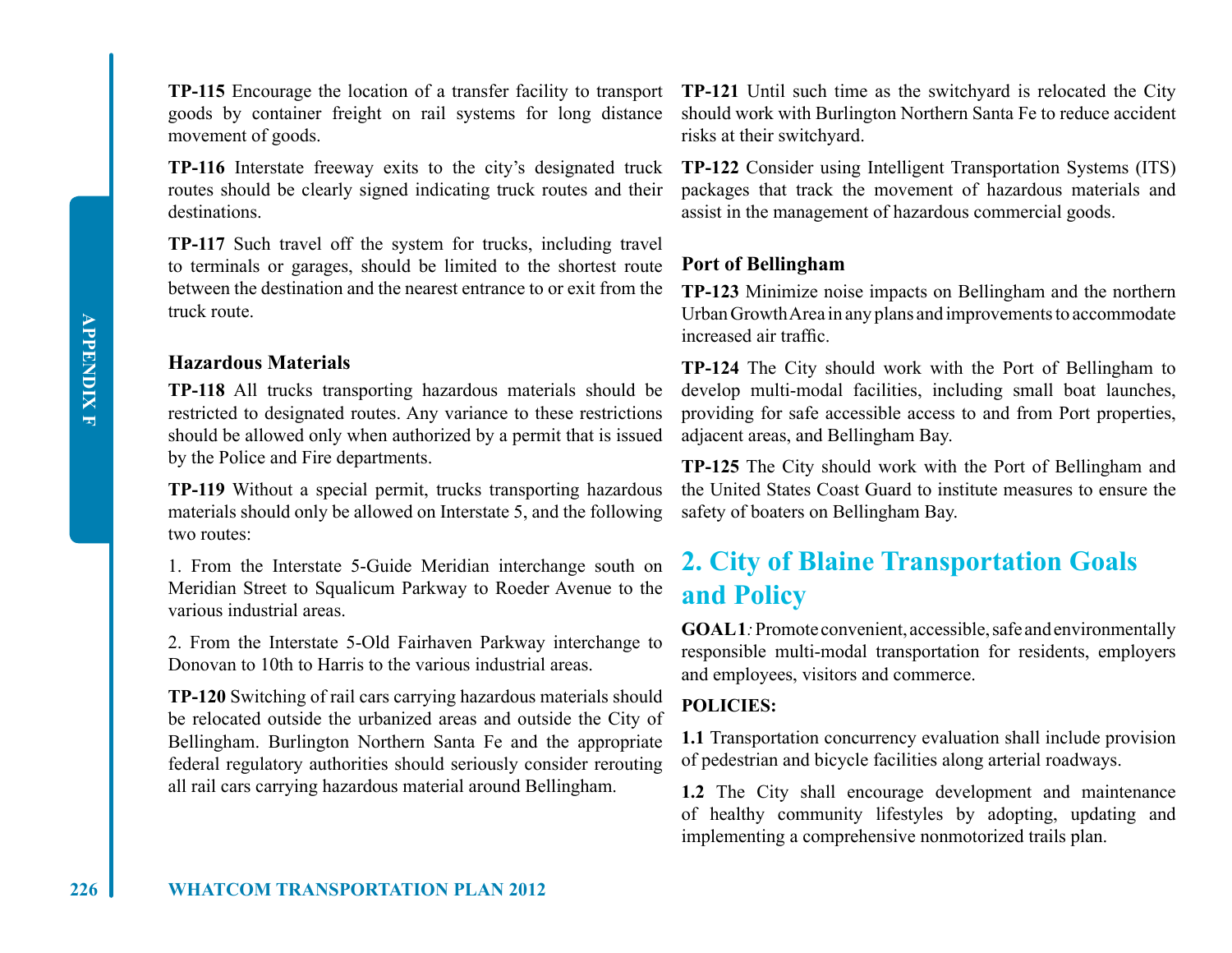**1.3** The City shall periodically review its transportation element and capital facilities element to ensure consistency with regional transportation plans and improvement programs as adopted by the Whatcom County Council of Governments and to ensure that appropriate Level of Service standards are assigned to state highways.

## **3. City of Everson Transportation Goals and Policies**

In consideration of the needs and issues identified within this Transportation Element, the City of Everson adopts the following goals and policies:

**1. Goal:** Provide transportation systems that provide convenient and safe access to employment, educational and recreational opportunities for citizens and visitors, and that provide for the movement of goods and services.

**Policy:** Control access to arterials and connectors in order to minimize disruption of traffic.

**Policy**: Front new subdivisions on connectors and arterials rather than state routes.

**Policy:** Establish connectivity between new subdivisions, benefitting pedestrians, automobiles, utilities, and emergency services.

**Policy**:Keep industrial / commercial truck traffic off residential and local streets.

**Policy**:Within the city's financial ability to do so, bring old substandard roads up to standard.

Policy: Within the city's financial ability to do so, implement the improvements listed above under "system expansion needs," "system management needs" and "system maintenance needs."

**2. Goal:** Coordinate transportation planning and construction with neighboring jurisdictions and with the state.

Policy: For segments of state routes within city limits, set an LOS identical to that adopted by WSDOT for those segments.

**Policy**: Set LOS "C" (V/C ratio between 0.7 and 0.8 during p.m. peak hours) for city-designated arterial streets.

**Policy:** Participate in the regional (county-wide) planning process coordinated by WCCOG.

**Policy:** Coordinate with WSDOT with regard to state routes.

**Policy:** Coordinate with Whatcom County with regard to county arterials and collectors.

**Policy:** Coordinate with WTA with regard to transit.

**Policy:** Coordinate closely with Whatcom County during annexations and work toward solutions providing long-term benefit to citizens of both the city and the region.

**3. Goal:** Build and operate facilities as efficiently as possible.

**Policy:**Maintain and preserve the existing system.

**Policy:**Aggressively pursue low-cost funds such as grants and subsidized loans.

**Policy:**Undertake effective planning and build only what is planned.

**Policy:**Coordinate road projects with utility projects.

**Policy:**Adopt road design standards that are sensible and that do not needlessly impose cost.

**4. Goal:** Allocate costs fairly among those that benefit.

**Policy:**Use SEPA to mitigate off-site impacts associated with new development and redevelopment.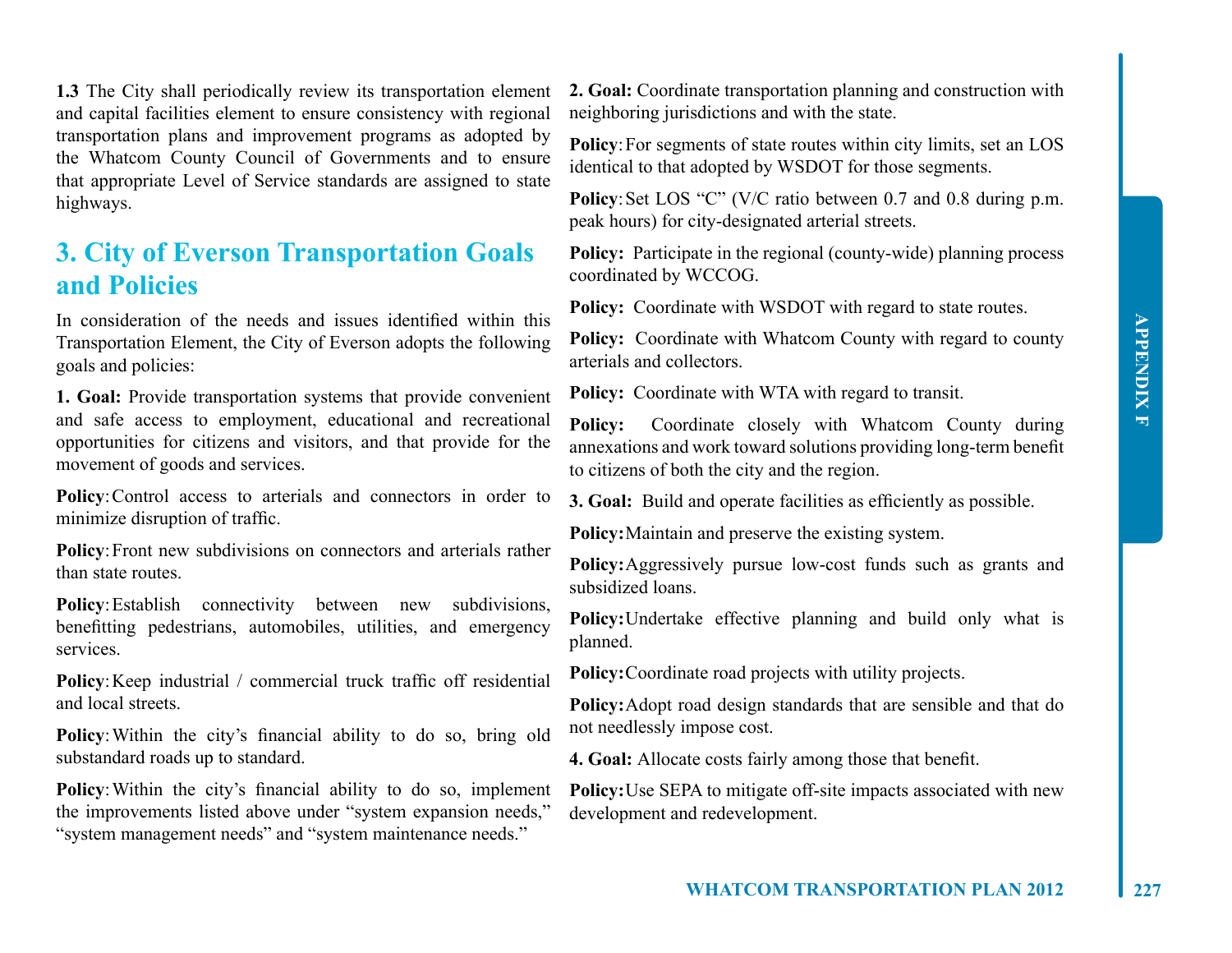**Policy:** Initiate the use of LIDs, in conjunction with general funds, to reconstruct substandard local streets and sidewalks.

**Policy:** Use "no-protest" agreements, when appropriate, as a means of allowing approval of individual small-scale projects, while still providing for eventual construction of necessary improvements through formation of LIDs.

Policy: Facilities providing benefit to both newcomers and existing Policies: residents should be paid for by both groups, with each group paying a share proportional to their corresponding benefit.

**5. Goal:** Encourage energy conservation and minimize impacts to the environment.

**Policy:**Where feasible, encourage non-motorized transportation by developing marked on-street bike lanes on city arterial and connector streets.

**Policy:**Develop park-and-ride facilities when feasible.

**Policy:** Work with the WCCOG and major employers to encourage commute trip reduction.

**Policy**:Control stormwater run-off in order to reduce impacts to ground and surface waters.

**Policy:** Monitor and limit, where feasible, transportation of hazardous materials through the wellhead protection area.

## **4. City of Ferndale Goals and Policies**

The Transportation Element was developed around one central goal.

**Overall Goal***: The City will provide a safe, dependable, properly maintained, multimodal transportation system that promotes economic development and environmental vitality, and will explore innovative methods of resolving transportation-related issues."*

Goals and policies for implementation of the Transportation Element of the Comprehensive Plan support the City of Ferndale's vision statement.

**1 The City will provide an efficient and safe transportation network to serve existing needs and to accommodate new growth and development.**

- A. The City will coordinate planning and operation of transportation facilities with programs to optimize multimodal transportation programs.
- B. The City will coordinate the location of major utility and transportation corridors wherever practical.
- C. The City will strongly encourage the preservation of rail rights-of-way for future rail uses, and will work with appropriate agencies to ensure the availability of rail services to its industrial lands.
- D. The City will maintain the existing and expanded transportation network.
- E. The City will identify and prioritize transportation system needs citywide to meet current and future demand.
- F. The City will establish a program to upgrade its existing signal system to improve traffic flow, progression, and safety.
- G. The City will seek to integrate appropriate facility design with compatible land use types to reduce environmental and livability impacts.
- H. The City will balance the equitable distribution of transportation projects with needs, based on 1) safety issues 2) growth-related improvements and 3) available funding.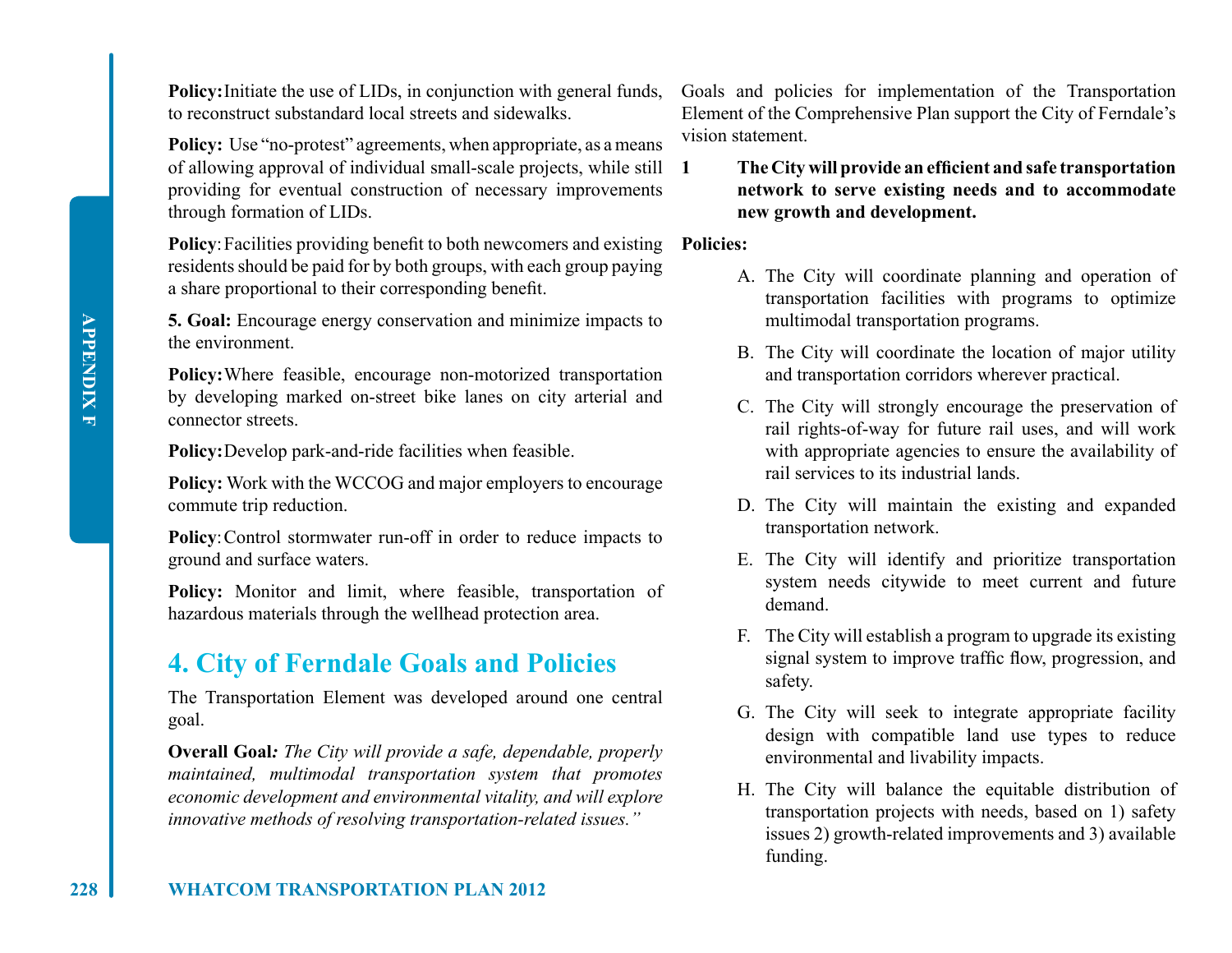- I. The City of Ferndale will seek to maintain a coordinated and consistent strategy of development of land use, together with Whatcom County, for those unincorporated areas surrounding Ferndale which are within the boundaries of the City's Urban Growth Area, or which generate substantial traffic volumes to and through Ferndale.
- J. The City of Ferndale will seek to maintain a coordinated and consistent strategy of development of land use, together with the Lummi Nation, for those tribal lands south of Ferndale which are outside of the boundaries of the City's Urban Growth Area, but which generate  $\overline{C}$ substantial traffic volumes to and through Ferndale.
- K. The Main Street Corridor within the Planned Action area acts as the primary route of travel for both Ferndale residents and the shopping public. Along the Main Street Corridor within the Planned Action area, roundabouts are the preferred approach to provide for improved traffic flow, progression and safety. As development occurs, roundabouts will be installed as described in the Main Street Corridor Master Plan, following acceptance by the Washington State Department of Transportation. Roundabouts will also be considered as the preferred intersection improvement at intersections outside of the Main Street corridor, as identified in the Transportation Element. However the City may consider modification of existing signalized intersections or the installation of new traffic signals based on availability of funding, timing of the identified improvements, and costs associated with right of way acquisition at these locations, provided Level of Service standards are met.

## **2 The City will maximize the operating efficiency of its transportation system.**

## **Policies:**

- A. The City will develop its roadway functional classification system in accordance with the regional functional classification system developed by the Whatcom Council of Governments and the City's road standards.
- B. The City will maximize the operating efficiency of its transportation system through the use of Transportation Demand Management strategies.
	- The City will actively coordinate the planning, construction, and operation of transportation facilities and programs that may impact the City with local, tribal, regional and state jurisdictions and their associated comprehensive plans. These agencies and plans include, but are not limited to, Whatcom County (Comprehensive Plan and related updates), the Whatcom County Council of Governments, and the Washington State Department of Transportation (State Highway Systems Plan 2007-2026).
	- When considering proposals to revise the land use and zoning plans, the City will seek to minimize future increases in vehicular travel or, where possible, to increase the efficiency of the transportation infrastructure.
- E. The City shall coordinate transportation planning and land use planning to reduce the distance between work, home, shopping, and recreation opportunities, and to provide facilities and services to support alternative methods of transportation to travel between each.
	- The City shall identify land use requirements which result in densities capable of supporting transit opportunities, particularly within the Downtown Core, High Density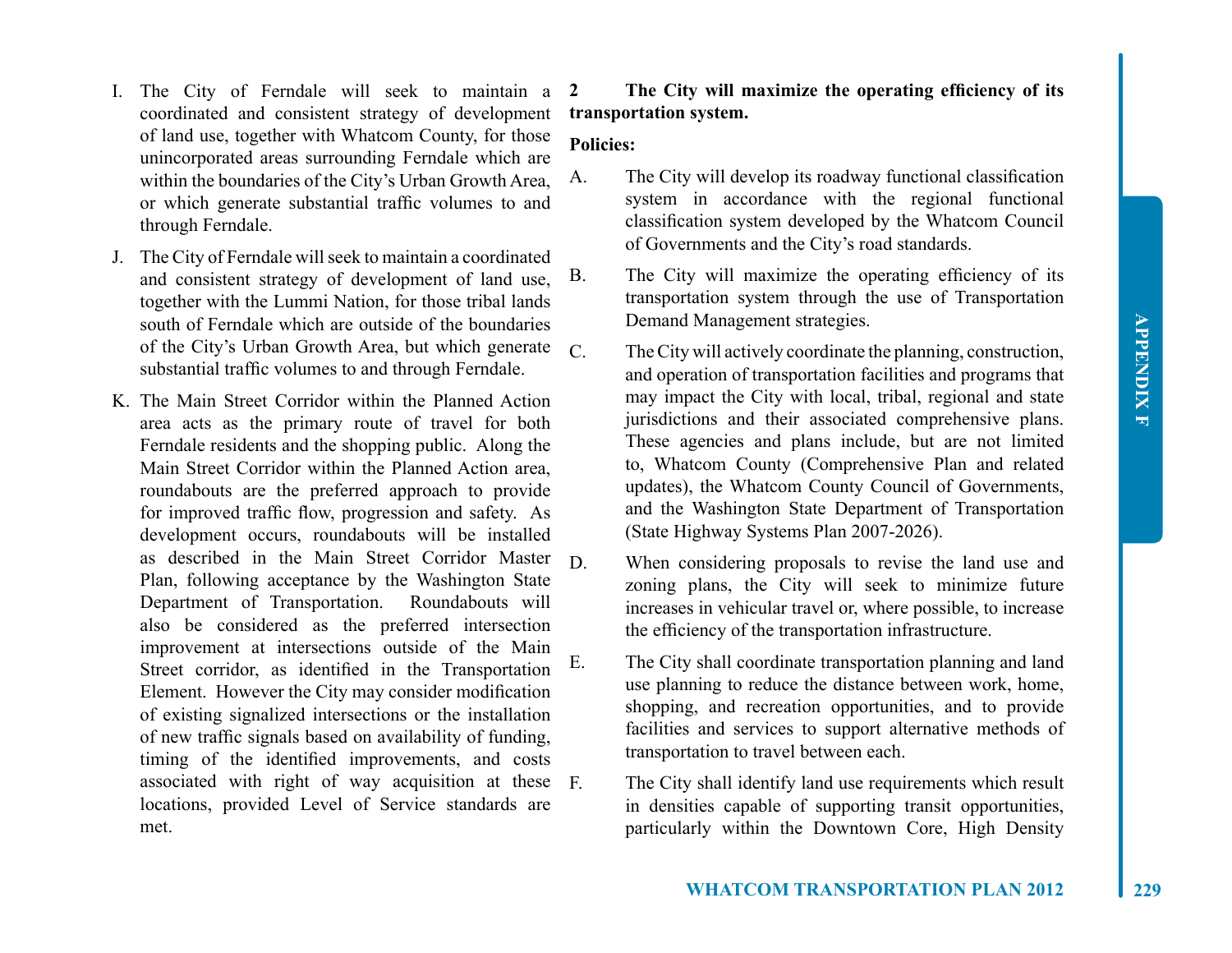Residential land use classifications, and within the primary shopping and employment districts of the City.

- G. The City shall coordinate with the Washington State Department of Transportation for the purpose of developing a Memorandum of Understanding that will lead to a comprehensive review of potential transportation improvements along the I-5 corridor, including the Main Street Master Plan area, and also including potential improvements at other interchanges within the City limits as well as at Smith Road. This Memorandum may also include an agreement to jointly monitor the Level of Service in and around Exit 262 at defined points within the planning period of the Master Plan.
- **3 The City will encourage public/private partnerships for financing transportation projects that foster economic growth and address the transportation needs to support planned growth and development.**

#### **Policies:**

- A. The City will reserve property for needed rights-of-way, including trail rights of way, as quickly as possible by requiring dedication of right-of-way as a condition for development.
- B. The City will only approve land use changes (such as planned unit developments, master planned projects, rezones and plats) when existing and proposed transportation system needs are adequately met.
- C. The City will route major and secondary arterials around, rather than through, neighborhoods and communities so as to minimize traffic impacts on residential neighborhoods.
- i. New residential collector street corridors should be designed and constructed through areas that are not already substantially developed with single family housing.
- ii. Existing local residential streets should not be converted into collector street routes. In instances where existing streets must be converted to collector roads, these streets shall be brought up to the minimum design standards for collector roads.
- iii. In those cases where collector street corridors must be built in close proximity to existing residential neighborhoods, the collector street must be designed in such a way as to minimize the impact to adjoining residents through the use of landscape buffers, sound barriers or similar measures.
- iv. In order for arterial collector streets to function effectively, access restrictions shall be imposed on new arterial collector streets. Such access restrictions may permit commercial businesses from accessing directly onto an arterial collector street, only if no reasonable alternative is available. Further, residential access may be allowed in specific instances where such access can be demonstrated to have no negative impacts on traffic safety, road function and/or circulation.
- v. The City will work with property owners and developers to establish collector road systems in developing areas to minimize the number of access locations on arterials and collectors and to promote connectivity for motorized and non-motorized travel within residential neighborhoods, as well as commercial and industrial area.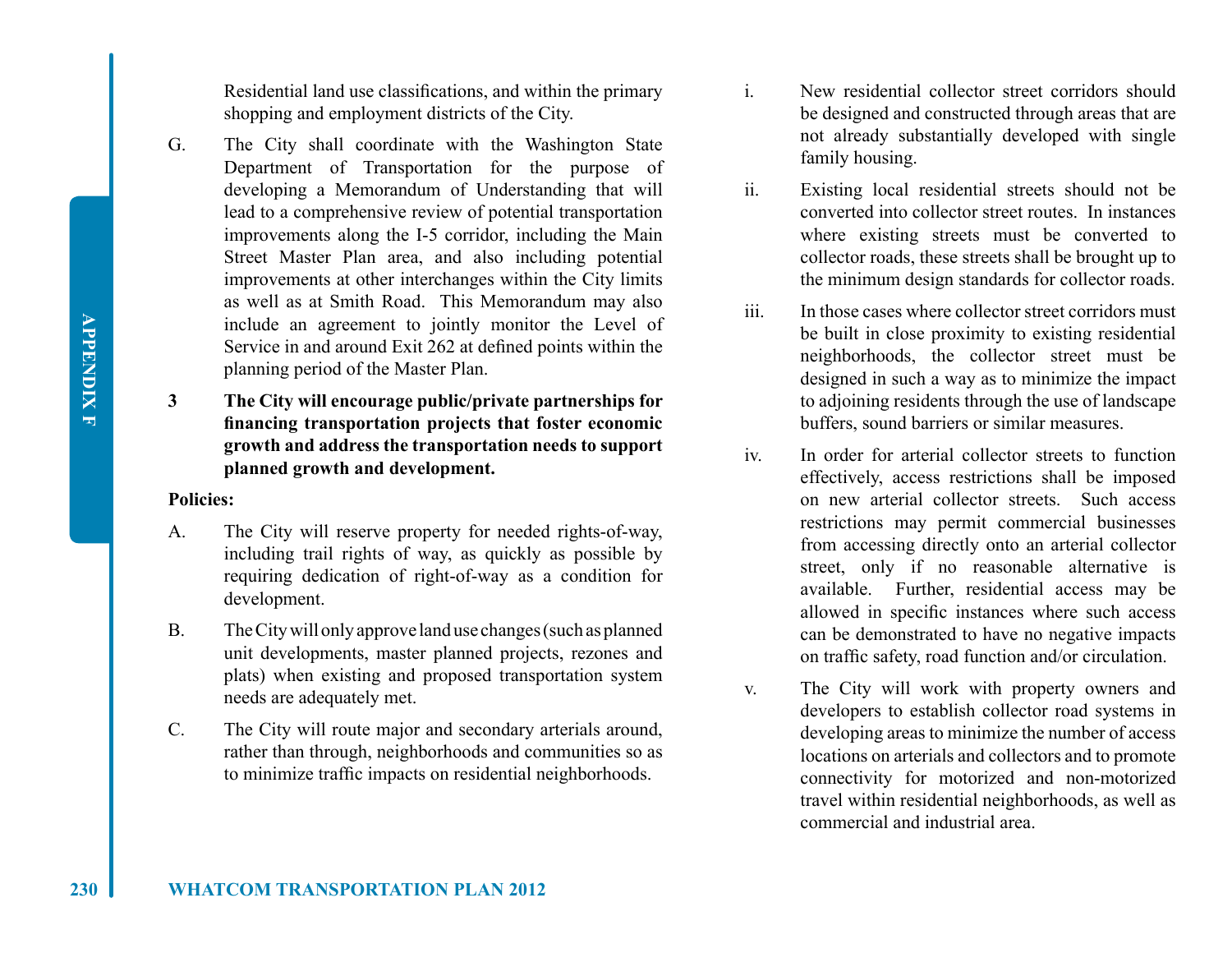- D. The City will consider sharing costs with other jurisdictions 4 for needed improvements that solve regional transportation problems.
- E. The City will encourage the development community to site and construct transportation facilities that are compatible with adjacent land uses to minimize potential conflicts.
- F. The City will utilize all general taxation and user-fee options available to it under state law.
- G. The City will seek to maximize support from county, state, and federal sources for those improvements needed to provide facilities and services necessary for safe and efficient operations and the economic health of the region.
- H. The City will only approve developments that adequately mitigate their impacts on the transportation system as required under Transportation Concurrency Management, the State Environmental Policy Act, the Ferndale Development Standards, Commute Trip Reduction, and other applicable development regulations.
- I. The City will encourage state lawmakers to recognize the financial pressure upon the City of Ferndale that is imposed by growth and request legislative action to provide greater relief to the City than is afforded by existing revenue sources.
- J. The City will explore the feasibility of partnering with individual property owners and neighborhood associations to share the cost of sidewalk installation in established neighborhoods.

## **4 The City will work to secure adequate funding sources for transportation.**

### **Policies:**

- A. The City will update its Transportation Impact Mitigation Policy ordinance on a regular basis.
- B. The City will encourage public/private partnerships and grants for financing transportation projects.
- C. The City will work to establish local improvement districts and transportation improvement districts in designated areas for economic development.
- D. The City will work to establish on and off-site storm sewer systems which combine storm detention for road projects and private developments.
- E. The City will consider asking voters to enact new taxes or fees to help fund transportation improvements.
- F. The City will seek to fund a minimum average of thirty percent of capital project costs through grants.
	- The City will continue to fund transportation system maintenance using property and/or sales tax.
- H. The City will continue the historical practice of generally not using property and/or sales tax to fund transportation capital projects.
- **5. The City will encourage the use of transportation modes that maximize energy conservation, circulation efficiency, and economy.**

### **Policies:**

A. The City will support increased use of multimodal transportation. This includes, but is not limited to, high occupancy vehicle lanes, bicycle trails, park-and-ride facilities, carpools, vanpools, buses and mass transit.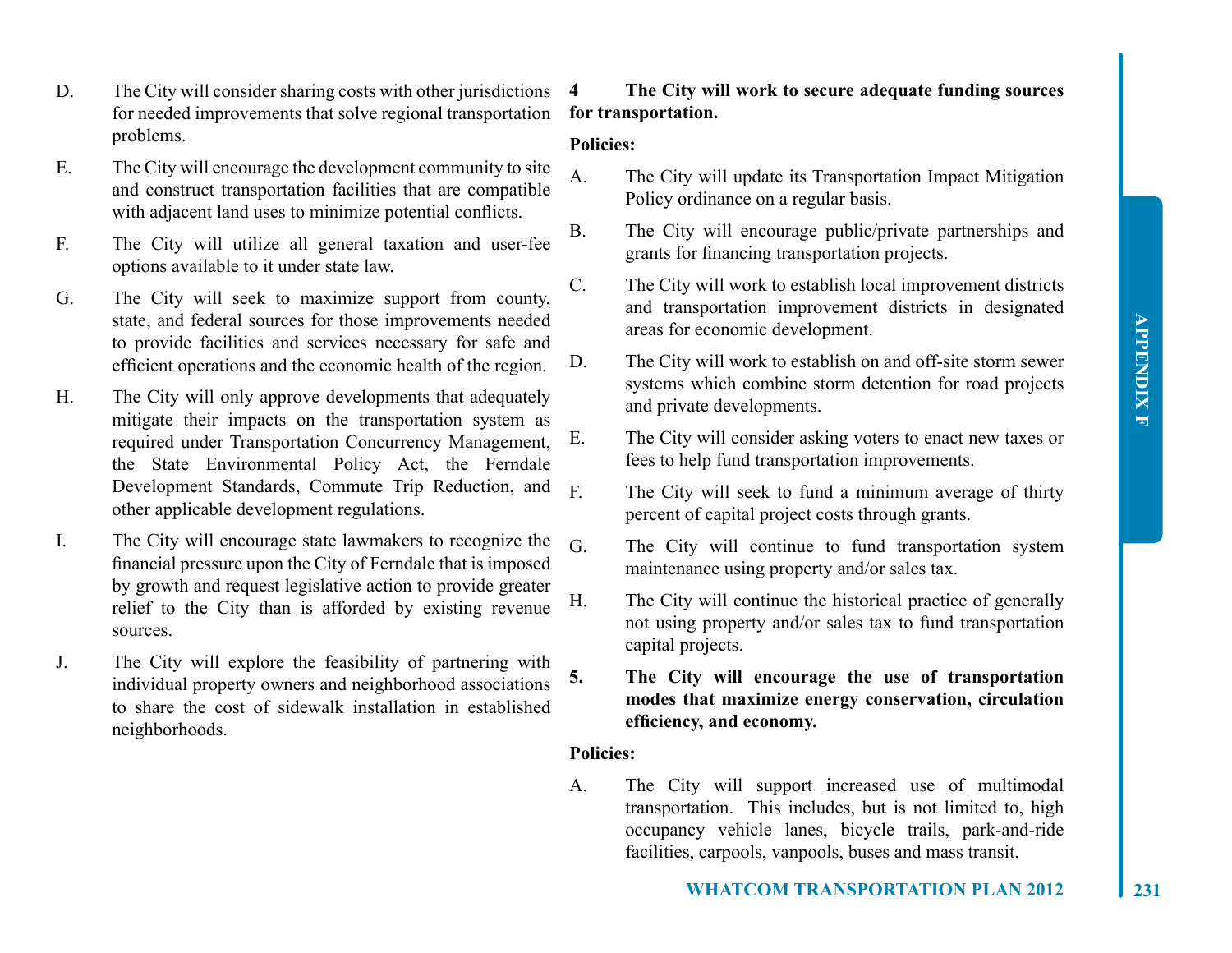**APPENDIX F APPENDIX F**

- B. The City will coordinate planning efforts for non-motorized I. modes of travel with other jurisdictions and develop an integrated area-wide plan for non-motorized travel modes that ensures continuity of routes.
- C. The City will encourage sidewalks, improved shoulders, and/or off-street trails within new developments concurrent J. with the project in order to accommodate internal and external circulation.
- D. The City will encourage new development to be pedestrian friendly and compatible with the public transportation system by ensuring that such development reflects all K. related infrastructure master plans such as trails or utility plans.
- E. The City will seek to receive formal recognition as a "Bicycle Friendly Community."
- F. The City will coordinate site development guidelines to encourage and enable use of alternative transportation modes.
- G. The City will seek to ensure that new road construction shall, wherever possible, include sidewalks or other pedestrian service amenities, and special provisions for bicycle and/or transit connectivity as may be economically and/or environmentally justifiable, based on existing and potential connection opportunities, including establishing new connector roads, collector roads, and arterial roads.
- H. Improvements to existing roads shall be prioritized to remove deficient conditions for pedestrian, bicycle, and transit circulation as well as improve vehicular mobility.
- The City will seek to cooperate with Whatcom County, the Washington State Department of Transportation, the Whatcom Transportation Authority, and any private entity for implementation of regionally significant transportation projects and programs for Ferndale and its environs.
- The City of Ferndale recognizes and supports the continued operation of the Burlington Northern Railroad as an important part of the region's transportation system for the movement of freight and passengers, and shall seek to increase the availability of those services within the City.
- The City of Ferndale shall seek to conduct a thorough inventory of city sidewalks, in order to identify deficiencies in the system and opportunities for expansion, based on existing and potential connection opportunities. The City will systematically implement the improvements through its Sidewalk Program.
- L. The City of Ferndale recognizes and supports the continued operation of the Bellingham International Airport as an important part of the region's transportation system as an alternative to major regional airports such as the Vancouver International Airport and Seattle-Tacoma International Airport. The City shall seek to increase transportation connections between the City and the airport.
- M. The City of Ferndale will seek to provide incentives to developments which incorporate multi-modal transportation options into their projects, and will continue to re-evaluate such incentives as multi-modal opportunities increase over time.
- N. The City shall provide written justification for including capital projects which are designated as "low" priority within this plan prior to placing such projects on the Six-Year Transportation Improvement Plan.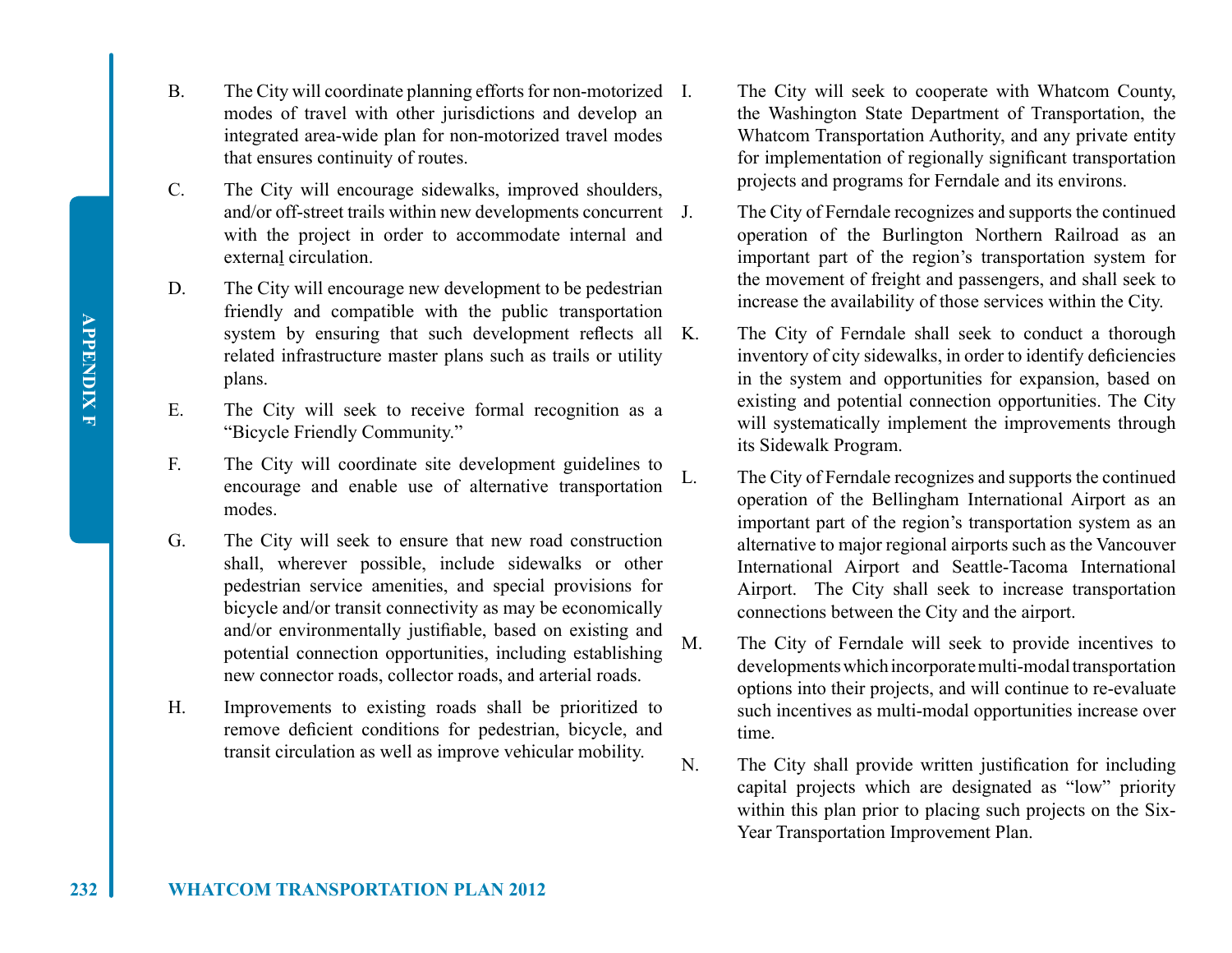**6. The City will work to ensure efficient and effective freight transportation needed to support local and regional economic expansion and diversification.**

#### **Policies:**

- A. The City will collaborate with federal, state and neighboring local governments and private business to ensure the provision of transportation infrastructure investments and services deemed necessary by the City to meet current and future demand for industrial and commercial freight movement by way of roadway and truck, rail, air and marine transport.
- B. The City will work with the Whatcom Council of Governments, Port of Bellingham, Whatcom County, and other agencies to develop intermodal connectivity facilities deemed by the City to be needed to facilitate seamless freight transfer between all transport modes.
- C. The City will ensure that Transportation Element goals and policies are implemented in a manner that reinforces the goals and policies of adopted economic development strategies.
- D. The City will work with the Port of Bellingham to identify connectivity opportunities between the City of Ferndale and the Bellingham International Airport.
- **7. The City will establish level of service standards and implement concurrency management programs to assure the adequacy of its transportation system.**

#### **Policies:**

A. For concurrency review, the City has adopted roadway minimum travel speed standards for the weekday PM peak hour as documented in **Table 2** of the Transportation Element.

- The City has established the following levels of service (LOS) for intersection operations along arterial and collector roads based on methodologies in the latest edition of the *Highway Capacity Manual (HCM)*:
- i. **LOS C** or better for traffic signal, roundabouts, or all-way stop controlled intersections based on overall average delay per vehicle.
- ii The LOS standard for all two-way, stop controlled, unsignalized intersections within the City limits shall be **LOS C** and be applied to each approach or separate traffic movement at an intersection. On a case-by-case basis the City may allow the level of service for traffic movements from the minor street at a two-way, stop controlled intersection to operate below the adopted standard if the Public Works Director (or designee) determines that no significant safety or operational impact will result. As appropriate, mitigation will be identified and required to address potential impacts to safety or operations. Potential installation of traffic signals or other traffic control devices at these locations shall be based on the Manual on Uniform Traffic Control Devices, the Transportation Element, and sound engineering practices.
- iii. The City will generally apply the intersection level of service standards based on the weekday PM peak hour, but may choose to require evaluation of other time periods in order to identify potential deficiencies and project impacts.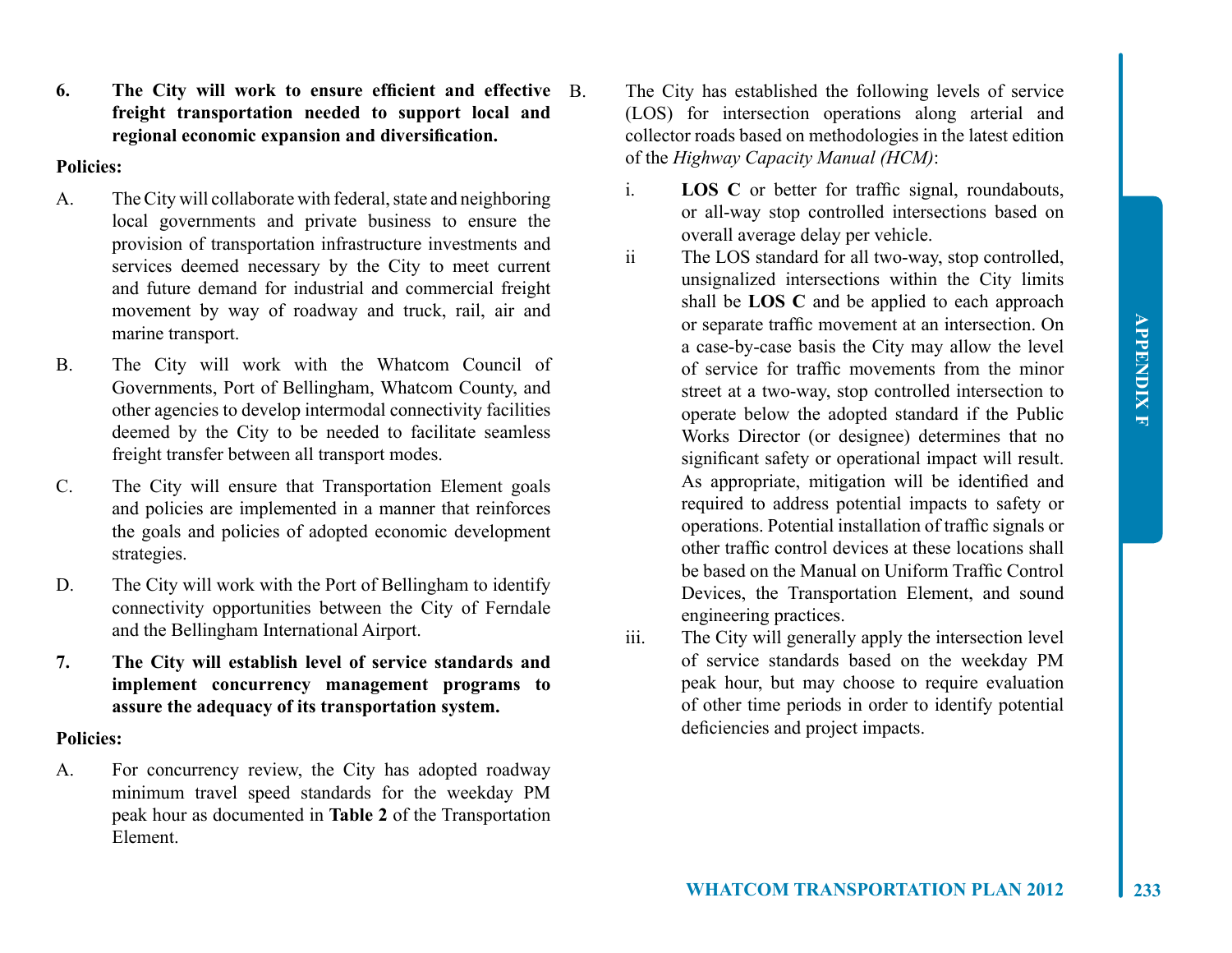C. The City will apply Washington State Department of Transportation's level of service standards to intersections of state highways within the Ferndale area:

i. LOS D or better within urban areas.

ii. LOS C or better within rural areas.

- D. The City will work with Whatcom County to coordinate level of service standards for roadways and intersections within the City's unincorporated Urban Growth Area.
- E. The City will implement a Transportation Concurrency Management program to ensure adequate transportation facilities are available concurrent with development.
- F. The City will not apply concurrency to the interchange ramps with Interstate 5 which is designated as a Highway of Statewide Significance (HSS).
- G. As appropriate, the City will reassess its level of service standards, Transportation Concurrency Management program, and other development regulations based on growth and funding levels.
- H. The City shall review development applications based in part on the existing level of service, and will identify responsible mitigation measures necessary to preserve existing level of service where appropriate.
- I. The City will consider incorporating mechanisms into the Main Street Planned Action Ordinance and concurrency regulations that may fully utilize the concurrency time limits allowed by State law.

## **5. City of Lynden Goals and Policies**

The City of Lynden Transportation Plan is comprised of several components. In order to effectively implement the Plan, the City has identified an overall goal and more specific policies for transportation. The goal and policies provide a framework for decision making related to transportation projects and programs. The transportation goal and policies will be used to implement plan projects and programs, review new land use development applications, and coordinate with other City planning processes.

## **Overall Transportation Goal**

The overall transportation goal for the City is as follows:

*To develop a transportation system for the City of Lynden that maintains the livability of the community by encouraging the use of alternative modes of transportation; promoting economic well being; ensuring environmental protection; and the safety of the residents, employees, and visitors of the City.*

## **Policies**

## **1. Public Participation and Agency Coordination**

- A. Encourage and solicit public participation in transportationrelated decisions to help ensure that planning and implementation have public support.
- B. Provide programs and forums to help the public and stakeholders understand transportation issues, requirements, planning concepts, and funding programs.
- C. Coordinate the preparation of the Lynden Transportation Plan and updates with the State Highway Systems Plan, the Whatcom Transportation Plan (Whatcom Council of Governments [WCOG]), Whatcom County, and the Whatcom Transportation Authority (WTA).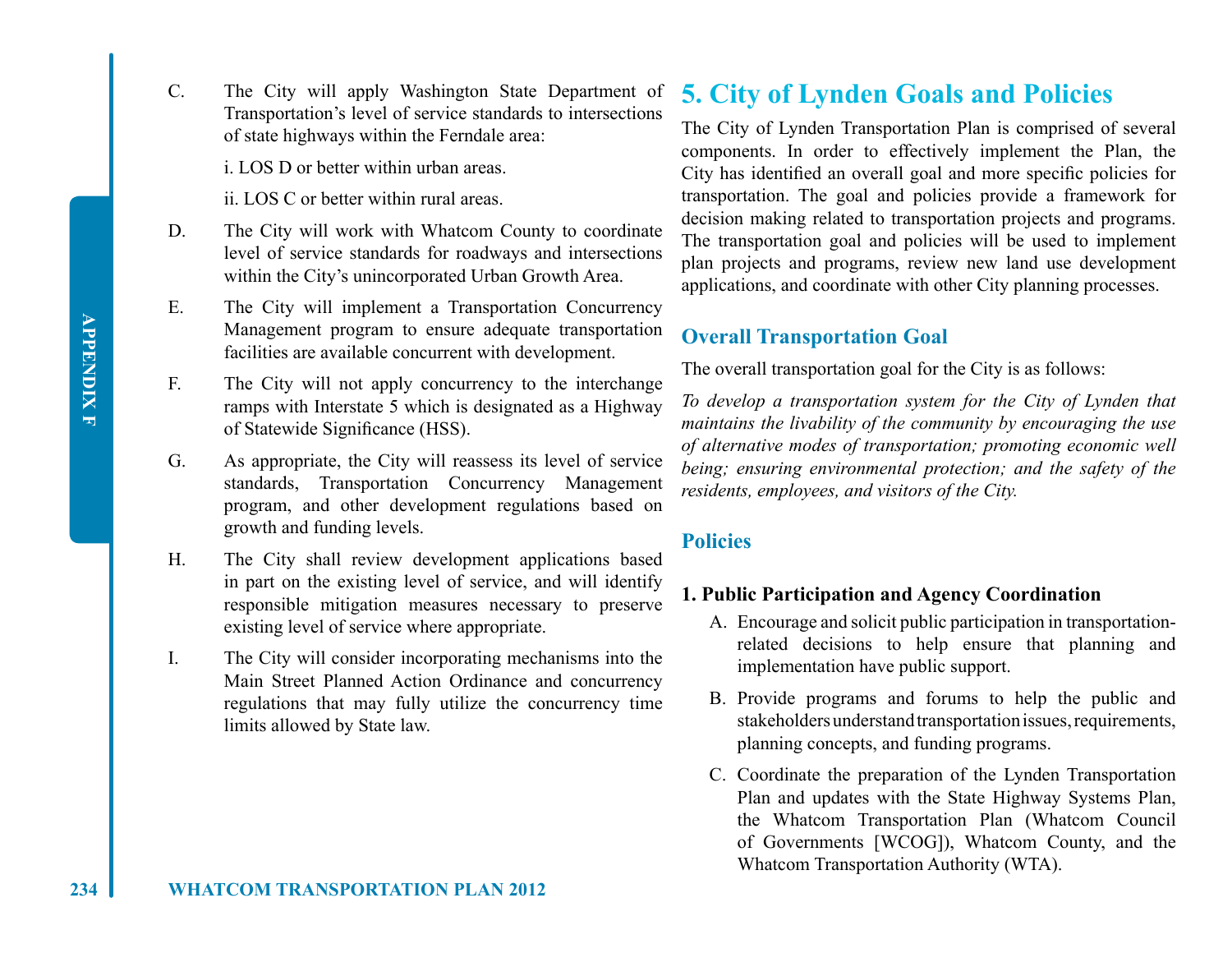- D. Coordinate with the Washington State Department of **3. Streets and Highways** Transportation (WSDOT) regarding improvements and funding for Badger Road (as SR 546 is called) between Guide Meridian and Northwood Road.
- E. Coordinate with Whatcom County to preserve options for future collector roads and grid systems in the City's unincorporated UGA.
- F. Coordinate with WSDOT to identify possible locations for future collector roads intersecting with Guide Meridian between Badger Road and Main Street. The collector roads will provide for access and circulation to help reduce the impact of future development on the state highways.

## **2. Land Use Planning, Development Review, and Standards**

- A. Review land use policies and implementing regulations, standards, and incentives to ensure they support and encourage alternative transportation modes such as bicycling, walking, transit, and transportation demand management programs.
- B. Ensure that transportation policies, projects, and programs are coordinated and consistent with land use plans and further the City's land use and environmental goals. Ensure that land use plans are consistent with the City's mobility goals.
- C. Ensure that public and private projects systematically implement the policy objectives of the Transportation Plan through the development review process.
- D. Require new development projects to comply with the City's transportation concurrency program (see Policy 3B)

- A. Maintain a level of service (LOS) C or better for City street intersections and LOS D or better for state highway intersections. Apply Whatcom County's LOS D standard for county roads in the unincorporated part of the City's UGA, if requested by the County.
- B. Require transportation improvements to be constructed or funding strategies approved to ensure that the highway, arterial, and collector road system is adequate to serve increased travel demands concurrent with new development. Concurrency shall be defined as having a financial commitment in place to resolve the deficiency within six years. New developments will not be approved by the City unless this concurrency requirement is met. The concurrency requirement will not apply to SR 539 and SR 546 serving Lynden, since both are designated as Highways of Statewide Significance (HSS). Mitigation of impacts where LOS standards are not met along HSS should be coordinated with WSDOT.
- C. Require urban street standards on roadways serving urban development within the City. The urban street standards will be defined based on street classification.
- D. Classify streets to reflect their desired use.
- E. Street standards for arterials, collectors, and access streets will be adopted that provide guidance on number and width of lanes, intersection spacing, driveway access, right-of-way width, setbacks, lighting, landscaping, and other appurtenances. The street standards should identify design needs for accommodating transit, pedestrians, and bicyclists as appropriate for each roadway classification and consistent with the design policies in adopted sub-area plans.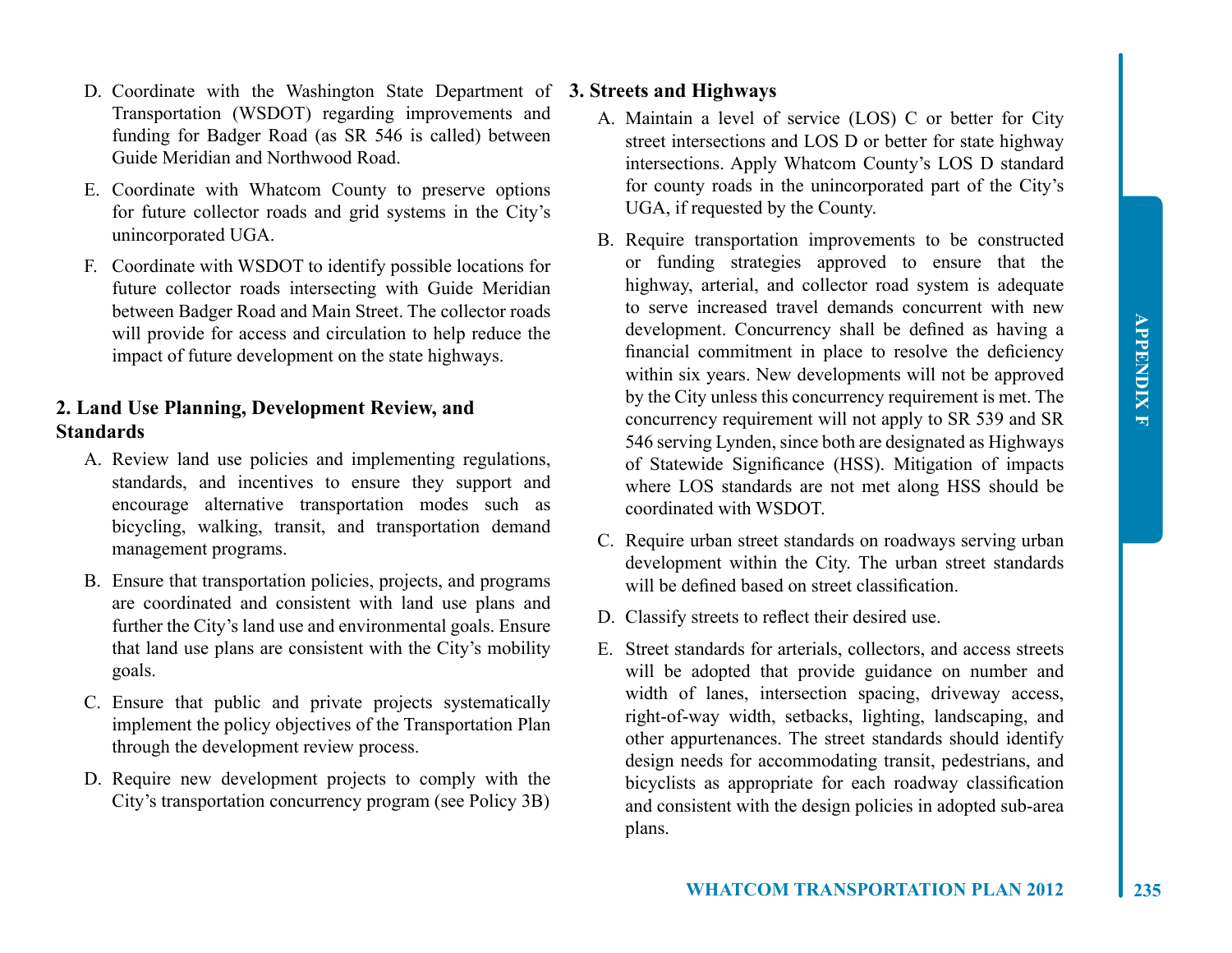**APPENDIX F APPENDIX F**

- F. Develop the arterial, collector, and access street system based on the Transportation Systems Plan, subarea plans, expansion of the existing grid system, or other means of assuring adequate connectivity of adjacent developments and minimizing impacts to arterials and state highways.
- G. Maintain the existing and future arterial, collector, and access street system and associated facilities (e.g., sidewalks, traffic signs) through a systematic Pavement Management System and operations program.
- H. Maximize the efficiency of the arterial street system through use of suitable traffic control, including signs, signals, lane markings, and coordination of signals, as appropriate.
- I. Increase capacity of arterial streets through the elimination of on-street parking or the provision of turn lanes in preference to adding capacity through major street widening projects.
- J. Provide adequate system-wide capacity on arterial streets to avoid diversion of excess traffic from congested arterials to local streets and through neighborhoods.
- K. Limit and provide access to the street network in a manner consistent with the function and purpose of each road. The street standards should define driveway spacing standards and encourage use of shared driveways, where practical.
- L. New access points to Guide Meridian or Badger Road will be discouraged. Potential new collector roads connecting to Guide Meridian between Badger Road and Main Street, as identified in the Transportation Plan, will be coordinated with WSDOT and Whatcom County. All new accesses to the state highways in the City planning area must be approved by WSDOT.
- M. Establish truck routes to encourage through trucks to use the most appropriate routes.
- N. Only allow cul-de-sacs where topography, parcel size, or location do not provide a practical alternative.
- O. As appropriate, the City will consider traffic calming measures to discourage through traffic in residential areas, while maintaining the street grid for access and circulation.

## **4. Pedestrians and Bicyclists**

- A. All new streets shall require installation of sidewalks, in accordance with City standards.
- B. Implement an annual program that works to construct missing sidewalk links, repair existing sidewalks, improve crosswalk markings, and install curb ramps at intersections to improve safety and connectivity. Arterial streets and highways should be a high priority.
- C. Encourage pedestrian and bicycle connections between adjacent developments even when topographic or other constraints prevent connections for motorized vehicles. Where cul-de-sacs are allowed, they should be designed to encourage or support pedestrian connectivity.
- D. Develop both street-oriented and separate pedestrian and bicyclist connections to encourage non-automobile access from residential areas to schools, sports facilities, and commercial areas.
- E. Ensure that new sidewalks meet ADA requirements and that existing ones are upgraded (e.g., ramps at intersections).
- F. Design and construct arterials to support safe use by bicyclists.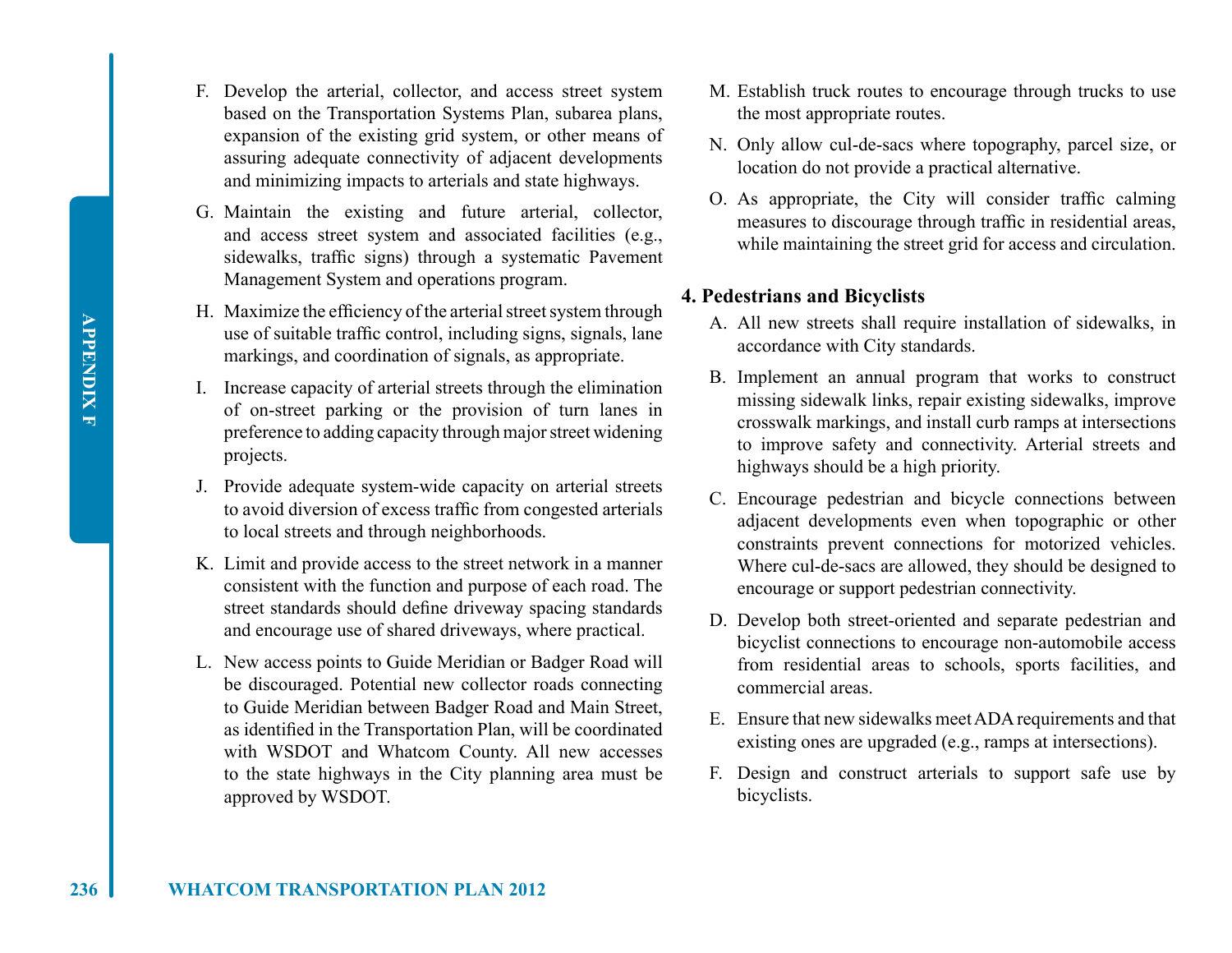G. Require an appropriate amount of bicycle parking **7. Implementation and Financing** at commercial and institutional facilities along with automobile parking.

## **5. Parking**

- A. Encourage shared use of parking lots in the downtown area and other areas of high use.
- B. Minimize curb cuts, including limiting the number of driveways permitted for each parcel, and encourage shared driveways to maximize the amount of curb space that could be used for parking, if roadway width and volumes allow on-street parking.
- C. Evaluate establishing minimum and maximum parking requirements based on zoning, land use plans, and location within the City.

## **6. Public Transit and Transportation Demand Management**

- A. Encourage WTA to provide service to/from and within the City of Lynden at a service frequency and route coverage that supports convenient use of transit to meet more of the local area travel demands.
- B. Incorporate design features to support transit service in the street standards, as appropriate for each roadway classification.
- C. Provide transit shelters along arterial streets where the number of transit users warrant their use.
- D. Promote the use of alternatives to the single-occupant automobile as a means of reducing the demand for construction of new streets and highways.

- A. Prioritize City transportation improvement projects, programs, and participation with other agencies to reflect the City's vision and Comprehensive Plan goals. As a minimum, the City will consider the following objectives:
	- o Transportation safety of all modes
	- o Maintenance and preservation of the existing transportation system
	- o Upgrade or expand the transportation system to support growth within the City and maintain concurrency
	- o Expand facilities and services to improve connectivity of the transportation system
- B. Fund and implement the Transportation Plan based on the relative benefits to various user groups. Funding of transportation improvements and programs will include state and federal grants, City transportation and general funds, developer improvements, developer mitigation, and other traditional or non-traditional funding programs.
- C. Continue to partner with WSDOT, Whatcom County, WCOG, and WTA to fund improvement projects and programs that serve the City.
- D. Work with the state to fund safety and operational improvements along Badger Road.
- E. Ensure that new growth pays a proportionate share of the transportation improvements needed to support growth and adequately mitigate its impacts to the transportation system.
- F. Require that new developments be financially responsible for street improvements adjacent to and internal to the development.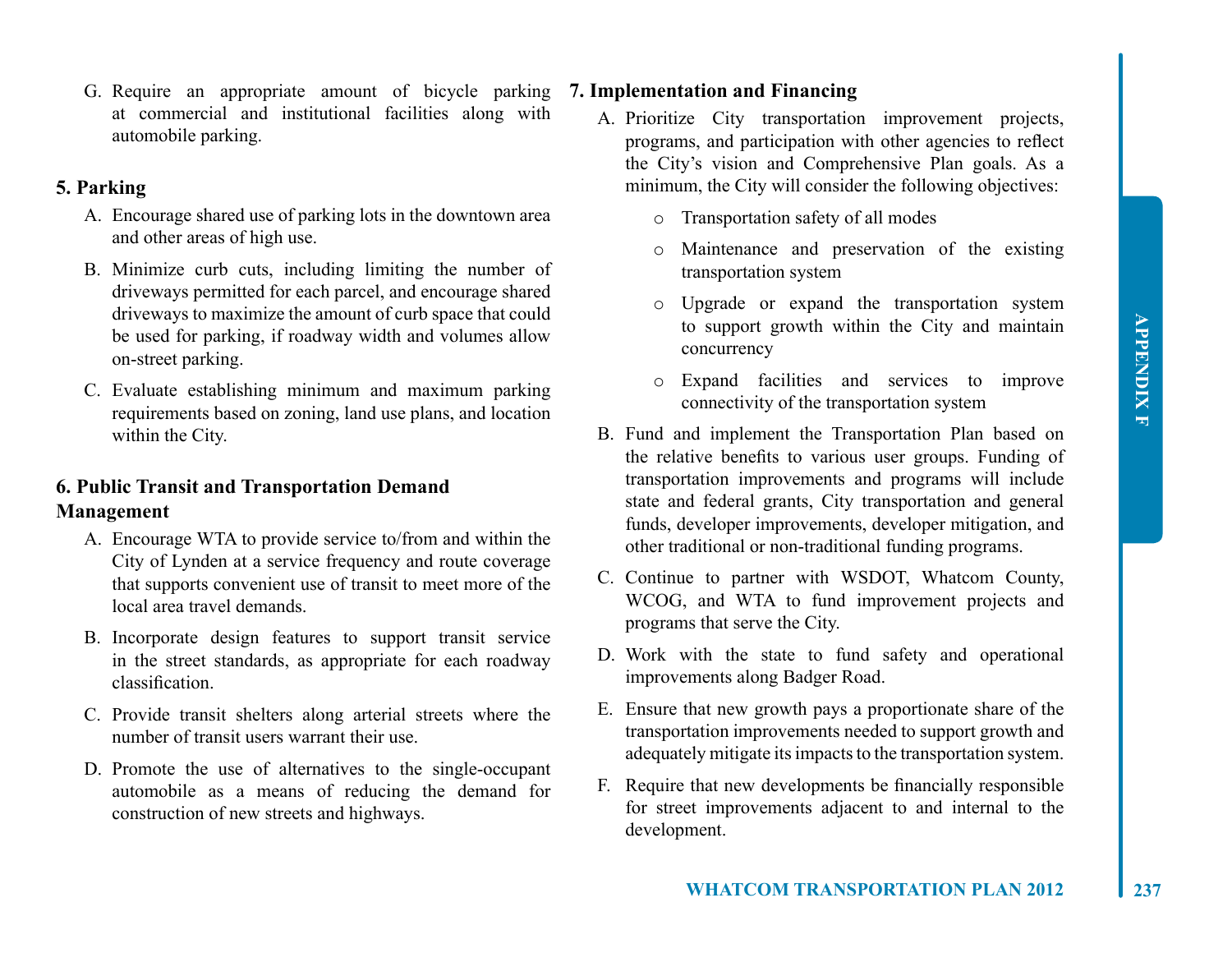**APPENDIX F APPENDIX F**

- G. Develop the annual Six-Year Transportation Improvement GOAL 8: Program so it is financially feasible, leverages available City funds, and is consistent with the overall priorities of the Comprehensive and Transportation Plans.
- H. If probable funding falls short of meeting the needs identified in the Transportation Plan, the City will review and reassess the improvement needs, priorities, and LOS standards in the Plan, as needed. As a final measure, the City will reassess land use plans to ensure that new development will be supported by adequate infrastructure.

## **6. City of Nooksack Goals and Policies**

- GOAL 1: Provide for safe and efficient movement of people and goods.
- GOAL 2: Encourage energy conservation and minimize impacts on the environment.
- GOAL 3: Provide a transportation system that maintains the city's high quality of life for its citizens.
- GOAL 4: Cooperate and coordinate among federal, state and other local jurisdictions in transportation planning to ensure a seamless, effective system.
- GOAL 5: Coordinate with other jurisdictions, such as the state, in planning transportation improvements to make the best use of financial resources available for transportation improvements.
- GOAL 6: Provide for safe and convenient pedestrian and bicycle routes where feasible.
- GOAL 7: Where practical, provide for intermodal connections, such as truck/rail facilities.
- Evaluate any new land use regulations for opportunities to improve or maintain the city's transportation system.
- GOAL 9: Re-evaluate traffic impacts to city streets from any substantial external change or shift, such as changes in trade and tariff laws, significant shifts in the Canadian economy, or any development with regional transportation implications.
- GOAL 10: Coordinate transportation planning and construction with neighboring jurisdictions and with the state.

**Policy**: Set LOS "D" (V/C ratio of 0.8 during p.m. peak hours) for non-HSS state routes within city limits.

**Policy**: Set LOS "D" for city designated principal arterial streets.

**Policy**: Coordinate with the Washington State Department of Transportation (WSDOT) with regard to state routes.

**Policy**: Participate in the regional planning processes coordinated by WCCOG.

**Policy:** Coordinate with Whatcom County with regard to county arterials and collectors.

## **7. City of Sumas Goals and Policies**

**Goal 1**: Provide transportation systems that provide convenient and safe access to employment, educational and recreational opportunities for citizens and visitors, and that provide for the movement of goods and services.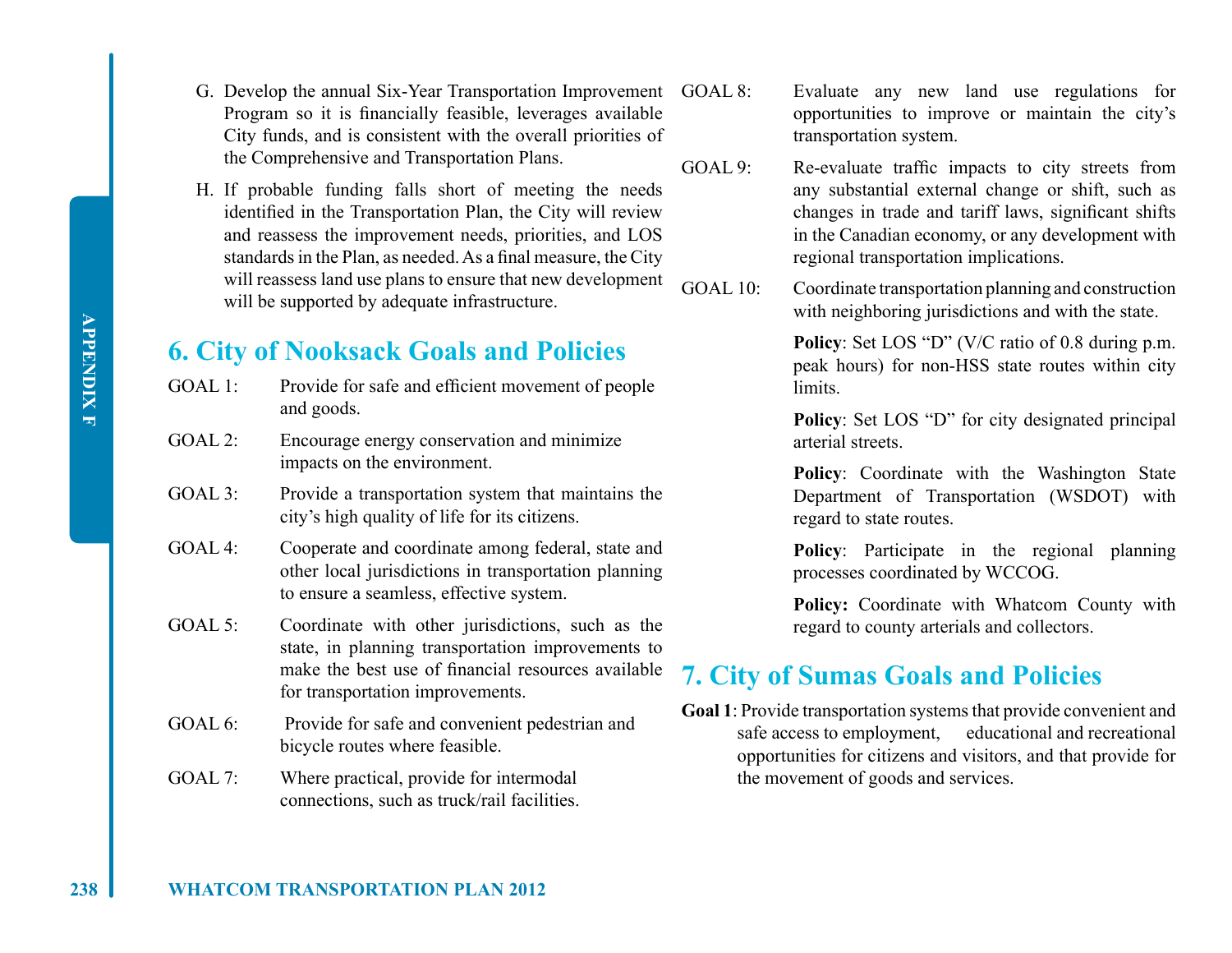**Policy:** Control access to arterials and connectors in order to minimize disruption of traffic.

**Policy**: Front new subdivisions on connectors and arterials rather than state routes.

**Policy**: Establish connectivity between new subdivisions, benefiting pedestrians, automobiles, utilities, and emergency services.

**Policy**: Keep industrial / commercial truck traffic off residential and local streets.

**Policy**: Within the city's financial ability to do so, bring poor roads up to standard.

**Policy:**Consider Intelligent Transportation Systems, when cost effective, to increase the capacity and safety of the transportation system.

**Goal 2**: Coordinate transportation planning and construction with neighboring jurisdictions and with the state.

> **Policy**: Set LOS "D" (V/C ratio of 0.8 during p.m. peak hours) for non-HSS state routes within city limits.

> **Policy**: Set LOS "D" for city-designated principal arterial streets.

> **Policy:** Participate in the regional planning processes coordinated by WCCOG, including the IMTC process.

> **Policy**: Coordinate with the Washington State Department of Transportation (WSDOT) with regard to state routes.

> **Policy**: Coordinate with Whatcom County with regard to county arterials and collectors.

**Policy**: Coordinate with WTA with regard to transit.

Policy: Coordinate closely with Whatcom County during annexations and work toward solutions providing longterm benefit to citizens of both the city and the region.

**Policy:**Incorporate all Intelligent Transportation Systems initiatives and project with the Whatcom Regional ITS **Architecture** 

**Goal 3**: Build and operate facilities as efficiently as possible.

**Policy:** Maintain and preserve the existing system.

**Policy:** Aggressively pursue low-cost funds such as grants and subsidized loans.

**Policy**: Undertake effective planning and build only what is planned.

**Policy**:Coordinate road projects with utility projects.

**Policy**:Adopt road design standards that are sensible and that do not needlessly impose cost.

**Goal 4**: Allocate costs fairly among those that benefit.

**Policy**: Use SEPA to mitigate off-site impacts associated with new development and redevelopment.

**Policy**: Use "no-protest" agreements, when appropriate, as a means of allowing approval of individual small-scale projects, while still providing for eventual construction of necessary improvements through formation of LIDs.

**Policy**:Facilities providing benefit to both newcomers and existing residents should be paid for by both groups, with each group paying a share proportional to their corresponding benefit.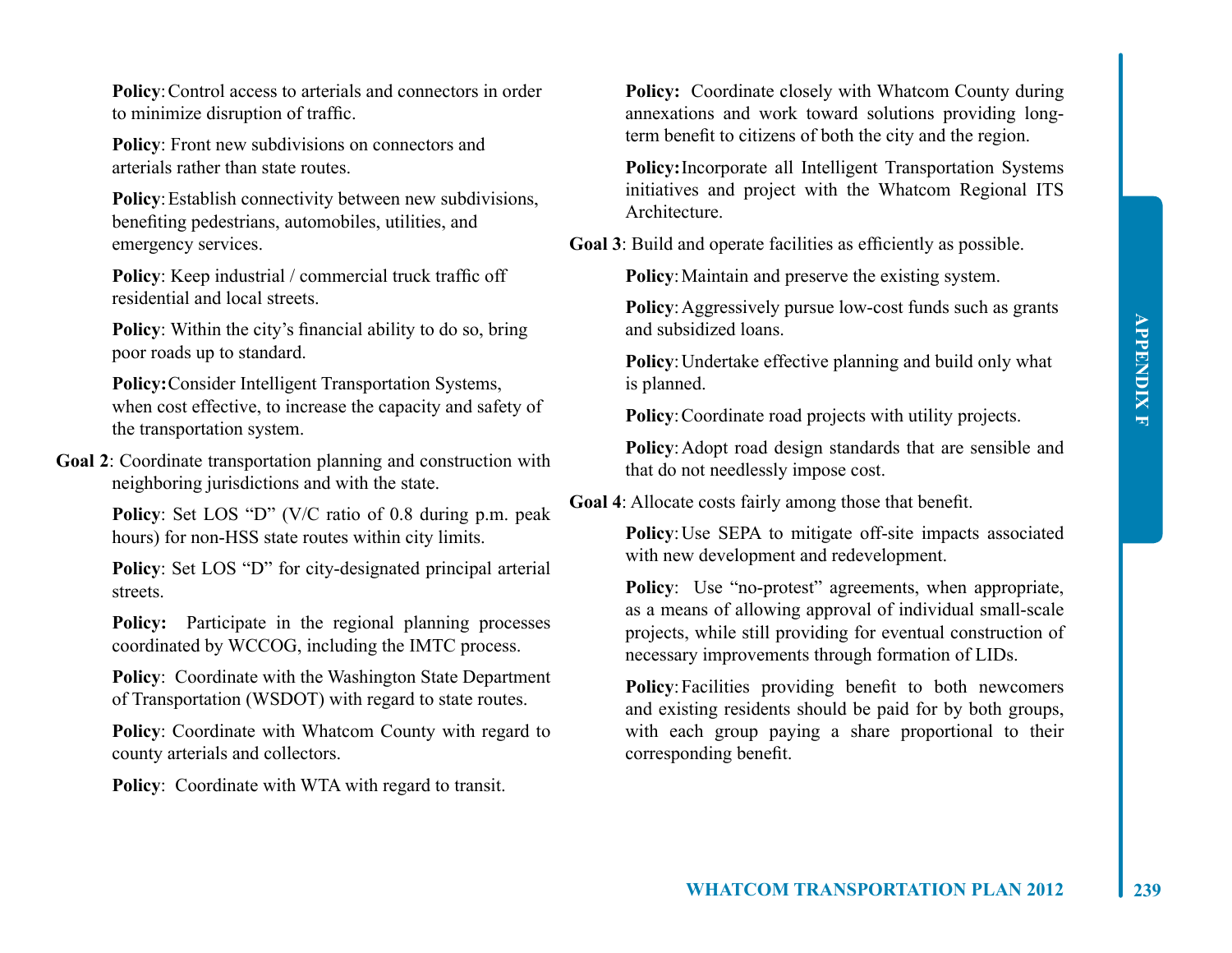**Goal 5**: Encourage energy conservation and minimize impacts to the environment.

**Policy:** Develop park-and-ride facilities when feasible.

Policy: Control stormwater run-off in order to reduce impacts to ground and surface waters.

**Policy:**Consider Intelligent Transportation Systems that will reduce the need for construction, decrease emissions through reduced delays and idling times, and enhance the transportation network in a way that minimizes noise, environmental impacts, and preserves open space.

## **8. Whatcom County Goals and Policy**

## **ISSUES, GOALS, AND POLICIES**

Whatcom County's transportation system is a network of structures--highways, arterial streets, rural roads, rail, marine, airport, bikeways, ferries, and many other facilities. At the same time, the transportation system is a link among land use patterns, population growth, economic opportunities, energy consumption, environmental stress, and other facets of Whatcom County growth. The Growth Management Act requires the county to plan for the future of both network and linkage aspects of the transportation system.

To be sure of providing adequate facilities, Whatcom County must prepare to meet future demand. Population projections, land use plans, and traffic patterns suggest that the county will need to upgrade or expand some of its facilities, in addition to maintaining the current network. Since funding is limited, Whatcom County must prioritize the improvements it would like to make. The criteria for those choices include traffic congestion; safety; mobility; use by transit, bicycles, and pedestrians; and access to modes of transport such as airplanes, railways, and ferries. Additionally, the impact

to endangered species, along with mitigation costs and delays associated with gaining approval for transportation projects that affect such species, must be considered.

To manage transportation systems, including their economic, social and environmental impacts, Whatcom County must be aware of the ways transportation influences--and is influenced by--other aspects of growth. Identifying the relationships allows the county to dovetail its plans for the various aspects so all the plans work toward compatible goals.

## **Overall County Transportation**

Over the next two decades Whatcom County will be shaping its transportation network with several fundamental goals in mind. The system must be cost-effective; it must be compatible with subarea, county and regional plans; it must be properly maintained and upgraded; it must provide access for transit and non-motorized travel; and it must offer acceptable levels of service and safety.

The LOS standards adopted for county-owned transportation facilities in Policy 6A-3 are measures of traffic congestion on arterial and collector roadway segments, expressed as a ratio of estimated volume in weekday afternoon peak hours to roadway capacity. Levels of service range from completely unrestricted flow of traffic (LOS A) to stop-and-go traffic jams (LOS F). At LOS C or better the road segment is less than or equal to  $80\%$ full (or a volume-to-capacity ratio of less than or equal to 0.80). The flow of traffic is generally stable, though individual users are significantly affected by the presence of other vehicles. At LOS D the volume-to-capacity ratio is greater than 0.80 but less than or equal to 0.9. At LOS D small increases in flow may cause some delays and decreases in speed during the afternoon peak hour.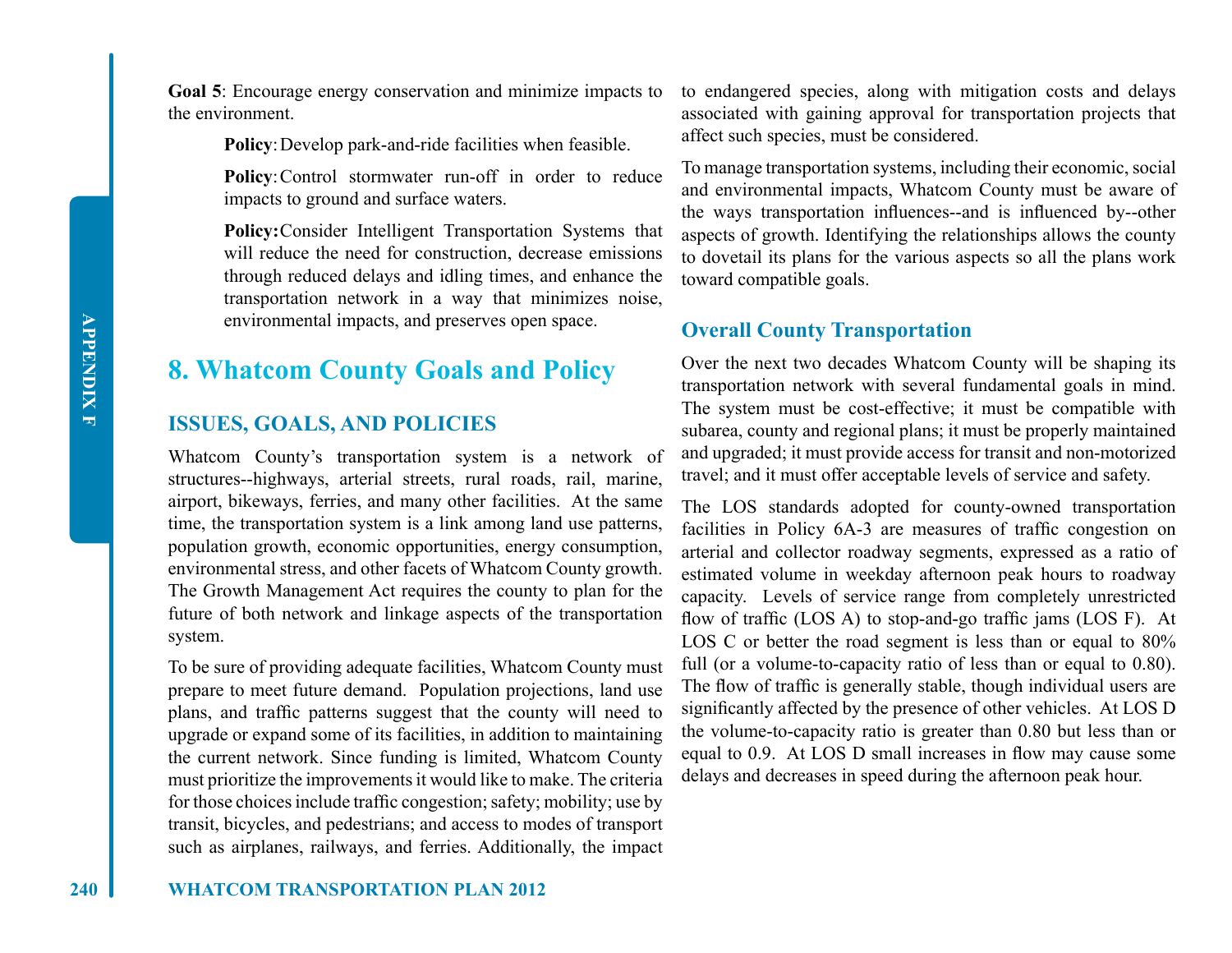The Washington State Department of Transportation (WSDOT) has adopted levels of service for highways of statewide significance and the Regional Transportation Planning Organization, in consultation with WSDOT, has adopted levels of service for other state highways. For state highways in Whatcom County the standards are LOS D in urban areas and LOS C in rural areas. Similar to the LOS adopted on state highways, Whatcom County generally adopts for its roadways a LOS D in urban areas and LOS C in rural areas, though for some of the rural roads that function as primary routes connecting major activity centers (as designated in the regional Whatcom Transportation Plan), the county adopts a LOS D to reflect higher peak-hour volumes.

## **GOAL 6A: Provide for the safe and efficient movement of people and goods.**

Policy 6A-1: Make safety and mobility the primary considerations in ranking transportation improvements.

Policy 6A-2: Use the transportation planning process to identify transportation system needs throughout the county in order to provide adequate transportation facilities and services to meet current and future travel needs; identify and protect specific transportation corridors and alignments where transportation facilities including auto, commercial, bicycle, transit and rail are needed.

Policy 6A-3: Establish the following levels of service (LOS) for purposes of maintaining transportation concurrency:

A volume-to-capacity ratio less than 0.75 during weekday p.m. peak hours for county arterials and collectors located outside of urban growth areas, except for specified primary routes as shown on Map 14A, which shall have a volume-to-capacity ratio less than or equal to 0.90 (LOS D).

A volume-to-capacity ratio less than or equal to 0.90 (LOS D or better) during weekday p.m. peak hours for county arterials and collectors within urban growth areas not associated with cities, which may be reduced for concurrency evaluation purposes in accordance with Policy 6A-4.

A volume-to-capacity ratio less than or equal to 0.9 during weekday p.m. peak hours (equivalent to LOS D) for county arterials and collectors within city urban growth areas, which may be reduced for concurrency evaluation purposes in accordance with Policy 6A-4.

Coordinate with Whatcom Transit Authority to ensure adequate transit service in urban areas.

513 ferry passenger trips annually per capita Lummi Island population.

Policy 6A-4: For proposed developments in designated urban growth areas, increase the volume-to-capacity ratio standard for impacted transportation facilities by 0.05 if at least one of the following amenities is existing or is committed to being provided as part of the development:

Transit service and stop within one quarter mile walking distance accessible from the development using non-motorized facilities that meet or are functionally equivalent to Whatcom County Road Standards

Non-motorized facilities that meet or are functionally equivalent to Whatcom County Road Standards along the impacted facility

Policy 6A-5: Encourage extension of city concurrency review authority and LOS standards into their respective UGAs to provide for greater consistency in concurrency review for urban areas.

Policy 6A-6: Identify and mitigate safety and other impacts to transportation facilities caused by development during SEPA review, using standards adopted for intersections and other minimum standards established by WCC Development Standards.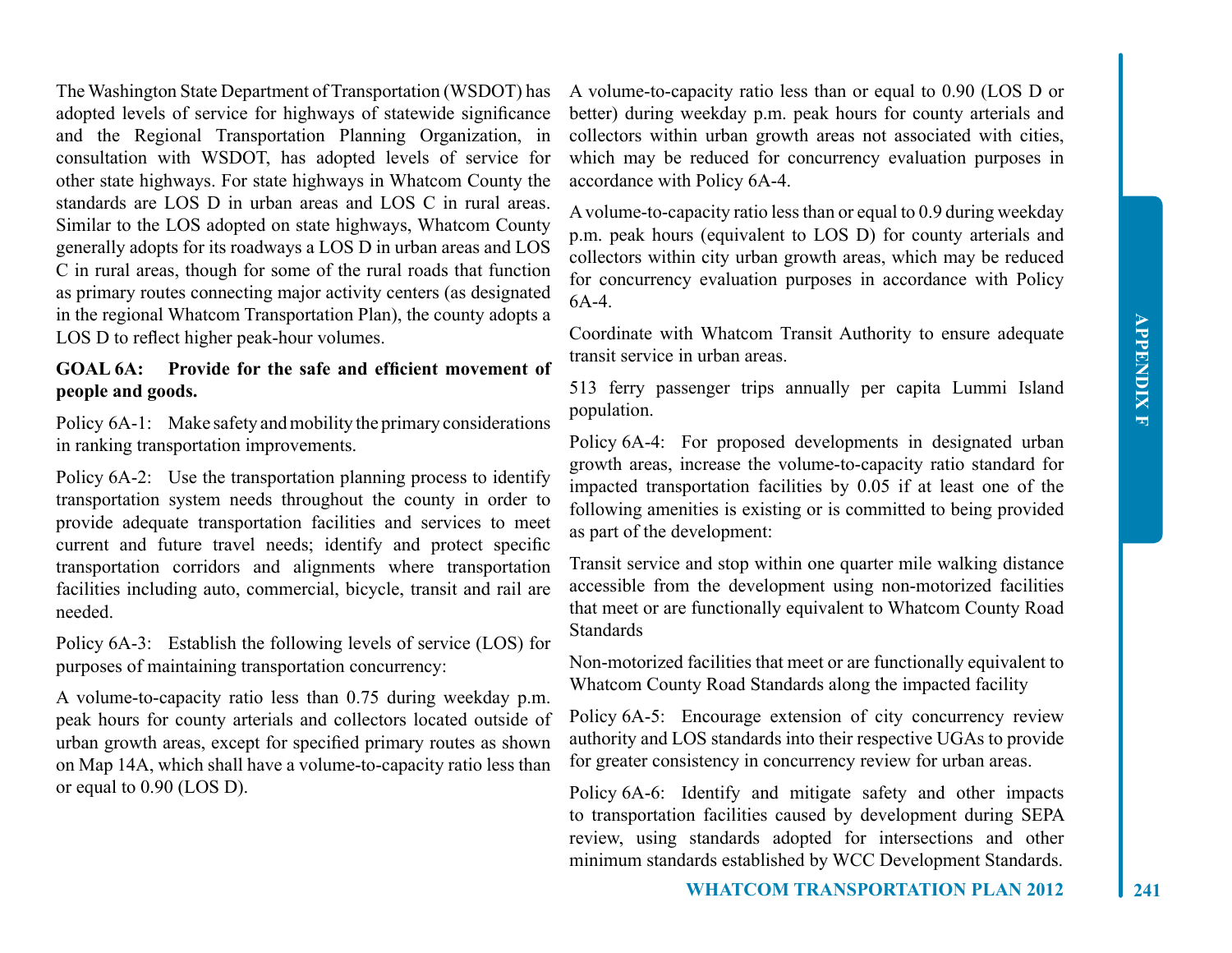Policy 6A-7: Consider implementation of Intelligent Transportation Systems (ITS) technology to increase safety, reduce traffic congestion, decrease delays, expedite commercial vehicle travel, and provide appropriate traveler information.

## **Financing**

The Growth Management Act is very specific in its requirement that transportation improvements must be based on financial capability. Furthermore the Act requires that improvements must occur concurrent with developments. It is therefore very important to coordinate funding and land-use-driven transportation improvements.

The majority of county transportation dollars are spent on upkeep and maintenance of the existing road system with a much smaller amount available for major improvements and even less for actual capacity improvements. Potential additional revenue sources include a greater share of gas tax revenues and impact and/or mitigation fees. Gas tax revenues can only be imposed through a vote of the people. Impact and/or mitigation fees are enforced through a county ordinance and are intended to pay for improvements required as result of additional traffic generated by development.

GMA authorizes counties to impose impact fees that fund a proportionate share of transportation system improvements made necessary by planned growth. Whatcom County has identified future system improvements eligible for impact fee funding and has enacted a transportation impact fee system to fund a portion of those projects that are reasonably related to and reasonably benefit the planned growth.

## **GOAL 6B: Create a cost-effective transportation system that optimizes public investment.**

Policy 6B-1: Funding of transportation programs and improvements should prioritize preservation and maintenance of the existing transportation system and upgrading of unsafe and/ or structurally deficient facilities over new capital improvements. Exception to this policy should be allowed when a cost/benefit analysis indicates that the public interest is better served by new capital expenditures over rehabilitation of existing infrastructure.

Policy 6B-2: Develop a fair and equitable formula to assess development for transportation improvements, including but not limited to transit, pedestrian facilities, bikeways and roadways that are considered reasonably necessary as a direct result of proposed developments in Whatcom County.

Policy 6B-3: Consider incorporating the impact of additional traffic on existing substandard roads as part of defining level of service for county roads, in order to better define and prioritize transportation improvements and assess new development for its share of impact on existing roads.

Policy 6B-4: Adopt a prioritized bicycle capital facilities improvement plan.

Policy 6B-5: Identify and pursue funding sources for the proposed projects and improvements contained in the *Whatcom County Comprehensive Plan and the six-year transportation improvement program.*

Policy 6B-6 Utilize impact fees to fund a proportionate share of the costs of transportation system improvements that benefit and are reasonably related to new development.

Policy 6B-7: Identify and pursue funding sources for activities and improvements which encourage the use of transportation modes other than the single-occupant vehicle.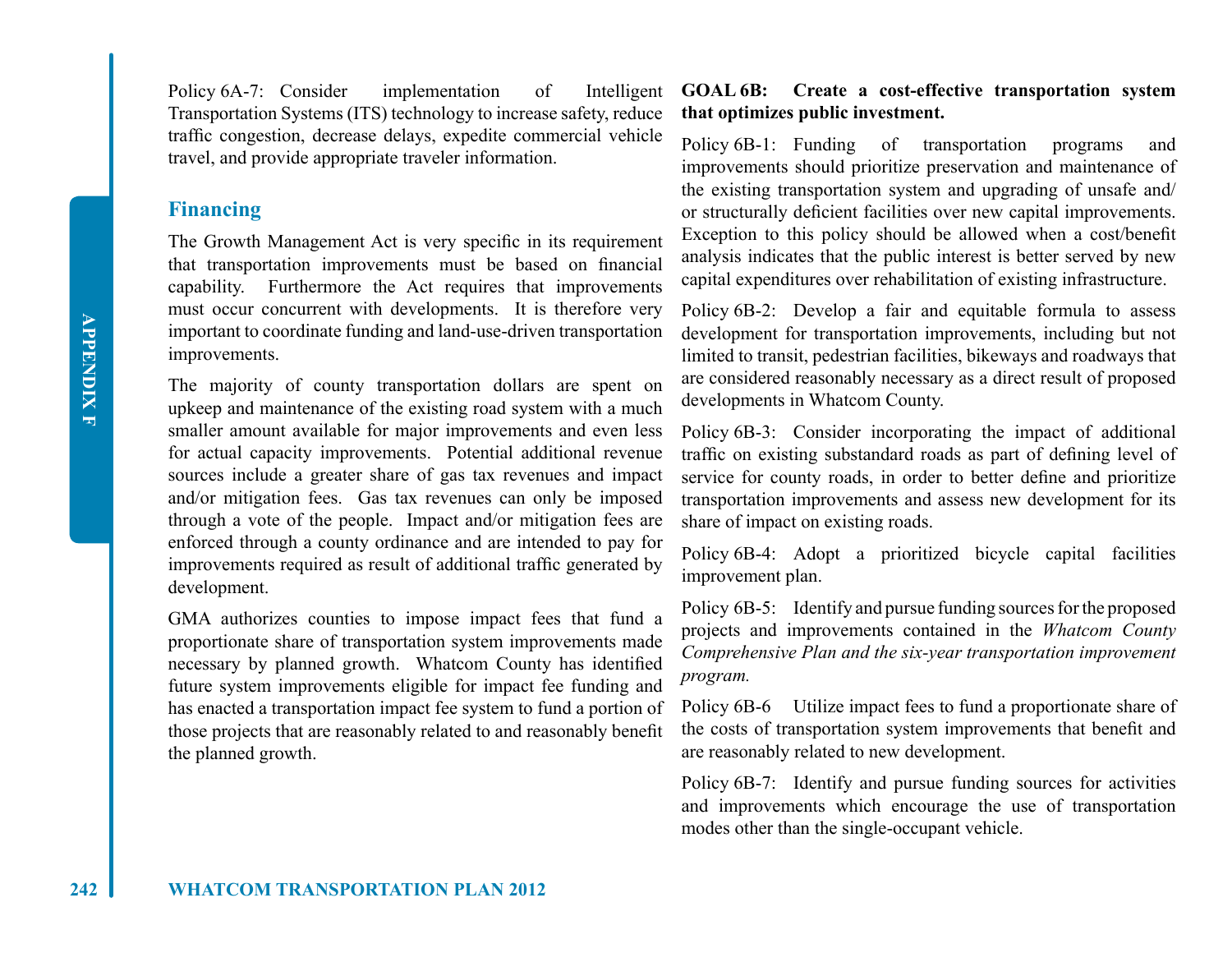Policy 6B-8: Use the financial resources available for transportation improvements to support a program of capital facilities needed for a multi-modal transportation system. The priority ranking system should balance the overall system and individual improvement needs.

Policy 6B-9: Consider and address any major fluctuations between expected revenues and needed improvement costs during the annual review process of the comprehensive plan. Such resolution could result in a reassessment of land use allocation, level of service standards and/or revenue availability.

Policy 6B-10: Implement a methodology for public-private partnerships when it would result in a more efficient use of public resources.

Policy 6B-11: Explore the possibility of encouraging cooperative funding for bicycle trails.

## **Intergovernmental Coordination and Implementation**

Responsibility for planning and providing transportation facilities in Whatcom County is spread among a variety of governments and agencies. Consider a few examples: the federal government is in charge of the facilities at the Canadian border; state highways are the responsibility of Washington State; the Port of Bellingham manages air, shipping and the Alaska ferry connection; and Whatcom County and its cities operate local roads, ferries, and bikeways. These and many other pieces have to be integrated. In addition, transportation facilities which cross Whatcom County's boundaries must mesh with the facilities of neighboring counties and Canada.

Cooperation among jurisdictions is necessary in transportation planning. The Growth Management Act reflects this need; it calls for a regional transportation plan, and all the local jurisdictions'

plans must be consistent with it. Working collaboratively can also lead to more effective use of the available funding. "Collaboration" with users to reduce traffic congestion--by getting more people to use alternative modes of transportation--is a useful strategy as well.

**GOAL 6C: Coordinate with international, federal, state, regional (including Skagit and Okanogan Counties), and local transportation laws, policies, and plans that relate to the**  *Whatcom County Transportation Plan-A Combined Metropolitan and Regional Plan***, in order to be consistent and compatible with regional priorities.**

Policy 6C-1: Support the Regional Transportation Planning Organization (RTPO) to coordinate transportation planning that affects Whatcom County.

Policy 6C-2: Support federal government efforts to improve border crossing facilities to minimize traffic congestion and safety hazards.

Policy 6C-3: Coordinate Whatcom County transportation planning with the Washington State Department of Transportation.

Policy 6C-4: Work with state and other jurisdictions to identify bridge deficiencies and to address bridge maintenance and reconstruction requirements.

Policy 6C-5: Coordinate with neighboring counties' and Canada's transportation planners to ensure compatible transportation recommendations.

Policy 6C-6: Participate in the Whatcom Council of Governments (WCCOG) Transportation Technical Advisory Committee as a mechanism to coordinate with the cities of Whatcom County, the Whatcom Transportation Authority, as well as other jurisdictions.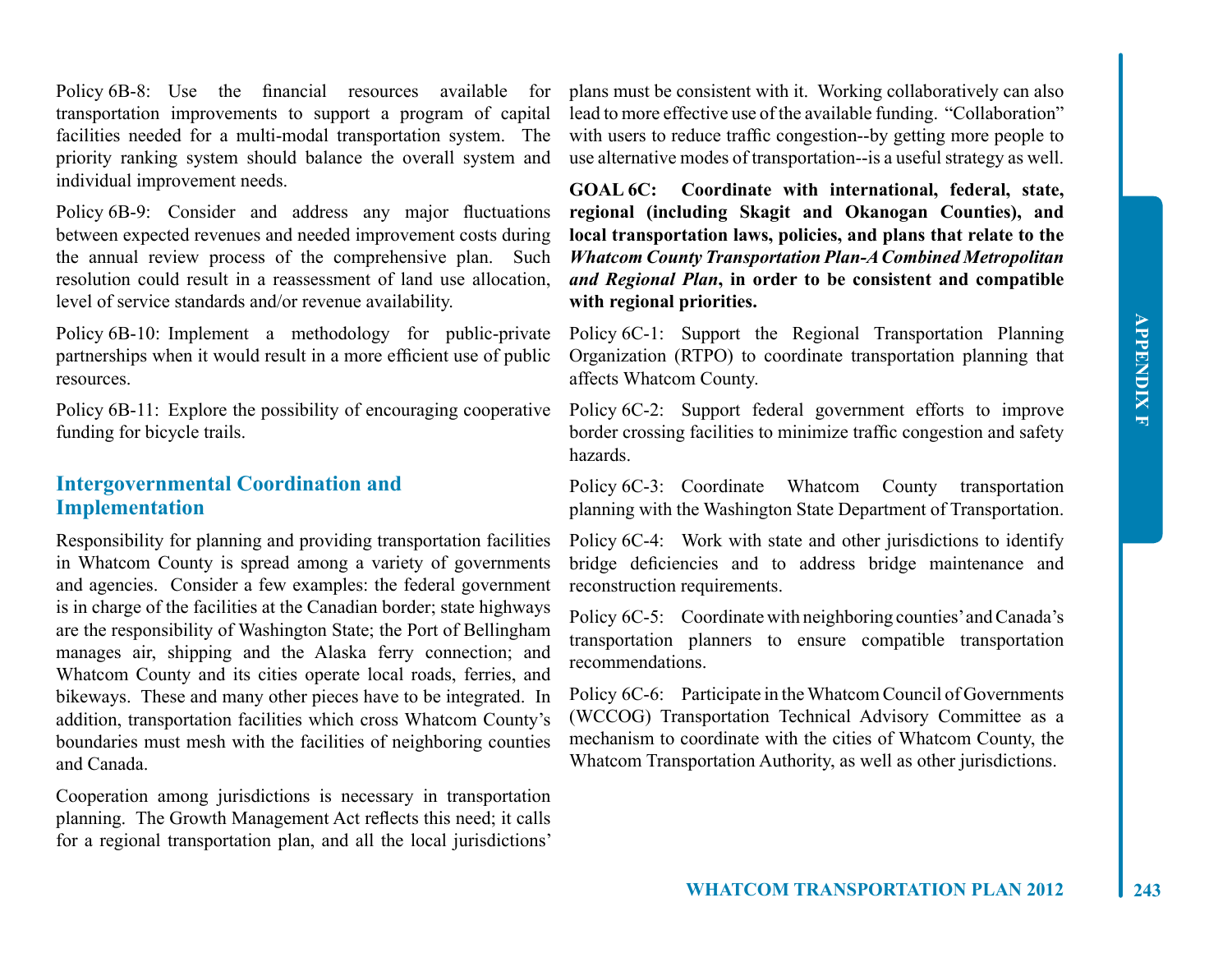Policy 6C-7: Work with the Whatcom Council of Governments to develop effective, ongoing mechanisms for city and county public works engineers and planners to coordinate with transit and bicycle planning.

Policy 6C-8: Coordinate county efforts with state activities toward compliance with the Americans with Disabilities Act.

Policy 6C-9: Consistent with county land use planning, coordinate identification of new arterial routes with adjacent city jurisdictions.

Policy 6C-10: Develop a policy and agreement with the Washington State Department of Transportation to implement a locally managed improvement program for state highways based on local impacts.

Policy 6C-11: Identify areas and mechanisms for potentially collaborative projects so that multiple jurisdictions can share costs and efficiencies.

## **Coordination with Land Use**

The way land is developed affects the need for transportation facilities; conversely, the availability of transportation can influence development. This two-way relationship needs to be taken into account in both land-use and transportation planning. The Growth Management Act requires Whatcom County to link the two processes.

## **GOAL 6D: Support land use planning efforts in Whatcom County which include land use types and densities that reduce reliance on single-occupant vehicles.**

Policy 6D-1: Allow densities and mixed uses in land use planning to reduce the number and length of vehicle trips, increase opportunity to use public transportation, and encourage pedestrian and bicycle trips.

Policy 6D-2: Discourage transportation improvements that would trigger development that is premature or not consistent with applicable comprehensive plans, policies, or zoning.

Policy 6D-3: Support continual education of the public regarding the relationship between transportation and land use issues and ways to reduce traffic congestion.

Policy 6D-4: Direct transportation planners to evaluate positive and negative impacts to the productivity of resource based industries when creating new, or expanding existing, transportation corridors. Transportation improvements in areas designated "Resource Lands" should be constructed to facilitate the operations of those affected areas and industries.

Policy 6D-5: Ensure that new developments provide safe and efficient infrastructure for pedestrians and bicyclists.

Policy 6D-6: Encourage new housing developments to be located in urban growth areas and small towns to help provide a sense of community and safe, non-motorized transportation to community facilities and public transit nodes.

## **Environment and Energy**

The transportation network is a benefit to the community, but it can have unwanted side effects. Vehicles on the roads are noisy, and they contribute to air pollution and con-taminated water run-off. They also use up irreplaceable fossil fuel. Road construction can damage fragile wildlife habitats or intrude on scenic views. These effects can be mitigated through careful siting and design. Even more fundamentally, the effects can be minimized by reducing the amount of travel on the roads. Such "demand management" can include expanded public transit, ride-sharing, bicycling, and telecommuting, to reduce the number of trips people make in single-occupant vehicles.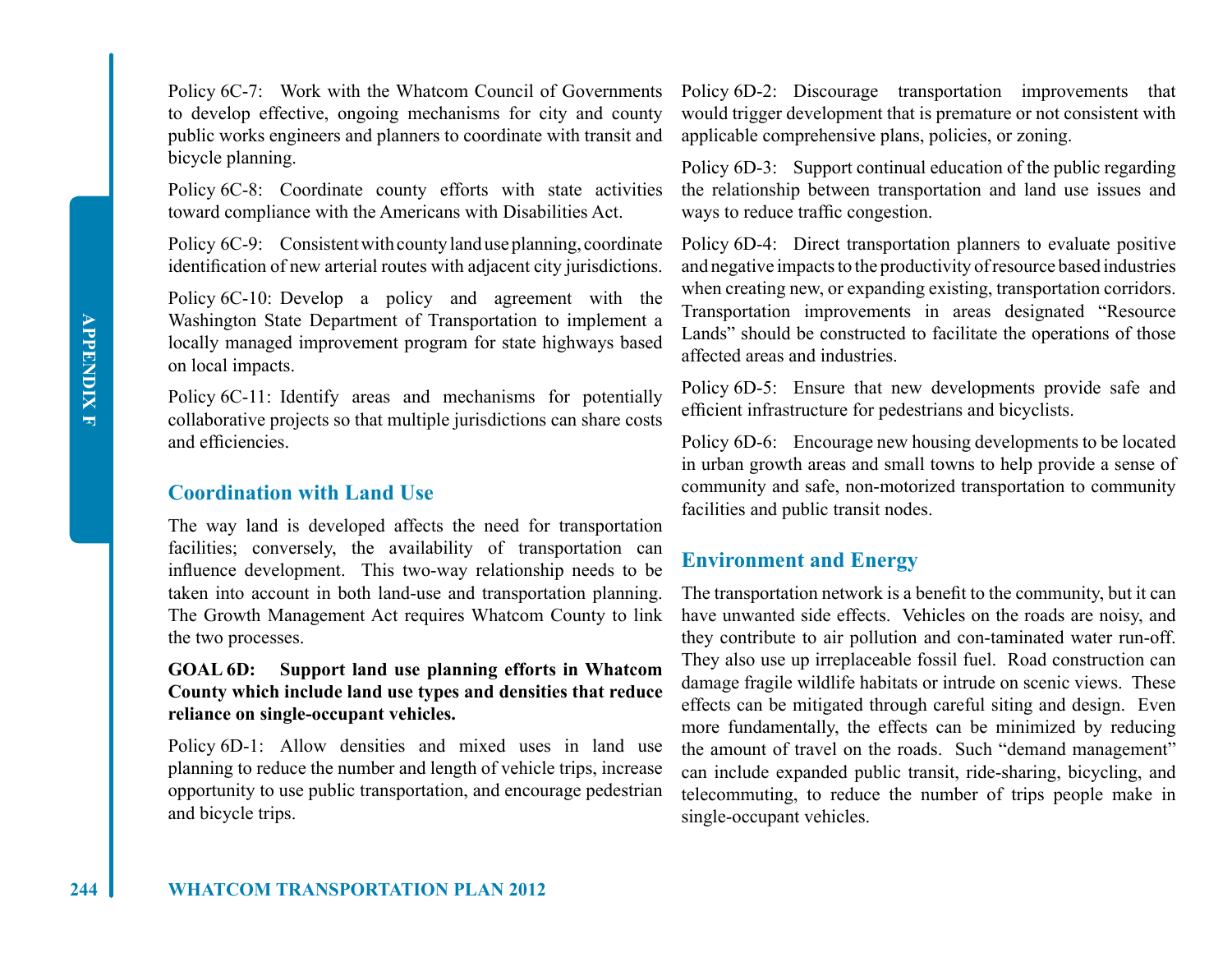## **GOAL 6E: Provide a transportation system that minimizes environmental and social impacts, reduces reliance on fossil fuels.**

Policy 6E-1: Promote designs to preserve mature trees, unique wildlife habitats, water quality and other elements of the natural environment, including environmentally sensitive areas and shorelines, during the design and construction of road improvement projects.

Policy 6E-2: Support the use of natural noise reduction techniques and visual screens between high-volume transportation routes and other facilities adjacent to residential uses, wherever possible.

Policy 6E-3: Minimize the amount of impervious surface whenever practicable by using natural engineering design methods such as the use of open, shallow, grassed street swales instead of curbs and gutters and, where feasible, encouraging alternate surfacing options.

Policy 6E-4: Engineer, construct, and maintain road improvements to control pollutants affecting water quality and reduce run-off entering surface or groundwater consistent with water quality standards.

## **GOAL 6F: Promote energy conservation by implementing demand management policies and encouraging the reduction of single-occupant vehicles on county roads and highways.**

Policy 6F-1: Develop programs that reduce single-occupant vehicle use and vehicle miles traveled, minimizing trip length and reducing travel during peak periods.

## **State Highway Improvements**

A number of state highways cross Whatcom County, forming an important part of the transportation network for county residents. Although state highways are not Whatcom County's direct responsibility, the county can be a voice for its citizens' interests with regard to those highways, working cooperatively with the Whatcom Council of Governments and the Washington State Department of Transportation.

## **GOAL 6G: Ensure an efficient regional system of state highways that is functional and safe, and is consistent with regional priorities and city and county comprehensive plans.**

Policy 6G-1: In cooperation with the Whatcom Council of Governments, identify a regional transportation network.

Policy 6G-2: Recommend access management classifications for all the state highways in the county in order to minimize the number of access points and maximize public safety and highway capacity.

Policy 6G-3: In cooperation with the Washington State Department of Transportation and other jurisdictions, adopt access management classes and designations for state highways.

Policy 6G-4: In cooperation with the Washington State Department of Transportation, investigate the feasibility of frontage roads along the Guide Meridian (SR 539) and other facilities, where appropriate, to consolidate and minimize necessary access points as development proposals are made.

## **Local Arterial and Collector Improvements**

The Citizens' Transportation Advisory Committee and Technical Transportation Advisory Committee worked out a list of criteria for judging the effectiveness of a transportation network. The elements include uncongested traffic flow; sound engineering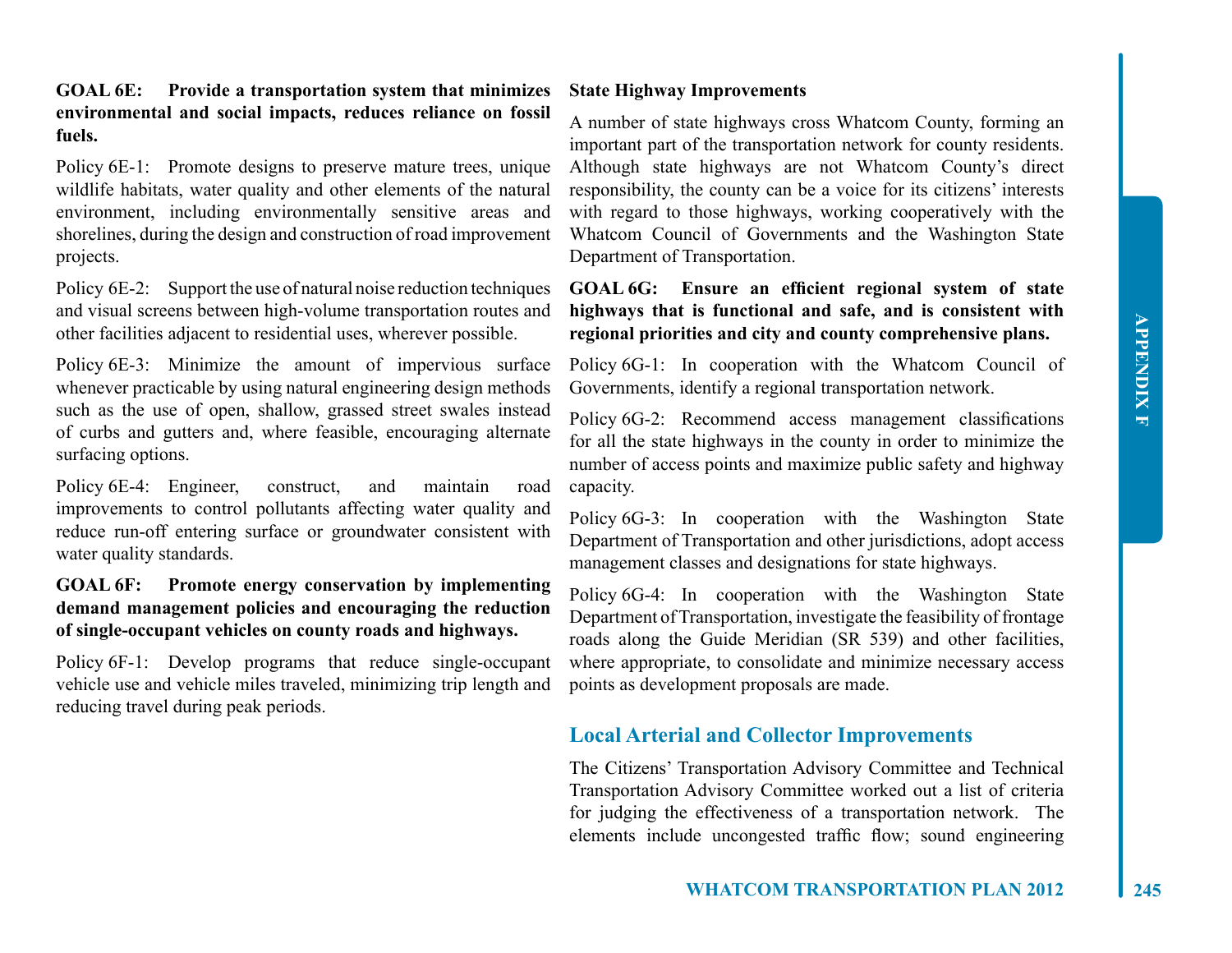and construction; safety; mobility; facilities for public transit, bicycles, and pedestrians; access to air, rail, and other forms of transportation; and cost effectiveness. Whatcom County's program of local arterial improvements has to address all these aspects.

## **GOAL 6H: Ensure an efficient regional system of arterials that is functional, safe, and consistent with regional priorities and city and county comprehensive plans.**

Policy 6H-1: Develop access control plans, which may include joint driveways, for classifications higher than neighborhood collector roads; and require new developments to minimize the number of access points to road classifications higher than neighborhood collector roads.

Policy 6H-2: Where new arterials or collectors are necessary, such routes should follow topographic or land use patterns which minimize disruption to residential neighborhoods and the environment.

Policy 6H-3: Support the use of shared access roads from commercial and residential developments to limit intersections with arterials.

Policy 6H-4: Review design and maintenance standards for arterials for consistency between jurisdictions and develop continuity where appropriate.

Policy 6H-5: Identify a regional system of all-weather roads and develop emergency maintenance plans for adverse weather conditions.

Policy 6H-6: Work towards making all county-designated arterials all-weather roads.

Policy 6H-7: Set proper speed limits.

Policy 6H-8: Minimize delay at all intersections by timely provision of warranted traffic controls and other improvements.

## **East/West Mobility**

The rectangular shape of Whatcom County, the Nooksack River and Interstate-5 create a problem with access between the eastern and western parts of the county. Suggestions for correcting this problem are expensive including such options as freeway interchanges and overpasses and major bridge crossings.

## **GOAL 6J: Improve mobility between the eastern and western regions of Whatcom County.**

Policy 6J-1: Prioritize for improvements the east/west routes that have been identified in the preferred alternative for improvements and weatherization.

Policy 6J-2: Support the possibility of transit and/or other alternative modes for east/west mobility.

## **Non-Motorized and Public Transportation Improvements**

Whatcom County's transportation network serves other users besides automobiles and trucks. Railways, public transit, carpools, bicycles, and pedestrians place lower demands on the transportation system, so encouraging these kinds of uses--"demand management"--can reduce the need for new or expanded facilities. Demand management can also help minimize transportation's negative side effects. The Growth Management Act requires Whatcom County to include demand management strategies in its comprehensive plan.

**GOAL 6K: Support the development and use of new technologies (e.g., fiber optics, other communication improvements) and approaches to planning in Whatcom County, so as to minimize the reliance on vehicular travel.**

 Policy 6K-1: Monitor new technologies and approaches and incorporate changes into transportation planning efforts.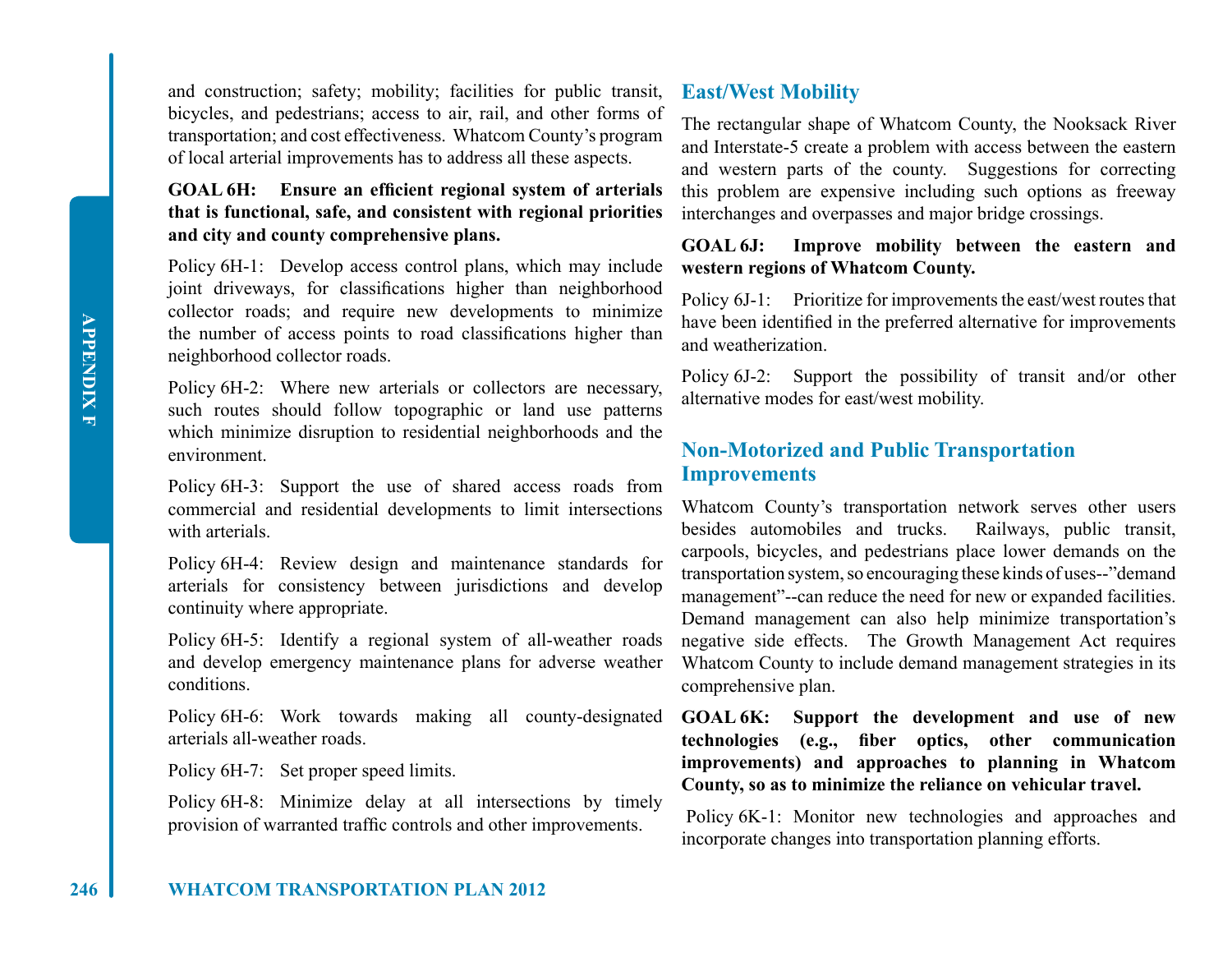Policy 6K-2: Incorporate alternatives to conventional petroleumbased technology systems into transportation planning.

Policy 6K-3: Support multi-modal use by encouraging, for example, provision of secure bicycle storage facilities at park-andride lots and other transit facilities, and allowing for the transporting of bicycles on public transit vehicles.

Policy 6K-4: Support a regional public transit system with various modes of transportation including auto, bicycle, and pedestrian travel and with the intercity bus, rail, ferries and airline facilities.

## **GOAL 6L: Support commuter use and employer promotion of alternative modes of transportation (i.e., carpools, vanpools, transit, bicycles and pedestrian travel) where feasible and discourage reliance on the single-occupant vehicle.**

Policy 6L-1: Facilitate the implementation of the Commute Trip Reduction Program.

Policy 6L-2: Assess the need and feasibility for preferential treatment for transit vehicles, vanpools, and carpools to improve competitive transit time with the single-occupant vehicle.

Policy 6L-3: Support educational efforts that emphasize non-motorized transportation alternatives.

Policy 6L-4: Support passenger rail service.

## **GOAL 6M: Promote bicycle and pedestrian travel by systematically providing safe and convenient routes and facilities where feasible.**

Policy 6M-1: Encourage safe and efficient bikeways that link populated areas of the county with travel destinations.

Policy 6M-2: Recognize public safety, education and law enforcement as integral to the development of bicycle transportation opportunities in Whatcom County.

Policy 6M-3: Where practical, identify site-specific on-street/ road improvements needed for bicycle/pedestrian facilities along arterials and provide for regular shoulder sweeping and other maintenance as needed.

Policy 6M-4: Identify needed rights-of-way for bicycles.

Policy 6M-5: Include internal pedestrian circulation systems as well as links to external systems in development projects.

Policy 6M-6: Develop a system of off-road trail networks for nonmotorized transportation to link population centers, employment centers and recreation areas.

Policy 6M-7: Implement a policy of providing safe pedestrian and bicycle access on county roads that have significant pedestrian and bicycle traffic as these roads are reconstructed, preferably by adding separated facilities or alternately by providing 4 foot minimum shoulders.

Specifically, safe pedestrian facilities should be provided within a one mile radius of community places such as schools, markets and libraries if there is residential or other development that would generate significant foot-traffic within the one mile radius.

Policy 6M-8: Implement as a priority the goals, policies and recommendations of the latest Whatcom County Bicycle Plan.

## **GOAL 6N: Support Whatcom Transportation Authority in providing high-quality, safe, convenient, accessible public transportation, where cost effective, for the public as an attractive alternative to single-occupant vehicles.**

Policy 6N-1: Support public transit system design that encourages frequent and convenient access points, and that integrates various transportation modes into the transit services, such as bus systems, park-and-ride lots for cars and bicycles, and bus, railroad and airline terminal facilities.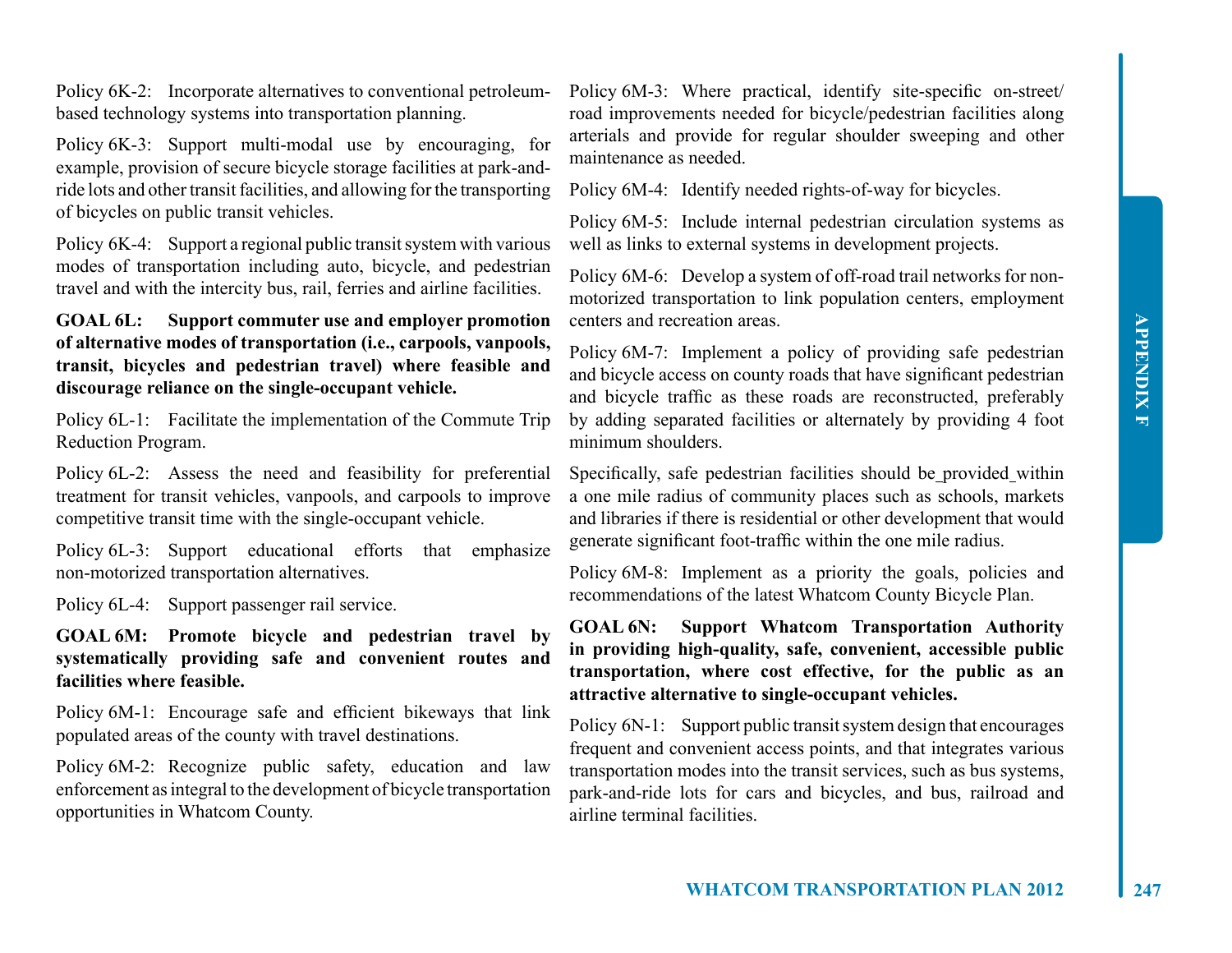developing transportation plans that meet the specific operational road improvements. and personnel needs of individual employers.

Policy 6N-3: Incorporate adopted plans and policies for non-motorized and public transportation in the permitting process for all development or land use proposals, including provisions for efficient access and mobility, and convenient links between pedestrian, bicycle and transit facilities.

Policy 6N-4: Participate in investigating the potential for expanding express bus service and other forms of high-capacity transit.

Policy 6N-5: Coordinate with Whatcom Transportation Authority to establish rural transit service in unincorporated areas, including Small Towns and Crossroads Commercial areas, consistent with county land use plans, based on cost effectiveness, location of major trip generators, distance between generators, and the needs of transit-dependent individuals.

Policy 6N-6: Encourage Whatcom Transportation Authority to work with major employers to coordinate bus service with shift changes.

Policy 6N-7: Establish development regulations which offer incentives for projects which are transit compatible, considering density of development, location relative to transit stops, design of project, and circulation to accommodate transit.

Policy 6N-8: In cooperation with Whatcom Transportation Authority and Washington State Department of Transportation, provide park-and-ride lots along major corridors and provide necessary services to encourage their use.

Policy 6N-9: Encourage provision of transit from the Canadian border to retail facilities in Whatcom County.

Policy 6N-2: Assist Whatcom Transportation Authority in Policy 6N-10: Consider, where needed, bus pull-outs on street/

## **Commercial Transportation**

In addition to the commercial traffic that serves Whatcom County industries and residents themselves, the county's transportation system carries heavy cross-border truck traffic between the United States and Canada. Freight vehicles' access to industrial and commercial areas, safety on roads shared with private vehicles, efficient long-distance movement of goods, and coordination of commercial transportation with rural land uses are all issues for Whatcom County. Trucks make up the bulk of the commercial traffic, but rail, air, and ship transportation are involved as well.

**GOAL 6P: Provide for safe, efficient movement of commercial vehicles in Whatcom County.**

Policy 6P-1: Support and participate in studies to evaluate freight movement which supports economic development.

Policy 6P-2: Consider proposals for an east/west rail freight corridor.

Policy 6P-3: Develop and implement a program of incentives such as fast-track permitting for truck/rail transfer facilities when they contribute to achievement of other transportation goals in this chapter and it can be shown that negative impacts from the facilities can be mitigated.

Policy 6P-4: Support commercial and industrial development adjacent to existing transportation corridors, including I-5 and rail and air facilities as long as such facilities do not reduce safe, efficient movement of vehicles in Whatcom County.

Policy 6P-5: To better facilitate dispersal of commercial truck traffic, support the Lynden border crossing to open 24 hours a day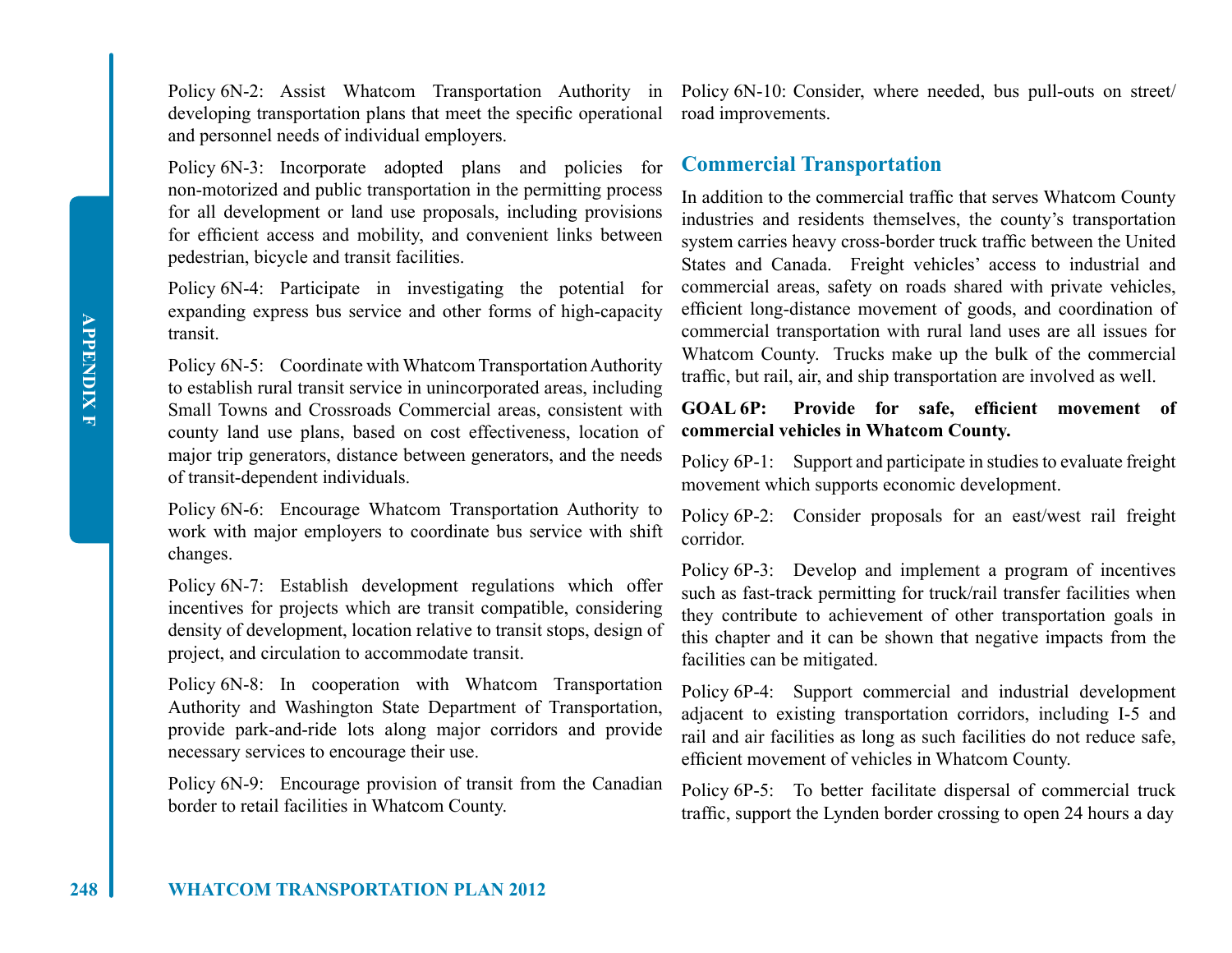**GOAL 6Q: Support intermodal connections (i.e., truck/rail facilities) that promote use of air, water, and/or rail freight where feasible.**

Policy 6Q-1: Encourage the location and design of intermodal facilities for efficient freight transfer and access to the state and interstate highway, rail and ferry systems.

Policy 6Q-2: Support convenient access to ports, airports, other intermodal freight facilities, and international border crossings to enhance freight mobility.

Policy 6Q-3: Incorporate needs for access to ports and other intermodal freight facilities into capital facilities planning.

**GOAL 6R: Emphasize the importance of economically competitive and high-quality inland transportation services; foster the preservation, development and full implementation of freight rail; and plan intermodal linkage for long-distance movement of goods.**

Policy 6R-1: Support efficient movement and access of freight vehicles within and through the county.

Policy 6R-2: Support efficient movement of goods and people with regard to land use regulation and environmental and community impacts.

Policy 6R-3: Identify a recognized route system for trucks giving access to major commercial and industrial land uses which will minimize disruption of existing/projected rural land use patterns.

Policy 6R-4: Facilitate the movement of trucks between industrial/commercial areas and I-5 and through the county by providing all-weather roads, adequate turning radii and signage.

## **Agricultural Vehicles**

Agriculture is one of the largest industries in Whatcom County. Agricultural vehicles need to use county roads, but slow-moving equipment can become a safety problem when it shares the road with other vehicles.

**GOAL 6S: Allow for safe movement of farm equipment on county roads where necessary, and reduce conflicts with other vehicles.**

Policy 6S-1: Provide signage, where appropriate, warning of slow-moving agricultural equipment.

Policy 6S-2: Provide for marked access points, wider shoulders and/or slow vehicle turnouts on routes where warranted to allow passenger vehicles to safely pass wide agricultural vehicles.

**GOAL 6T: Transportation systems, including roads, should avoid adverse impacts to habitat of threatened and endangered fish and wildlife species, and restore such habitat when possible. For County transportation projects, the County Council will determine when such restoration is financially feasible through adoption of the six-year transportation improvement program, the annual road construction program and the County budget.**

Policy 6T-1: Maintain and restore fish passage when constructing new transportation systems. Where existing transportation systems have fragmented habitat, such as where culverts prevent fish from migrating upstream, strive to restore fish passage at every opportunity. For County transportation projects, the County Council will determine when such restoration is financially feasible through adoption of the six-year transportation improvement program, the annual road construction program and the County budget.

Policy 6T-2: When constructing new transportation systems, ensure that stormwater generated by the transportation system is treated prior to discharge to waterways utilized by salmonid fish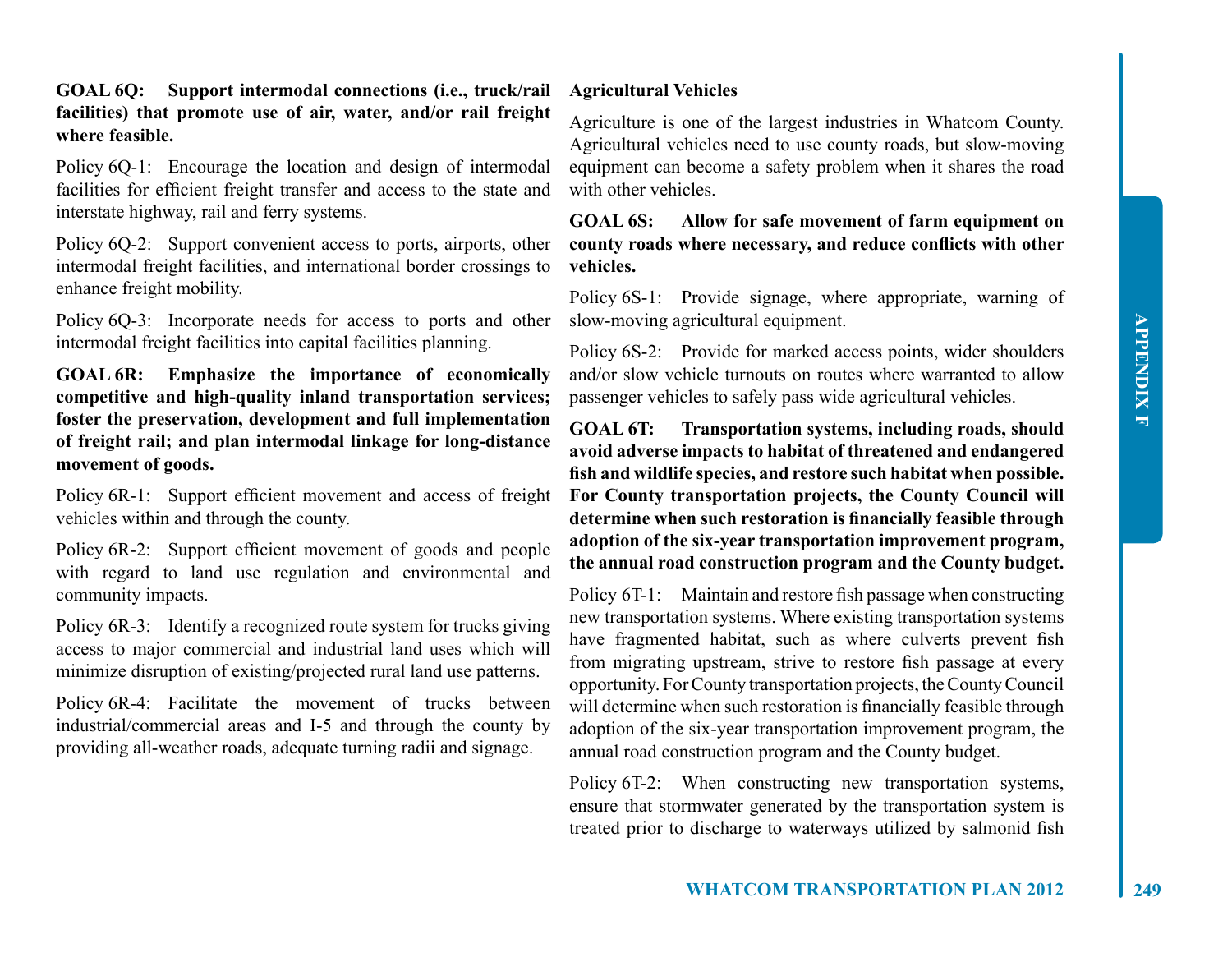for regular, systematic maintenance of transportation system identify and address high priority highway safety needs. related stormwater control and treatment facilities.

Policy 6T-3: Avoid or mitigate future wetland impacts from transportation system construction and maintenance.

Policy 6T-4: When constructing new or maintaining existing transportation systems, retain or restore native riparian vegetation along streams and rivers to the greatest extent possible.

Policy 6T-5: Avoid or mitigate future impacts to feeder bluffs, accretion shoreforms, driftways, eelgrass, kelp beds and other elements of marine shoreline habitat when constructing or maintaining transportation systems.

Policy 6T-6: Allow natural stream processes to continue by minimizing bank hardening and streambed disturbances to the greatest extent possible, while meeting transportation objectives.

Policy 6T-7: Implement best management practices for erosion control to prevent sedimentation during transportation system construction or maintenance. Maintain such erosion control devices until no longer necessary to protect water quality.

## **9. Washington State Department of Transportation Objectives and Strategies**

## **I. SAFETY Objectives and Strategies**

**Objective 1.1 Highway Safety: Reduce fatal and serious injury collisions by 50% over the next 10 years, moving towards the Strategic Highway Safety Plan's "Target Zero" goal of zero fatalities by year 2030.**

a) Complete safety capital projects funded by the Nickel and Transportation Partnership Accounts.

populations or which flow directly into such waterways. Provide b) Work with federal, state, local and other external partners to

c) Continue to use and refine safety analysis and design tools to identify, prioritize, and address safety activities and projects on state highways and local roads.

d) Identify, prioritize and implement low-cost, short-term projects to address risks contributing to collisions.

e) Develop a long-term highway safety capital improvement program.

**Objective 1.2 Ferries Safety: Improve safety on state ferry vessels and terminals.**

a) Expand and improve Ferries' Safety Management System.

**Objective 1.3AirportSafety:Improve safety at 17 statemanaged airports.**

a) Improve safety of aviation users by prohibiting airspace intrusion around airports and runway approach paths.

## **Objective 1.4 Rail Safety: Improve the safety and security of rail transit systems.**

a) Administer federal rail transit safety oversight requirements for rail transit systems, including light rail, street cars, and monorails.

**Objective 1.5 Worker Safety: Continue to advance WSDOT's worker safety program to attain injury and illness reduction targets with the goal of zero work-related injuries and illnesses by 2019.**

a) Prevent the most frequent accidents and injuries to workers.

b) Improve traffic control and driver behavior in highway work zones.

c) Continue to improve the return-to-work program.

**APPENDIX F**

**APPENDIX F**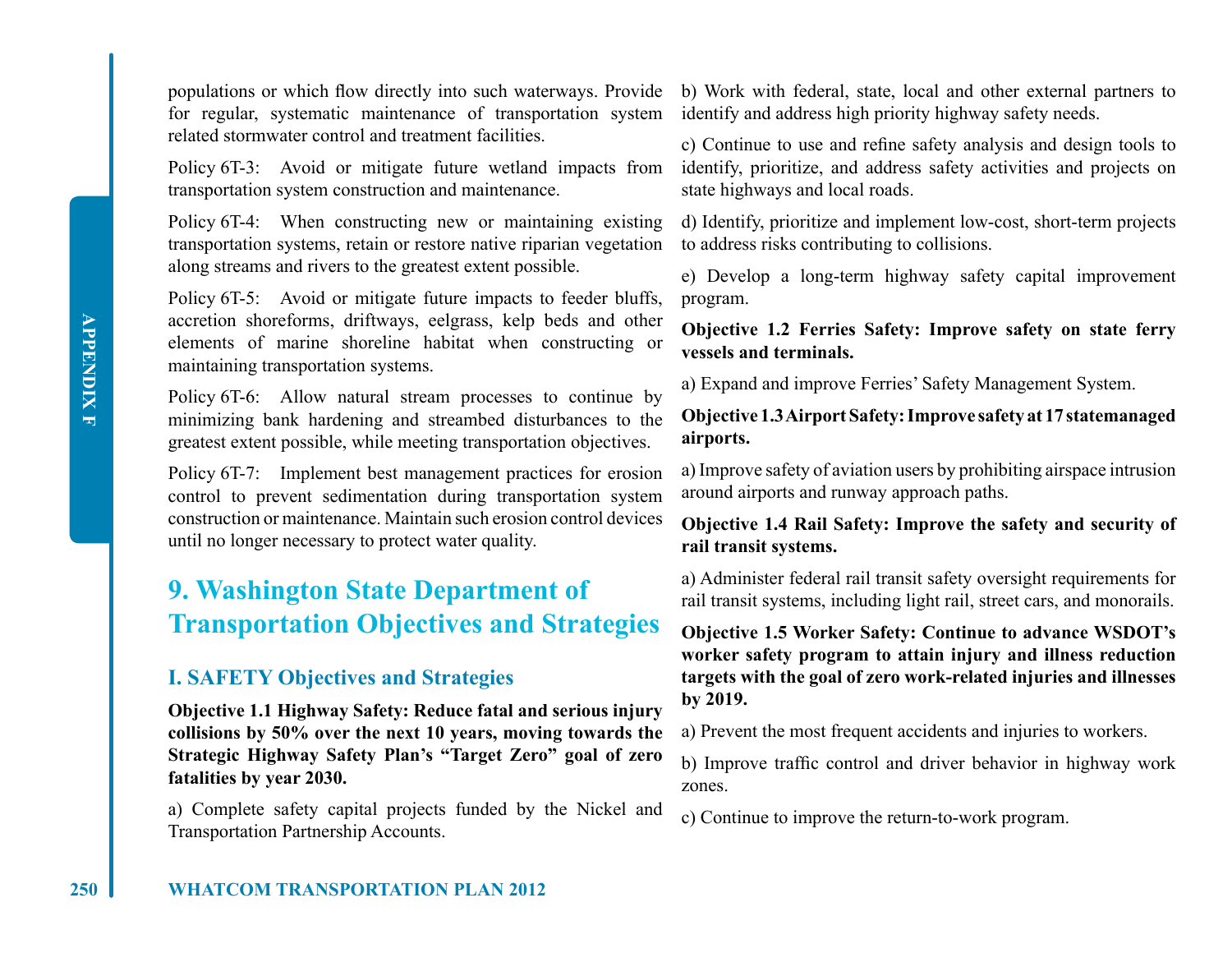d) Enhance crew endurance and worker safety on ferry vessels.

e) Enhance communication of worker safety expectations and goals within WSDOT and to partners.

## **Objective 1.6 Bridge Risk Reduction: Reduce the risk of bridge collapse due to earthquakes, and foundation scour caused by high water flows.**

a) Implement the I-5 lifeline corridor plan to provide for safety and mobility during catastrophic events.

b) Secure funding for and implement seismic retrofit of all bridges

in high and moderate risk seismic zones.

c) Reduce scour impacts on bridges.

## **Objective 1.7 System and Facility Security:Improve WSDOT's ability to prevent, mitigate, and respond to acts of terrorism on transportation systems and facilities.**

a) Implement high-priority infrastructure "hardening" capital projects identified in vulnerability assessments.

b) Improve ferry vessel security.

**Objective 1.8 Continuity of Operations and Emergency Management and Response: Increase WSDOT's ability to respond to, recover from, and deliver vital services during emergencies and disasters.**

a) Improve planning and coordination with local and regional partners.

b) Integrate WSDOT's emergency response and continuity of operations planning and implementation.

c) Improve information technology disaster recovery planning and capacity.

## **II. PRESERVATION Objectives and Strategies**

**Objective 2.1 Highways and Bridges Maintenance: Maintain highway and bridge systems to optimize their short and longterm usefulness and minimize life-cycle costs.**

a) Identify, track, and reduce maintenance backlogs and Maintenance Accountability Program (MAP) performance gaps.

b) Deliver appropriate levels of maintenance in alignment with MAP targets and budgeted priorities.

c) Coordinate maintenance and preservation investments to minimize life-cycle costs.

d) Identify and resolve maintenance needs resulting from system additions and delivery cost increases.

## **Objective 2.2 Highway Pavement Preservation: Preserve highway pavements at the lowest life-cycle cost.**

a) Reduce pavement preservation backlogs.

b) Prioritize and reconstruct critical sections of concrete pavement that are approaching failure.

## **Objective 2.3 Bridge Preservation, Rehabilitation, and Replacement: Preserve and replace state bridges to provide safety and operability.**

a) Paint steel bridges to preserve structural integrity.

b) Repair or replace critical bridge components to provide continued service and prevent load restrictions.

c) Replace or rehabilitate bridges as programmed.

**Objective 2.4 Ferry Vessel Maintenance and Preservation: Preserve and improve vessel conditions to ensure safety, support operational needs, and minimize lifecycle costs.**

a) Implement critical vessel maintenance and preservation projects to reduce backlogs.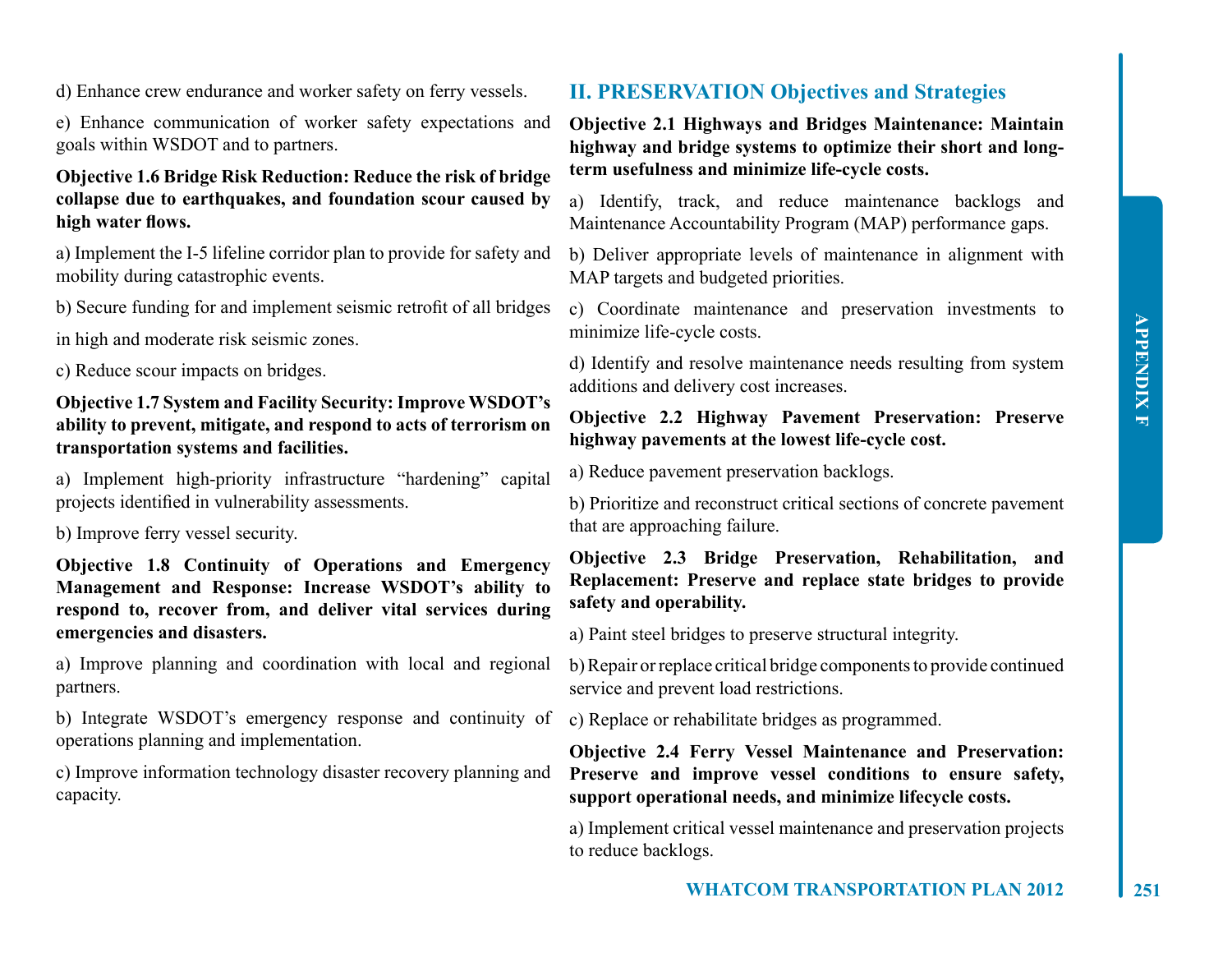b) Improve accountability and communication with the public.

**Objective 2.5 Ferry Terminal Maintenance and Preservation: Improve terminal conditions to ensure safety, support operational needs, and minimize life-cycle costs.**

a) Implement critical terminal maintenance and preservation projects to reduce backlogs.

b) Improve accountability and communication with the public.

## **Objective 2.6 Airport Runway Preservation: Preserve and improve runway surface conditions at state-managed airports to increase access.**

a) Preserve and improve runway surfaces at 17 state-managed airports.

## **Objective 2.7 Local Pavement and Bridge Preservation: Assist cities and counties in preserving local roads and bridges.**

a) Assist local agencies in collecting data and analyzing pavement conditions and bridge conditions.

b) Allocate federal bridge funding to maximize long-term return on investment.

**Objective 2.8 Safety Rest Area Maintenance, Preservation, and Improvements: Reduce rest area maintenance and preservation backlogs, and improve facilities to keep rest area facilities safe and open to the public.**

a) Preserve safety rest areas through regular maintenance and replacement of aged or functionally deficient buildings.

**Objective 2.9 Traffic Operations Equipment Preservation and Upgrades: Preserve and upgrade traffic operations equipment to meet existing and future highway operations needs.**

a) Preserve or replace traffic operations and associated information technology and communications equipment at lowest life-cycle costs.

b) Provide traffic operations equipment that is functional and adequate to support congestion management goals.

**Objective 2.10 Facilities Maintenance and Preservation: Maintain, operate, and preserve agency facilities and building systems.**

a) Reduce maintenance and preservation backlogs, and replace aged and functionally deficient facilities.

b) Identify and resolve the highest priority facility needs resulting from highway system additions and related operating cost increases.

**Objective 2.11 Legacy Computer Systems Preservation and Replacement: Preserve existing core, critical application computer services and systems (i.e., "legacy systems") and prepare for migration to replacement systems.**

a) Partner with other state agencies to ensure that WSDOT systems are integrated and compatible with other state systems.

b) Implement and refine plans for replacing priority legacy systems, as identified by the 2005 Critical Applications Assessment.

c) Replace information technology infrastructure and hardware operating beyond normal life-cycles.

## **III. MOBILITY Objectives and Strategies**

**Objective 3.1 Strategic Highway Capacity (Adding Capacity Strategically): Identify and implement the most critical and cost effective new capacity investments in highways and ferries to reduce bottlenecks and chokepoints and improve system throughput and reliability in conjunction with corridor management plans.**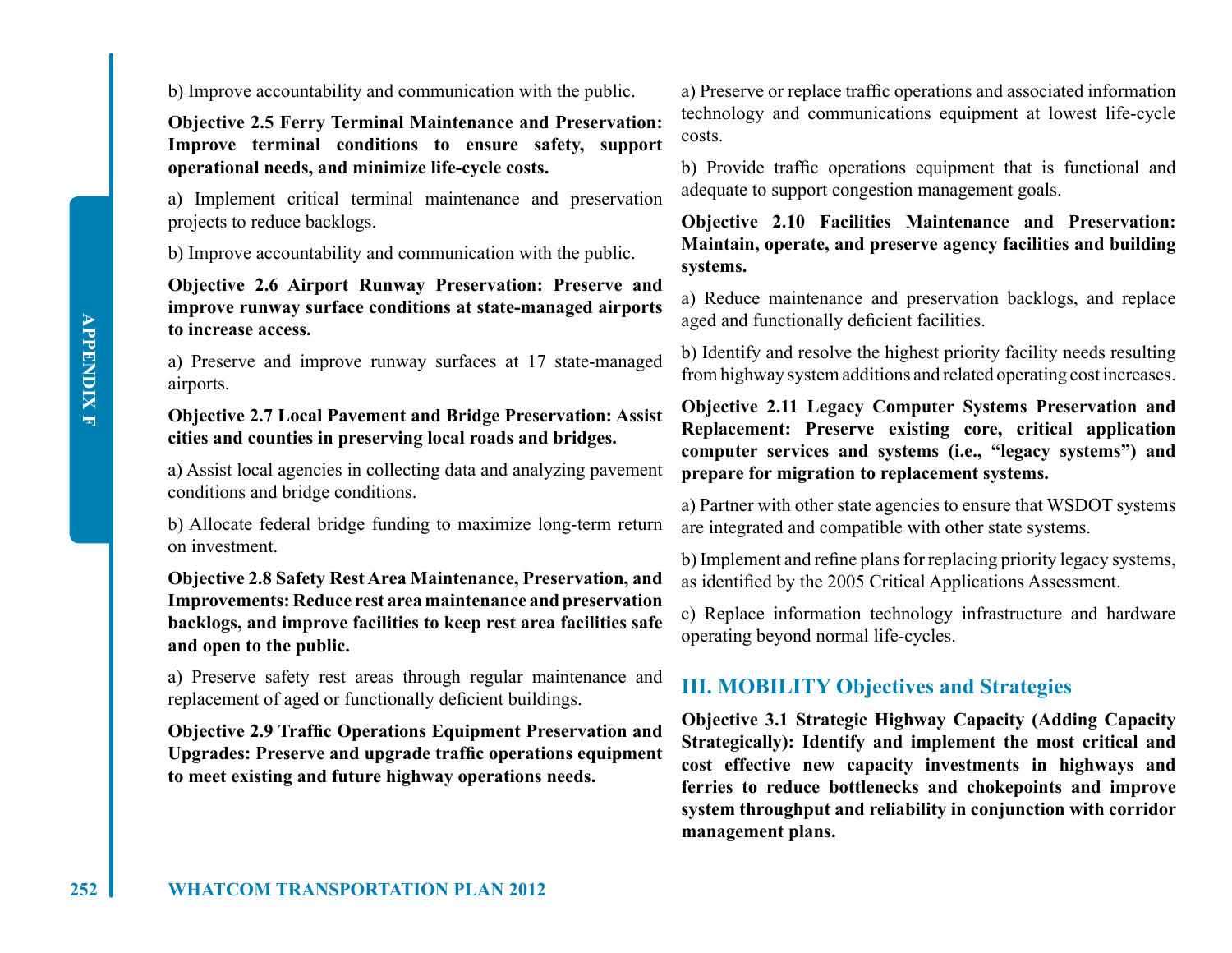a) Deliver mobility projects funded by the 2003 and 2005 state funding packages and 2009 federal American Recovery and Reinvestment Act funding.

b) Develop plan for future capacity investments that will support a productive transportation system.

**Objective 3.2 Traffic Management (Operating Efficiently): Optimize efficiency of the existing system by improving and expanding traffic management to increase the operating capacity of highways and reduce the causes and severity of congestion.**

a) Implement Active Traffic Management (ATM) on the highest priority corridors based on corridor system management plans.

b) Integrate ferry operations information into ATM systems surrounding ferry terminals.

c) Reduce the amount of time necessary to clear major incidents.

d) Improve and integrate management of construction projects, special events, and incident response.

e) Expand and optimize core traffic management systems.

f) Update and improve wireless communications capabilities to provide better operational support capabilities and coordination with the Washington State Patrol (WSP) and other agencies.

**Objective 3.3 Traveler Information (Operating Efficiently): Provide user-focused information so the public can make informed decisions about when, where and how to travel – "all roads, all modes, all the time."**

a) Improve access to traffic flow and mobility information as identified in the WSDOT intelligent transportation systems and travel information plans.

b) Develop and enhance social media, internet and 5-1-1 tools to assist the public and freight carriers in making travel decisions.

**Objective 3.4 Variable Tolling (Operating Efficiently): Provide funding for highway and bridge improvements, and make more efficient use of available roadway capacity through the use of high occupancy toll (HOT) lanes and express lanes.**

a) Secure authority to expand variable tolling.

b) Develop and implement finance and tolling plans for key corridors.

## **Objective 3.5 Demand Management (Managing Demand): Increase vehicle occupancy and use of transportation services and commute choices.**

a) Expand the availability of demand management programs and tools on available to the public in key congested corridors.

b) Improve the effectiveness of demand management programs and tools.

c) Work with local and regional governments and planning organizations to improve the availability of multi-modal travel options and adopt transportation-efficient land use policies and regulations.

**Objective 3.6 Highways and Ferries Operations (Operating Efficiently): Monitor, analyze, and report performance of highways and ferries system operations. Expand "real time" monitoring and analysis of highways and ferries to support travel decisions made by the public, better manage operations, and improve system performance.**

a) Ensure reliable and efficient ferry operations service.

b) Integrate reservation systems into ferry operations in order to manage demand during peak periods.

c) Construct, maintain, and operate robust ferries monitoring and communications systems.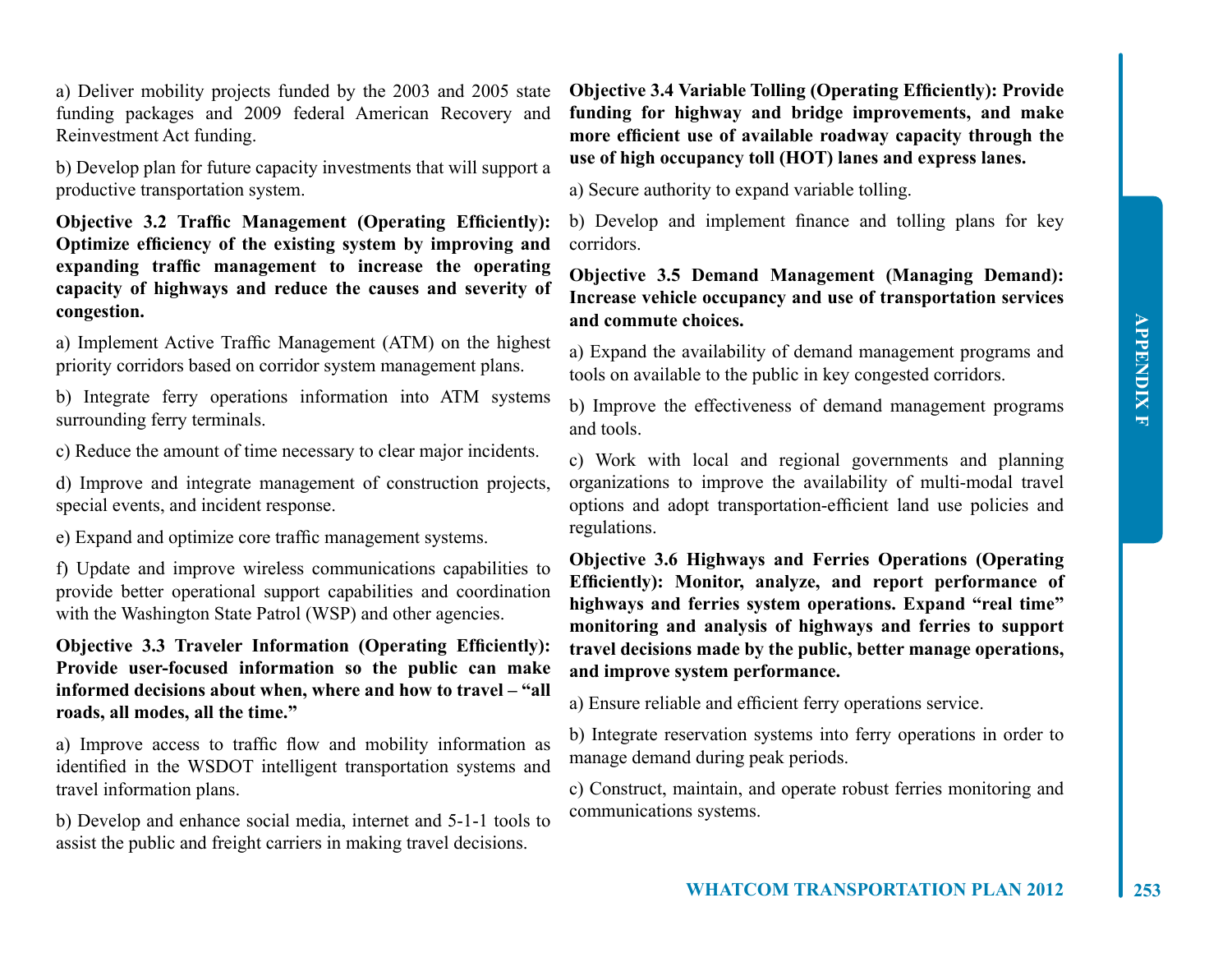of highway and ferry system performance.

e) Construct, maintain, and operate robust highways monitoring a) Remove fish passage barriers. and communications systems.

f) Expand the traffic flow and mobility data infrastructure.

**Objective 3.7 Airport and Passenger Rail Capacity (Adding Capacity Strategically): Ensure that passenger rail service and state airport capacity are adequate to meet transportation demands.**

a) Deliver high-speed rail capital investments.

b) Improve understanding of passenger rail demand dynamics and distribution to help plan and prioritize investments.

c) Develop capital improvement programs and identify future capacity investments.

d) Improve multi-modal connections to airports and passenger rail facilities.

## **IV. ENVIRONMENT Objectives and Strategies**

**Objective 4.1 Stormwater and Puget Sound: Reduce environmental impacts from stormwater discharged from WSDOT facilities.**

a) Implement requirements of the new WSDOT stormwater permit, including the development of a stormwater information management (SWIM) system.

b) Ensure that WSDOT's review of local government development permits cover potential connections and discharges to WSDOTowned stormwater drainage systems for projects adjacent to or near state ROW.

c) Identify and begin constructing stormwater retrofit capital projects in Puget Sound to improve water quality.

## d) Expand and enhance tools for tracking, analyzing, and reporting **Objective 4.2 Species and Habitat Protection: Protect and restore fish and wildlife habitat.**

b) Improve habitat connectivity.

c) Protect wildlife from noise and other transportation impacts.

## **Objective 4.3 Cultural Resources: Improve WSDOT's cultural resources surveys.**

a) Conduct an independent review of WSDOT cultural resource

investigation practices.

## **Objective 4.4 Ferries Environmental Management: Improve environmental management at State Ferries.**

a) Improve alignment and coordination with other WSDOT environmental programs.

## **V. STEWARDSHIP Objectives and Strategies**

**Objective 5.1 Capital Project Management and Delivery: Deliver high quality capital projects on time, within scope, and within budget.**

a) Employ state-of-the-art project management across all regions and projects.

b) Deliver prioritized infrastructure projects, including the SR 99 Alaskan Way Viaduct, SR 520 Floating Bridge, I-5 Columbia River Crossing project, 64-car ferries, North Spokane Corridor,

and Snoqualmie Pass.

c) Improve internal project tracking and external project reporting.

**Objective 5.2 Identify and Articulate System Needs: Identify and recommend transportation system investments to meet priority needs.**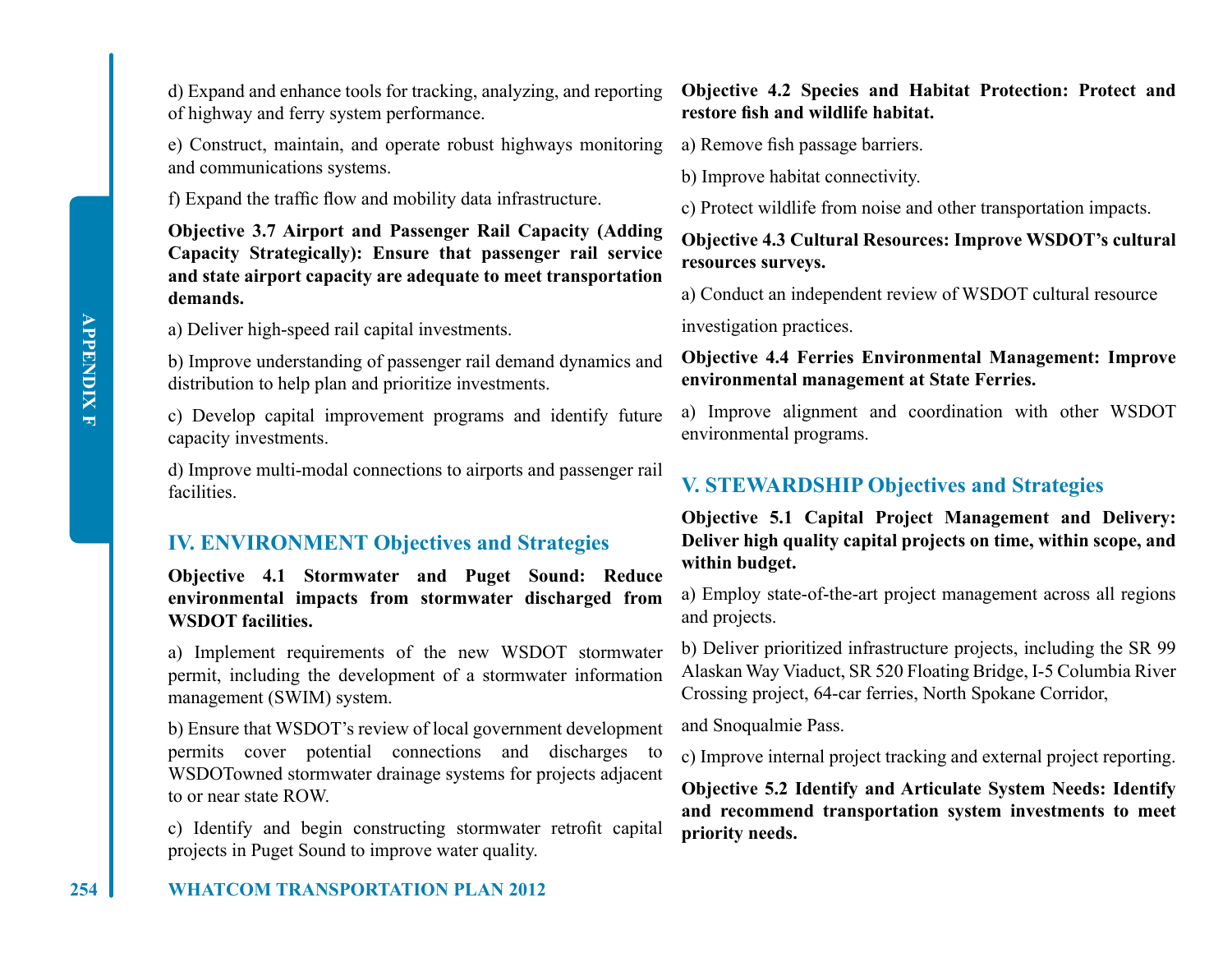a) Identify and recommend needed strategic investments in the transportation system based on performance, economic, and environmental benefits.

b) Work with partners to understand investment outcomes and explore potential new funding sources.

c) Identify the costs and benefits of maintaining, repairing, and rehabilitating the existing transportation system.

d) Maximize potential Ferries non-fare revenues.

## **Objective 5.3 Information Technology and Decision Support Systems: Ensure that information technology and decision support systems support WSDOT's key business functions.**

a) Provide technology services and solutions that support and maintain WSDOT project, program and operational delivery goals.

b) Develop and maintain information technology that is reliable, adaptable, scalable and driven by WSDOT's business requirements.

**Objective 5.4 Accountability and Communication: Ensure that WSDOT's performance management and communication programs continue to demonstrate agency accountability, performance, and stewardship in order to maximize the return on and value of taxpayer dollars.**

a) Strengthen analyses and "no surprises" reporting protocols for project and program oversight and delivery.

b) Communicate and publish consistent, credible, and accurate performance information through the *Gray Notebook*, WSDOT's website and other tools.

c) Enhance agency capacity and ability to track, analyze, and communicate performance results.

**Objective 5.5 Workforce: Enhance workforce recruitment, performance management, and leadership throughout WSDOT.**

a) Improve recruitment processes and techniques to meet workforce level needs.

b) Improve training programs to maintain work force excellence and address staff turnover, retirement, and technology changes.

c) Create target support activities to increase workforce diversity and provide technical assistance to retain it.

d) Right-size our engineering, operations and administrative workforce in order to remain efficient while meeting our current and projected program delivery levels.

**Objective 5.6 Enterprise Risk Management: Integrate enterprise risk analysis into agency decision-making processes.**

a) Minimize risks and liabilities by improving risk identification, analysis, mitigation and management.

**Objective 5.7 Planning and Prioritization: Provide longterm plans and investment programs that are strategic, databased, multimodal, integrated, prioritized, and supported by the Legislature and the public.**

a) Create and update, in conformance with state and federal requirements, long-term, state transportation plans and investment programs that are performance-based and support state policy goals.

b) Expand corridor-based planning to improve demand management, operating efficiency, and strategic capacity additions in key *Moving Washington* corridors.

**Objective 5.8 Equitable Access and the Americans with Disabilities Act (ADA): Provide state and local transportation facilities, programs, services, and related agency**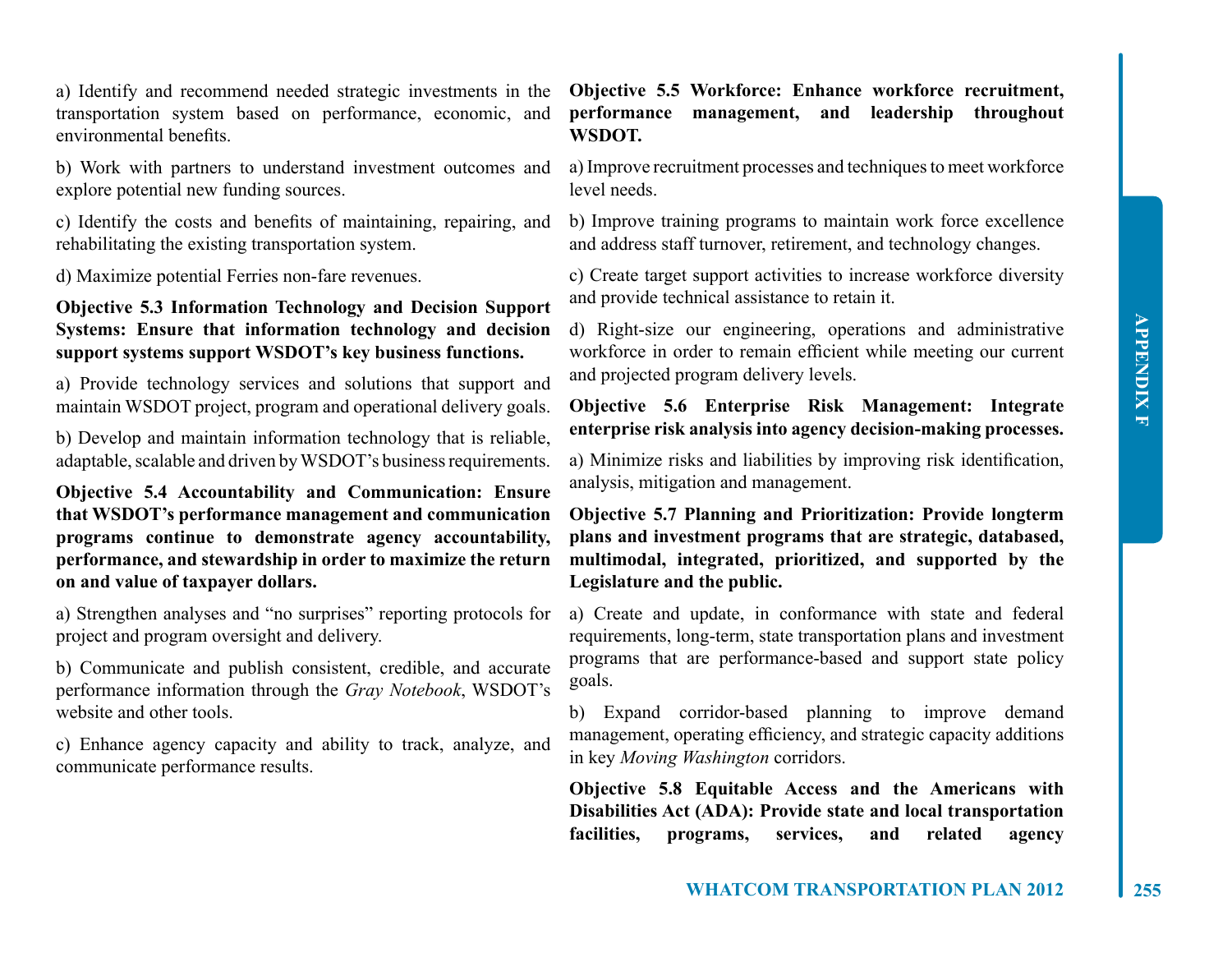## **communications that are accessible to persons with disabilities in accordance with state and federal law.**

a) Develop and implement plans and project designs to bring transportation facilities into compliance with national and state accessibility guidelines and standards.

b) Provide technical assistance to local agencies on improving transportation accessibility.

c) Improve multi-modal transportation accessibility.

d) Develop a comprehensive communication plan for disseminating transportation-related disability and accessibility information to the public in accordance with Section 508 of the

### Rehabilitation Act.

**Objective 5.9 Tribal Relations: Maintain and strengthen working relationships with Tribal governments under Washington's Centennial Accord and the WSDOT Centennial**

## **Accord Plan.**

a) Ensure ongoing WSDOT awareness, particularly at the leadership team level, of key tribal interests affected by transportation programs and projects and how those interests can be factored into policy and project management decisions.

b) Consult meaningfully with tribes on transportation planning, project design, and operations.

**Objective 5.10 Research and Knowledge Management: Support cutting-edge research and seek innovative solutions to transportation system issues. Retain key information and knowledge needed to support ongoing transportation system management within WSDOT.**

a) Conduct short- and long-term research to support critical agency functions and emerging needs.

b) Improve retention and dissemination of key information and knowledge, particularly in areas at high risk of losing knowledge and agency expertise through retirements.

**Objective5.11SustainableTransportation:Manageandoperate this transportation system using policies and strategies that preserves the environment, encourages livable communities and meets society's present needs without compromising the ability of future generations to meet their own needs.**

a) Expand agency implementation of sustainable business practices.

b) Identify WSDOT facilities vulnerable to the effects of climate change; evaluate risks and identify possible strategies to reduce risk.

c) Meet legislative requirements while advancing sustainable transportation practices statewide.

d) Continue to coordinate with multiple state agencies in creating a statewide energy plan that supports our transportation goals.

**Objective 5.12 Administrative Efficiency and Consolidation of Services: Identify and pursue viable opportunities to streamline and improve the efficiency of WSDOT systems and services through consolidation within WSDOT and participation in state-wide centralization projects.**

a) Identify opportunities to integrate and centralize functions across WSDOT divisions, programs and regions.

b) Participate in initiatives to develop multi-agency administrative systems and shared services that support WSDOT business requirements.